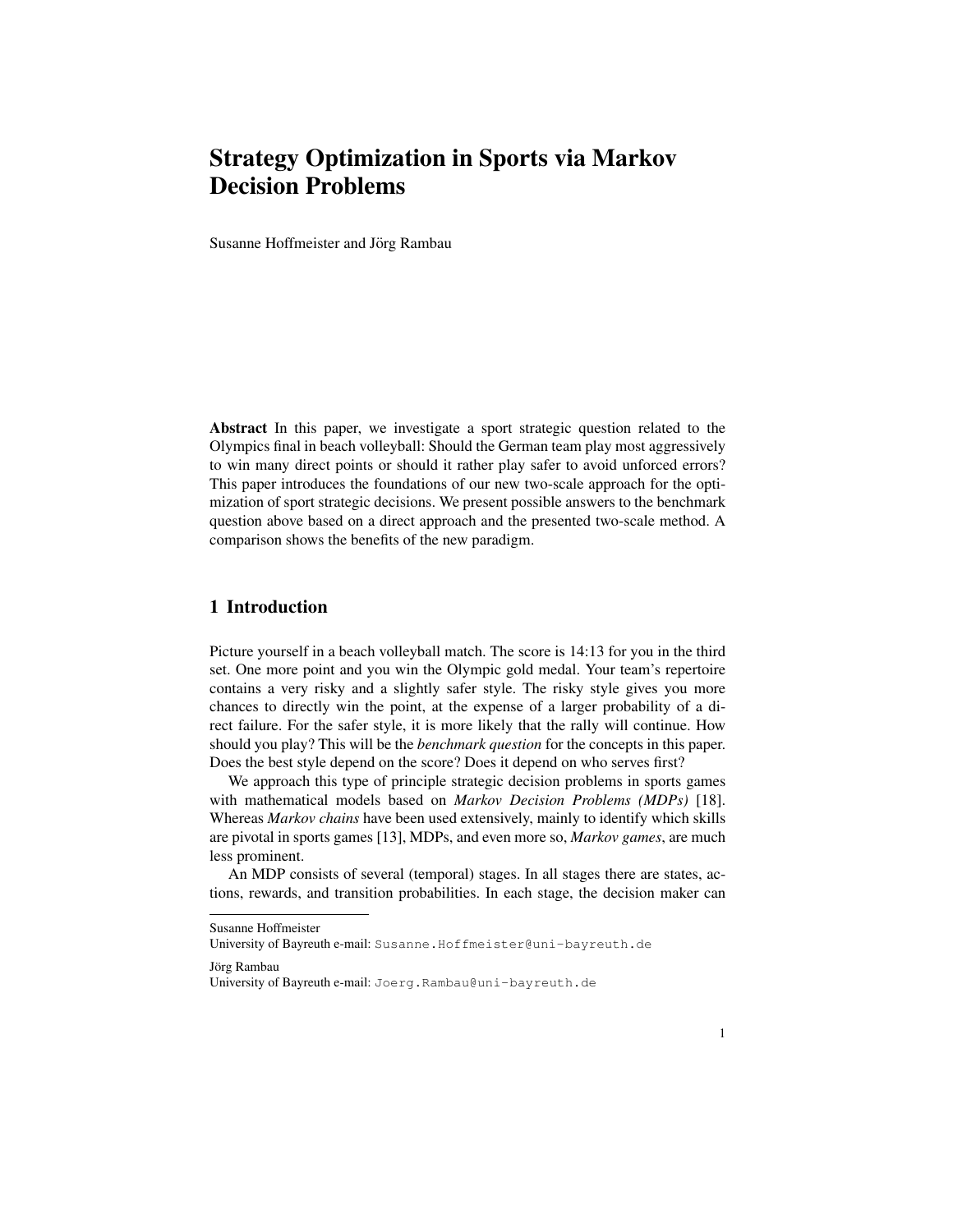specify an action depending on the state. Then the system will move to another state in the next stage according to the transition probabilities, which depend on state and action. Depending on the current state, the current action, and the resulting state, a reward is granted. The goal is to find a *policy*, such that the expected (discounted) total reward over all stages (finitely or infinitely many) is maximized.

Sometimes the decision maker wants to maximize the probability that the system reaches some desired state (in our case a winning state of the game). This can be modelled by making the desirable state an absorbing state (i.e., a state in which the system remains forever) and granting a reward of one for entering this state (rewards are zero everywhere else). Thus, this way we can model how to maximize the probability to win a sports game.

The problem with the applicability of MDP models in sports is the following. The number of different situations in sports games is, strictly speaking, inaccessibly large, infinite, or even uncountable. Since it is not explicitly defined what the "true" state space of a sports game is, one needs to seek for an approximation. We deliberately chose to look for a representation of the really substantially different situations by a finite number of states and actions. The finite-state-action approach comes with the question of how detailed such a finite MDP should be. For a model with continuous state space components, the analogous question arises for the number of state-space dimensions.

If one uses too many states and actions, one may end up with a too complicated MDP: good policies may be too detailed to be easily adopted by the players during the gameplay, and (near) optimal policies may even be very difficult to determine. Moreover, the more complicated a model is, the more modeling parameters usually need to be estimated, which may become a problem, if the solution is sensitive to parameter deviations.

If one uses only few states and actions, then the estimation of transition probabilities becomes difficult. Just think of the simplest possible MDP with only the three states "start", "win", "loss". Then the whole problem is reduced to the estimation of the transition probabilities. Thus, in order for a coarse MDP to be realistic, a lot of information has to be contained in the transition probabilities. Therefore, these probabilities inevitably depend on a combination of various aspects (e.g., the combination of players on the field). If for some such combination we have no or not enough historical data, then a straight-forward estimate is not available.

One idea in statistics is to model using a formula with (few) parameters how the data is generated from other (observable) data. Then one can estimate the (few) parameters and use the evaluated formula in unknown terrain. We use the underlying principle of this idea. However, we will not employ a parametrized formula but we use two *Markov Decision Problems (MDPs)* to answer the benchmark question. Our *strategic* MDP models the influence of principle strategic options. Optimal policies for it answer our question. Because these policies are principle strategic decisions, players can follow the corresponding recommendations. However, the strategic MDPs transition probabilities are difficult to estimate. Thus, a *gameplay* MDP models the gameplay in detail. Its transition probabilities are easier to estimate. By simulating the gameplay MDP, we estimate the transition probabilities of the strate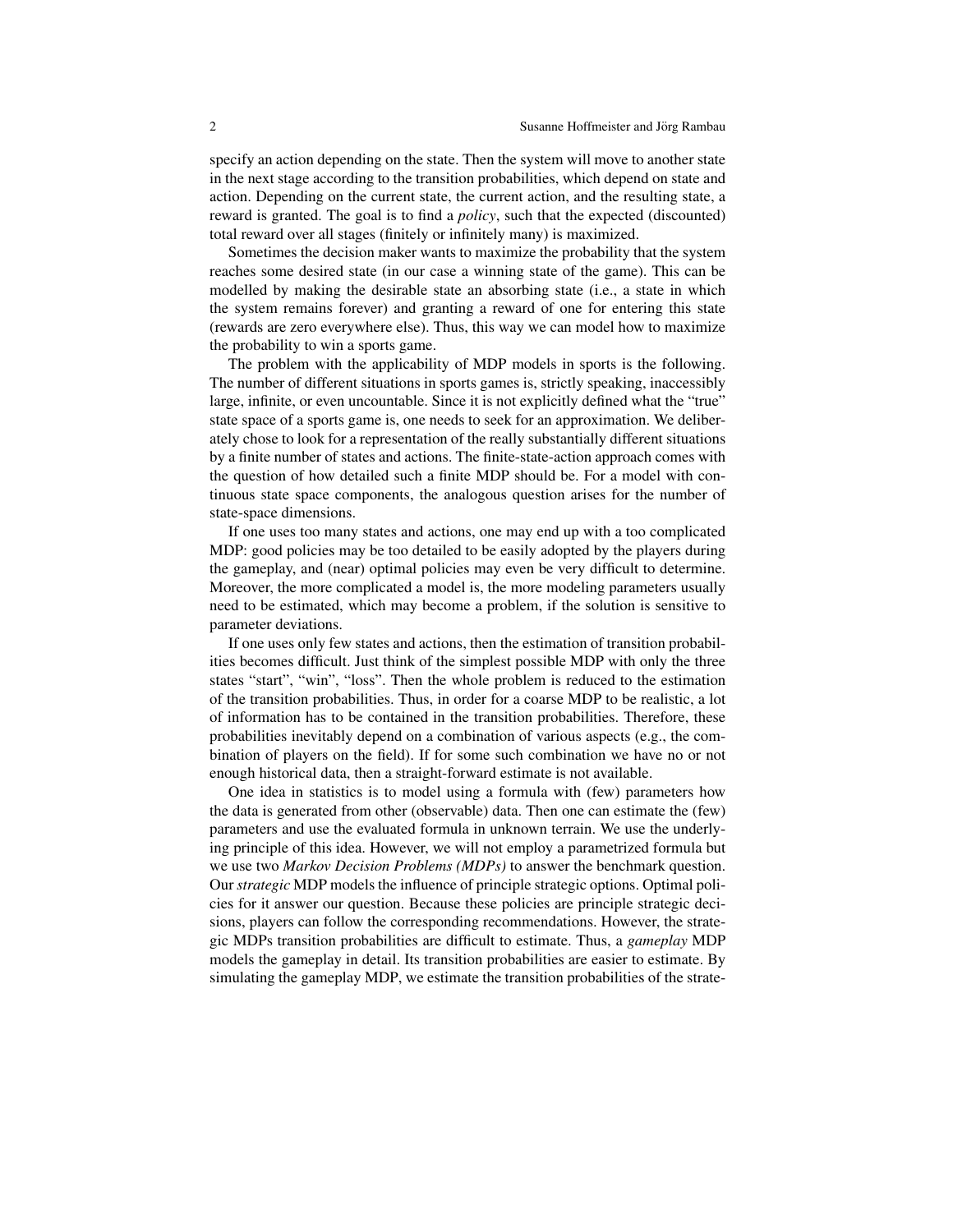gic MDP. We carry out this program for our example benchmark question. It will turn out that in our coarsest MDP model the optimal decision among *risky* play and *safe* play in a service or a field attack situation depends neither on the score nor on the right to serve. We will see that the optimal decision can be found by evaluating a certain expression in the transition probabilities. If this expression is positive, then playing *risky* throughout is optimal, otherwise playing *safe* throughout is better.

To arrive at our conclusions, we have developed an all new machinery based on Markov decision problems (MDP). Our method differs from existing MDP approaches in the manner that we combine *two* related MDPs to answer a *single* strategic question. A detailed MDP has transition probabilities that can be estimated, a coarse MDP provides conclusions that can be used in practice. By relating the two, we can provide useful conclusions on the basis of data that can be estimated.

We implemented our approach for the example beach volleyball. For the first time, we develop a strategic MDP that models whether safe or risky play yields a higher winning probability in a particular match ("s-MDP"); we analytically characterize an optimal policy for it in terms of the (very few) s-MDP transition probabilities ("optimize"); we develop a gameplay MDP that models a rally in detail depending on the players' individual skills ("g-MDP"); we analyse historical competition videos from the London 2012 Olympics with an all new video analysis tool in order to estimate the single-player-dependent transition probabilities for the g-MDP ("calibrate"); we simulate the g-MDP for each policy of the s-MDP, which provides estimations of the transition probabilities for the s-MDP ("simulate"); we derive whether safe or risky is better against a given opponent by evaluating the optimality criterion for the transition probabilities ("conclude"); finally, we visualize the sensitivity of the strategic MDP's recommendation depending on skills and opponent strength in a strategy-skill score card ("present").

For general sports games, the meta-procedure "s-MDP" – "optimize" – "g-MDP" – "calibrate" – "simulate" – "conclude" constitutes the first two-scale approach to answer principle strategic questions. The resulting skill-strategy score cards can support the choice of a strategy in an upcoming match against a particular opponent. This meta-procedure defines a research program for each principal strategic question in an individual sports game.

This paper is organized as follows. In Section 2, we briefly review the related work in both MDP and sports strategy research. Section 3 describes our new approach of combining two MDPs of different scale. The two MDPs are defined in Sections 4 and 6 for our example beach volleyball. Section 5 between shows some computational results based on the s-MDP alone based on direct counts from the 2012 Olympics. In a first round of computational results, we show that a direct estimation of s-transition probabilities yields volatile results with systematic shortcomings that motivate our two-scale procedure. Section 7 specifies the parameters that define a g-MDP strategy and the implementation of the two special strategies *risky* and *safe*. Our data collection from the 2012 Olympics is based on a new video analysis tool that appears in Section 8. We present computational results in Section 9, followed by a comparison in Section 10 and a sensitivity analysis based on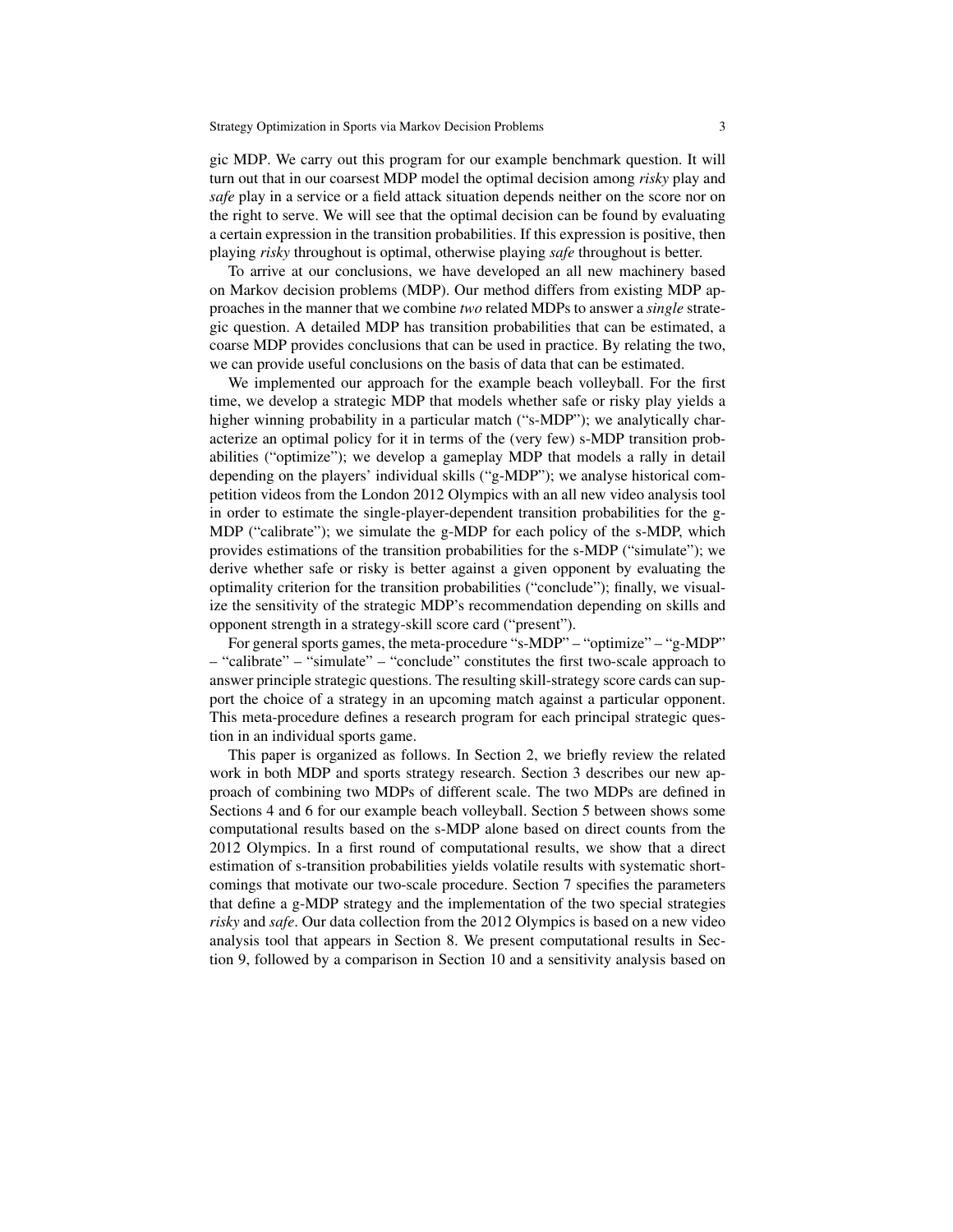skill-strategy score cards in Section 11. Our suggestion how to extend the method to game theory can be found in Section 12. We conclude the paper in Section 13.

#### 2 Sport Strategy Optimization and MDPs

If the focus of the analysis of a sports game is on interactions and strategic aspects of that game, then a dynamic model may be more appropriate than a statistical approach. Markov chains (MCs), Markov decision problems (MDPs) and Markov games (MGs) are possible frameworks for a dynamic model. They all incorporate the Markov property: the next state may just depend on the current state and not on the complete realization history of states.

An MC is a discrete-time stochastic process that can be characterized by a set of states and a probability distribution *P* which specifies *transition probabilities* between *states*. With an MC, it is possible to examine how a system will evolve under *P* given a certain initial distribution [17].

There are several contributions that use MCs to investigate different aspects in various types of sports. We only present a sample of recent applications of MCs that consider beach volleyball or volleyball, as this is the type of sport we will later use as an example. Miskin et al. [13] investigate skill importance in women's volleyball. The authors model play sequences as discrete absorbing MCs by using a Bayesian approach to estimate the transition probabilities from the data gathered. The data was collected during the 2006 competitive season of a single women's Division I volleyball team. The 36 states consolidated in this analysis are moves that consist of a skill and a rating combination, e.g., a set is rated according to its distance from the net. The importance score of a skill is a metric that incorporates its impact to the desired outcome and its uncertainty. It is computed by the posterior distribution associated with the skill. Ferrante and Fonseca [6] use an MC approach for volleyball to compute an explicit formula of the serving team's winning probability in a set. Beside this, the mean duration of a set is computed in terms of the expected number of rallies. The authors make the assumption that the probability of winning a single rally is independent of the other rallies and constant during the game. In this way they are able to apply an MC. The states in their model correspond to different scores that may occur in a set together with an indicator which team serves next. The winning probability is computed in terms of two parameters which represent the winning probability of a rally depending on the serving team. MC properties and combinatorial arguments are used to derive the explicit formula for the winning probability. The authors applied their formula to data from the Italian Volleyball League. The calculated winning probabilities and set durations were close to real data estimates. A similar MC approach as in [13] has been used by Heiner et al. [7] for women's soccer.

An MDP is more complex than an MC. It is a *Markov decision process* supplemented by an *optimality criterion*. The decision process incorporates a decision maker that chooses at each time step (a *decision epoch*) an *action* from a specified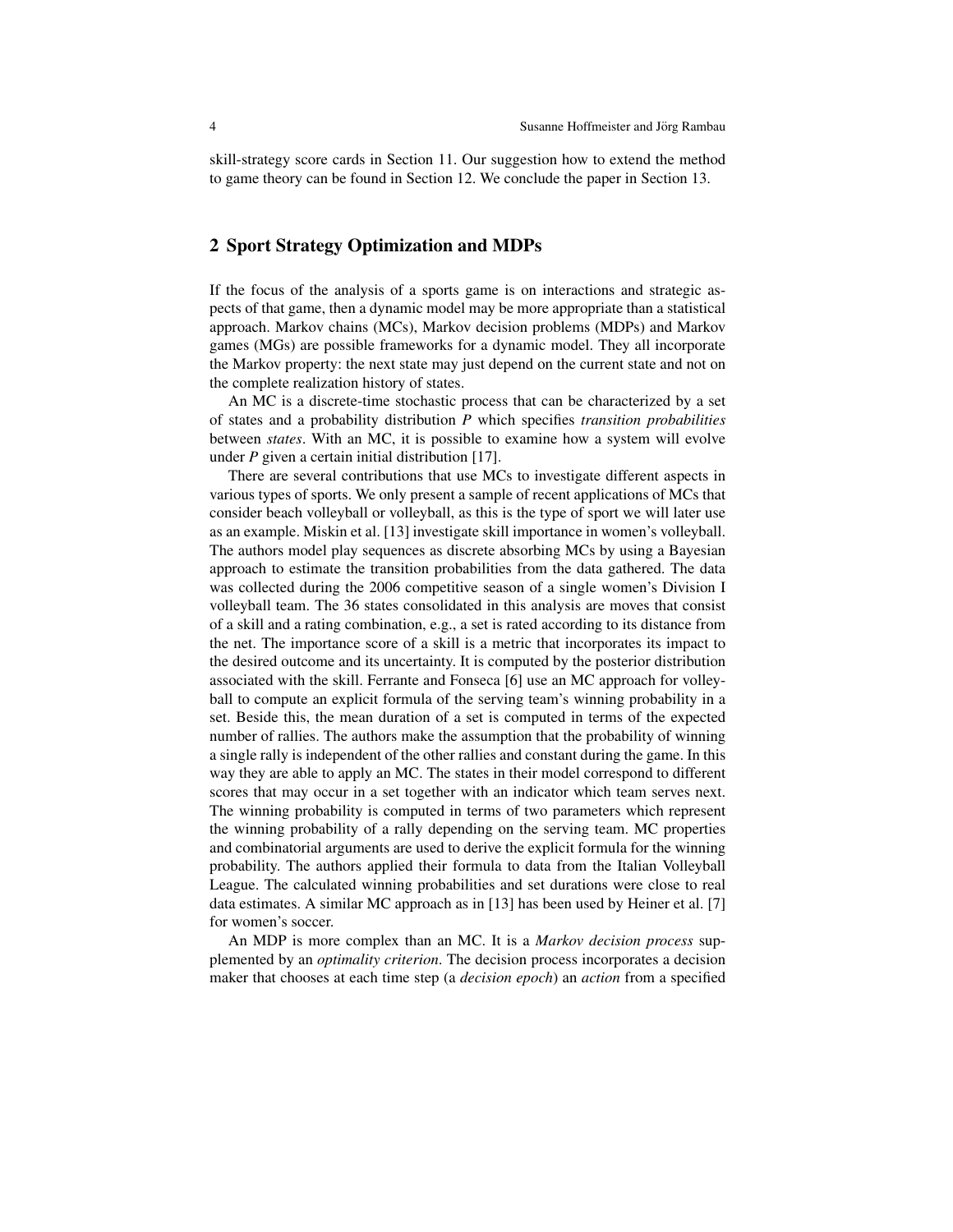set of actions. This way, the transition probabilities do not only depend on the current state (like in an MC), they also involve the chosen action of the decision maker. Depending on the current state, the chosen action, and the realized next state, a reward is generated. A *policy* is a decision rule that prescribes an action choice for each state. Once a policy has been fixed, the system generates an MC. Policies can be compared with respect to the optimality criterion. There are tools to determine an *optimal* policy for the decision maker in many settings if the problem scale is not too large. We follow the notation of Puterman's textbook [18] throughout this paper.

In sports related applications, MDPs are often used in connection with general, tactical considerations that are not team or match specific. Some examples are: Clarke and Norman [4] as well as Nadimpali and Hasenbein [15] investigate a Markov Decision Problem (MDP) for tennis games to determine when a player should challenge a line call. The latter one is the more detailed model. We describe it briefly in the following: A decision point occurs when an opportunity to challenge the umpire arises. The states include the outcome of the point, the score, the number of challenges remaining, the probability that the call is incorrect, and the result of a successful challenge. There are two possible actions in each state: *challenge* and *do not challenge*. Further parameters of the model are the relative strength of the players and the fallibility of the officials. These parameters are used to generate the transition probabilities for the model. They use the standard linear programming approach for multi-chain, average cost MDPs to obtain optimal policies under a variety of parameter settings. Hirotsu and Wright model football as a four state Markov Process and use dynamic programming to determine the optimal timing of a substitution [8], the best strategy for changing the configuration of a team [9], or to determine under which circumstances a team may benefit from a professional foul [26]. Chan and Singal [2] use an MDP to compute an optimization-based handicap system for tennis. The weaker player gets 'free points' at the start of the match, such that the match-win probability of both players is equalized. Clarke and Norman [3] formulate an MDP for cricket to determine whether the batsman should take an offered run when maximizing the probability that the better batsman is on strike at the start of the next over. The model is solved analytically by dynamic programming. Norman [16] builds a more aggregated MDP for tennis games to tackle the question when to serve fast or when to serve slow at each stage of a game. The model is solved analytically using a monotonicity property of the optimal cost function and dynamic programming.

Most of the MDPs on team or match dependent sport-strategic decisions are retrospective: Terroba et al. [21] develop an MDP-based framework for tennis matches. The information needed to build the model is semi-automatically gathered from broadcast sports videos. Machine learning algorithms are executed to identify optimal policies. They also present a novel modification to the Monte Carlo tree search algorithm and apply their model to popular tennis matches of the past. They present how the player who has lost in reality could have won the match with identical skills, just by using a different policy.

To the best of our knowledge, the only MDPs that take player skills into account and could be applied to future matches exist for baseball. Wright and Hirotsu [25]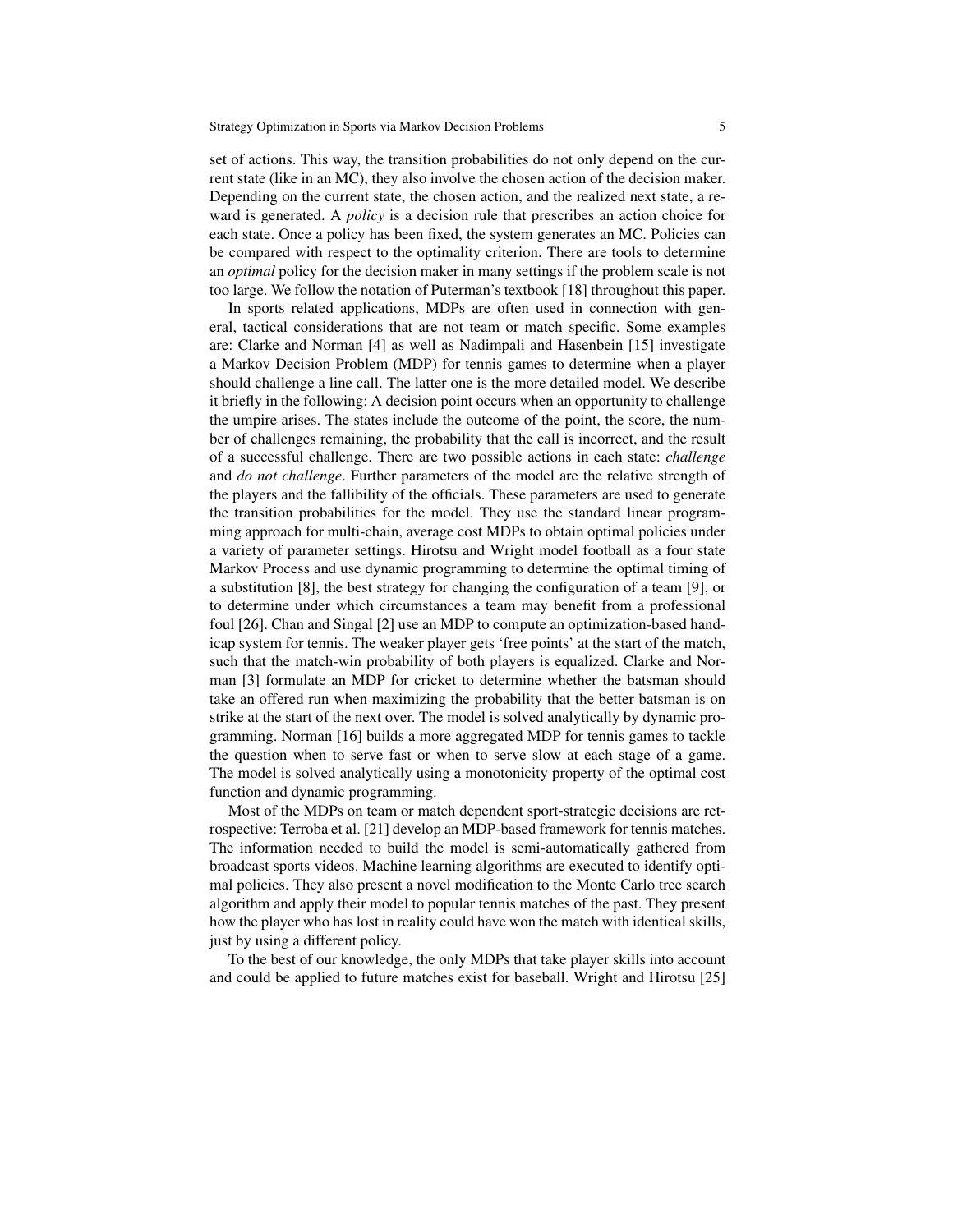formulate a Markov model for baseball to calculate an optimal pinch hitting strategy under the 'Designated Hitter Rule'. Their method can be applied to a specific match by using the probability of each player to achieve a single, double, triple, home run, walk, or out.

An MG is a stochastic game in an MDP-like environment. Instead of one decision maker, there exists a whole set of players. At each decision epoch, each player chooses an action from his action set. So, the transition probabilities and rewards incorporate the decisions of all players. An MG gets even more complex through the different optimality criteria of the players. Therefore, policies that are simultaneous best responses, i.e., Nash equilibria, are the focus of interest. In some cases, most notably when an MG with finite strategy sets has pure Nash equilibria, they can be found algorithmically. This requires the repeated computation of best responses to fixed strategies. Our method in this paper can be also seen as a building block for this problem. In Section 12 we show first results into this direction. More on MGs can be found in Webb's textbook [24].

To the best of our knowledge, there exist only a few applications of a Markov Game (MG) to optimize the policies a-priori for a particular sports game. Kira et al. [11] formulate an MG for baseball and computed Markov perfect equilibria for both teams. The transition probabilities of the MG are assumed to depend only on the probability parameters for the hitting skills of the players. They use a dynamic-programming algorithm for solving the Bellman equations that characterize the value function of the game for both teams. However, MG models have been applied in the context of sports strategies in a more general set-up: Walker et al. [23] use *Binary Markov Games* to model a sports game like tennis and derive that under certain monotonicity properties optimal policies to win the match are a repeated application of an optimal policy to win a rally (our results on the optimality of myopic policies in Section 4 are related but in the MDP set up). Turocy [22] uses MG models fed with massive historical data in order to clarify whether there really *has been* a "last-up" advantage in baseball *on average in the past*. Routley and Schulte [19] employ MG models to rank ice hockey players according to their skills. In an upgraded MG model also location information is included [20]. Anbarc et al. [1] have tried to decide the fairness of tie break mechanisms on the basis of MG models.

Why did we choose to utilize MDPs instead of MGs in this paper, although our policy might be influencing the policy of our opponent? The answer is twofold: first, in order to investigate MG models, the problem of characterizing bestresponses to given policies is important. By investigating MDPs, we cover this step. Second, for strategical decision support, MGs would guide us to the best policy against a *strategically perfect* opponent. In most cases, this is not what we want; we consider it rather more successful to adapt to the special strengths and weaknesses of a particular opponent. In future models, we plan to incorporate dimensions like variability into the MDP setting. This will at least cure some of the short-comings of MDP models in this regard. If the sets of strategy choices are finite and small (like for the benchmark problem in this paper), our approach can be applied to solve finite constant-sum games modeling the behaviours of both opponents (see Section 12).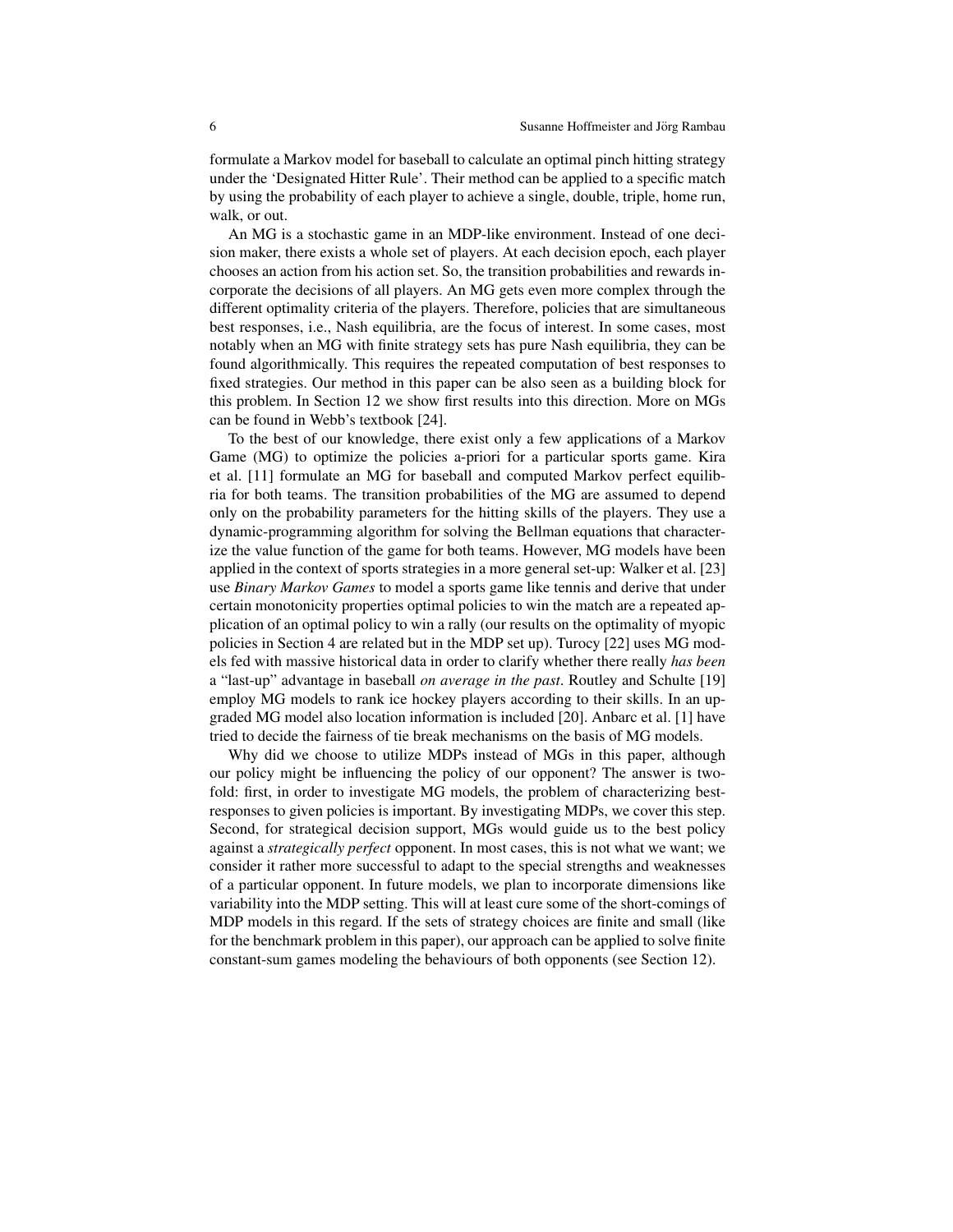#### 3 The New Two-Scale MDP Approach

We seek for elementary strategic guidelines for a sports game. The dilemma in MDP-modelling of sports strategy optimization is the following: A compact MDP directly developed for the strategic question ("Should I play safe or risky?") may allow us to analytically or numerically solve for an optimal policy based on the input data. However, this input data, in particular the transition probabilities (e.g., for an attack directly winning a point in a beachvolleyball rally) often depend on the combination of all players involved. Consequently, they are hard to estimate, since historical data for all combinations of players is needed (e.g., for the direct point probability, the setting and hitting skills of the attacking team's players and reception skills of the receiving team's players are all relevant at the same time).

For a more detailed model where transitions only depend on individual actions (e.g., the hard smash aimed at a certain spot in the field happened as intended) transition probabilities can be estimated easier, since only individual success probabilities for a single player are needed. Such detailed MDP models with billions of states could be very complicated to solve for optimal policies, but that is not the main problem. A detailed MDP will inevitably produce recommendations on the level of exact individual actions in all kinds of special situations (e.g., whenever your opponent has taken certain positions and the ball is in another position and flies in a certain direction and your team mate's position is in another certain position ..., then your next hit should be a set to a certain position.) Since strategy recommendations have to be implemented by humans eventually, such outcomes would be impractical.

However, the idea to use coarser, more principle MDP models can lead to a very difficult input-data problem: The details that we may want to leave out in the model are not irrelevant. They appear in aggregated form in the transition probabilities, which often depend on the opponent's behaviour. The consequence is that these probabilities can hardly be estimated whenever up-to-date observations for our team and the actual opponent are not available. In contrast, in a detailed model the transition probabilities may refer to very simple state transitions. This could be the probability that a certain hit is performed successfully, almost successfully, or failed completely. Such probabilities can be observed in special training sessions or in videos of historic events, independently of the skills of an opponent.

It seems that each modelling granularity has something to offer. Therefore, we use both, i.e., we employ two MDPs instead of one for the optimization of a sports strategy and relate them to each other. One is coarse and one is detailed. We obtain our new *two-scale method*.

The coarse MDP is called the *strategic MDP*, *s-MDP* for short. It represents the principle influence of the strategic decision in question on the winning probability. It uses as its basis a plausible segmentation of the gameplay into strategic pieces. This could be a phase of ball-possession or the like. This s-MDP will have moderate size and a simple structure so that finding an optimal policy is within reach analytically or numerically. Moreover, players can implement the resulting recommendation in practice. However, its transition probabilities need not be easily observable. The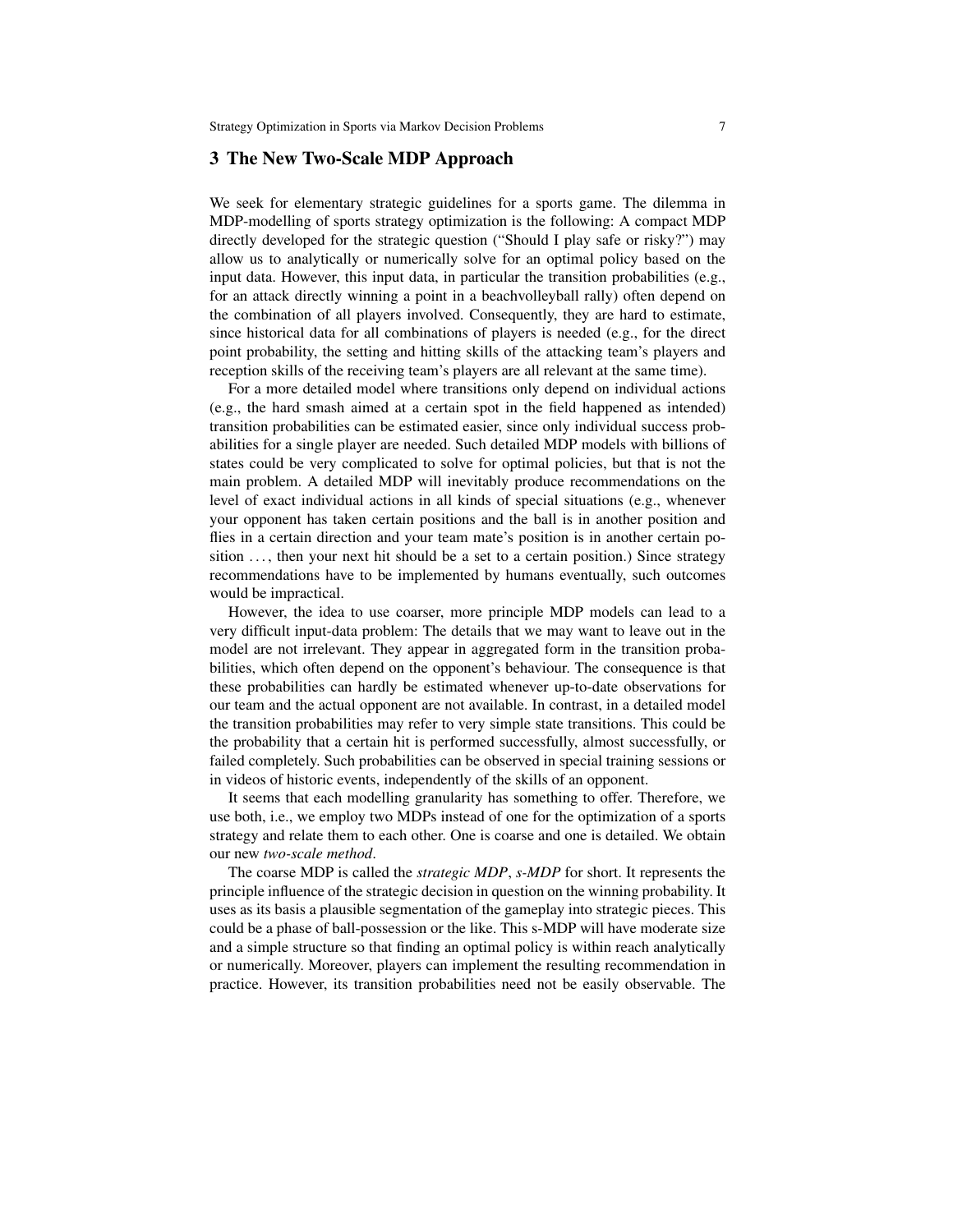detailed MDP is called the *gameplay MDP*, *g-MDP* for short. It is an ordinary MDP but with a very fine granularity. Since the g-MDP is only used in a simulation, it does not matter if it has billions of states. It represents the dynamics of the detailed gameplay in greater detail in such a way that its gameplay-decisions *(g-decisions)* and gameplay-state transitions *(g-transitions)* can be related to strategy decisions *(s-decisions)* and strategy-state transitions *(s-transitions)* in a meaningful way.

Neither the size nor the structure of the g-MDP are restricted. What we care about is that all transition probabilities in the g-MDP can be observed up to an acceptable accuracy, possibly by some additional effort like special training sessions or video analysis

Whether or not we are scoring a direct point depends on us *and* the opponent. So, observations must be classified according to pairs of opponent teams, and there are many. This leads to a very sparse data basis to estimate probabilities. One way out is to develop a model how the probabilities come about. Our idea means: instead of standard parametric statistics, we use a g-MDP to generate the transition probabilities. A suitable g-MDP has single moves and hits as actions. The g-states store the players' and the ball's positions plus some technical information like how many times in a row the ball has been touched by the same team, who touched the ball before and whether the ball was hit hard before.

In order to gain an advantage over using the s-MDP alone, we allow state transitions whose *g-transition probabilities only depend on the skills of the player hitting the ball*. For example, the action "smash targeted at a certain position in the opponent's field" leads to follow-up states only depending on to what extent the smash was carried out successfully. Whether or not the opponent can return the smash in a controlled fashion solely depends on the returning player's skills. The resulting g-MDP will be complicated. It will possibly be hard to find optimal g-policies. And: a g-policy will be complicated to implement during gameplay. But: By Monte-Carlo simulation *(g-simulation)* of the g-MDP we can in certain cases estimate the resulting s-transition probabilities.

More specifically, we have to relate the g-MDP to the s-MDP as follows: For each s-policy we have to specify what g-actions fit to this policy in the g-MDP. Call a feasible sequence of g-decision rules over the epochs of a phase of ball possession an *attack plan*. Any set of such attack plans is called an *attack type*. A probability distribution over an attack type is called an *attack style*. Now, we assign to each s-policy an attack style.<sup>1</sup> We call this assignment the *s-g-implementation*. For example, if at a certain score our team is in possession of the ball and wants to play the s-policy *risky*, then we can assign to it a probability distribution over the set of all attack plans ending with the most risky (i.e., close to the border of the field or a hard hit like a smash) attack-hit *available in the respective situation*. <sup>2</sup> The set-up of such

<sup>&</sup>lt;sup>1</sup> In other words, an attack style is a mixed partial g-policy consisting only of decision rules that belong to some attack type.

<sup>2</sup> Note that it would not be sufficient to assign a probability distribution over a set of *actions* to an s-policy, since any hit in a sequence of actions could fail with some probability, resulting in a state without feasible actions. In contrast to this, an attack plan, which uniquely determines a sequence of decision rules, returns for all possible resulting failure states an action to cope with it.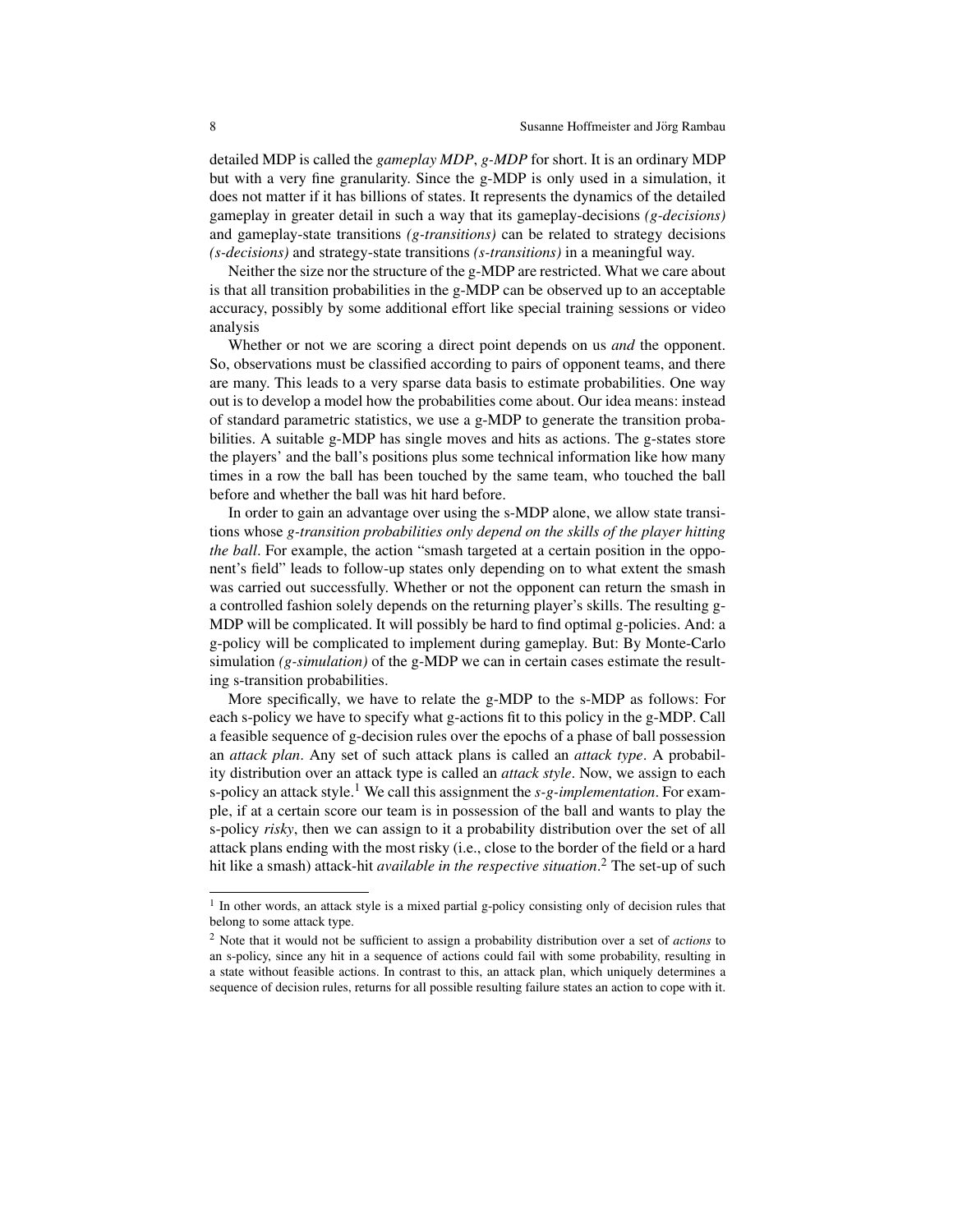an s-g-implementation requires the classification of all g-decision functions in each g-state by s-decisions. Thus, a vast amount of case-by-case analysis is necessary using expert knowledge of the particular game. Usually, more than one g-decision function is possible to represent a single s-decision; in that case, we choose one uniformly at random. A different viewpoint is that the s-g-implementation is the formal definition of what a coach actually means by playing *safe* or *risky*.

Using this connection, one can count *in simulation* how often one realization of the risky attack style results in a direct point, a direct failure, or a continuation of the rally, which correspond to outcomes of s-transitions in our example. Essentially, the g-MDP is utilized in the same way as a family of Markov-chains, parametrized by classes of g-decisions, each induced by the possible s-decision it implements. An MDP model is the better viewpoint here, since a formal connection between the s-MDP and the g-MDP needs the concept of g-decisions.

Since the transition probabilities of the s-MDP usually depend on the combination of all players involved, it is difficult to estimate them by historical observations. At worst, a certain combination of players may have never played in a match before. Here, our two-scale approach comes into play. The related g-MDP models each player's individual actions (in basketball, e.g., this might mean dribble, pass, shoot, from where, to where, . . . ). The *individual* player probabilities, called *skills*, describe the outcomes of these player's actions and constitute the g-transitions. The advantage of the g-MDP is that the g-transitions only depend on a single player's skills and such skills are easier to estimate. They do not depend on combination of players and can therefore be estimated from arbitrary matches of that single player or even from training experiments. Usually, several g-transitions in the g-MDP (i.e., again for basketball: pass around – no-look-pass into the attack area – shot – score) constitute one s-transition (i.e., we score) in the s-MDP. The s-transition probabilities of the s-MDP can then be estimated by counting the g-transitions in g-MDPsimulations on the basis of estimated skills.

Given the simulated s-transition probabilities, one can solve the s-MDP and find out an optimal s-policy, which represents a principle strategic recommendation. Note that in order to show-case the concept in this paper in a more concise way, we have chosen to restrict our s-MDP for beach-volleyball to only few possible policies. In priciple, which out of two (or few) policies is the best could be estimated by simulating the corresponding Markov chains in the g-MDP for the durations of complete games (rather than single phases of ball-possession) at the cost of longer computation times. Even in our simple case such a brute-force numerical approach would miss out some important information: The analysis of the s-MDP provides us with structural results (Theorems 1 and 2 and the winning probabilities of the tie-game in Section 4) and with useful sensitivity information (see Section 11). This information follows from the fact how exactly the simulated probabilities influence the qualities of the policies. This information would be substantially more difficult to obtain by simulation alone. Furthermore, in our approach the policies in the s-

For example, in a failed attempt to set the ball properly, the most risky smash available might be much less aggressive than the safest smash available after an excellent set – this possibility could not be covered by classifying actions.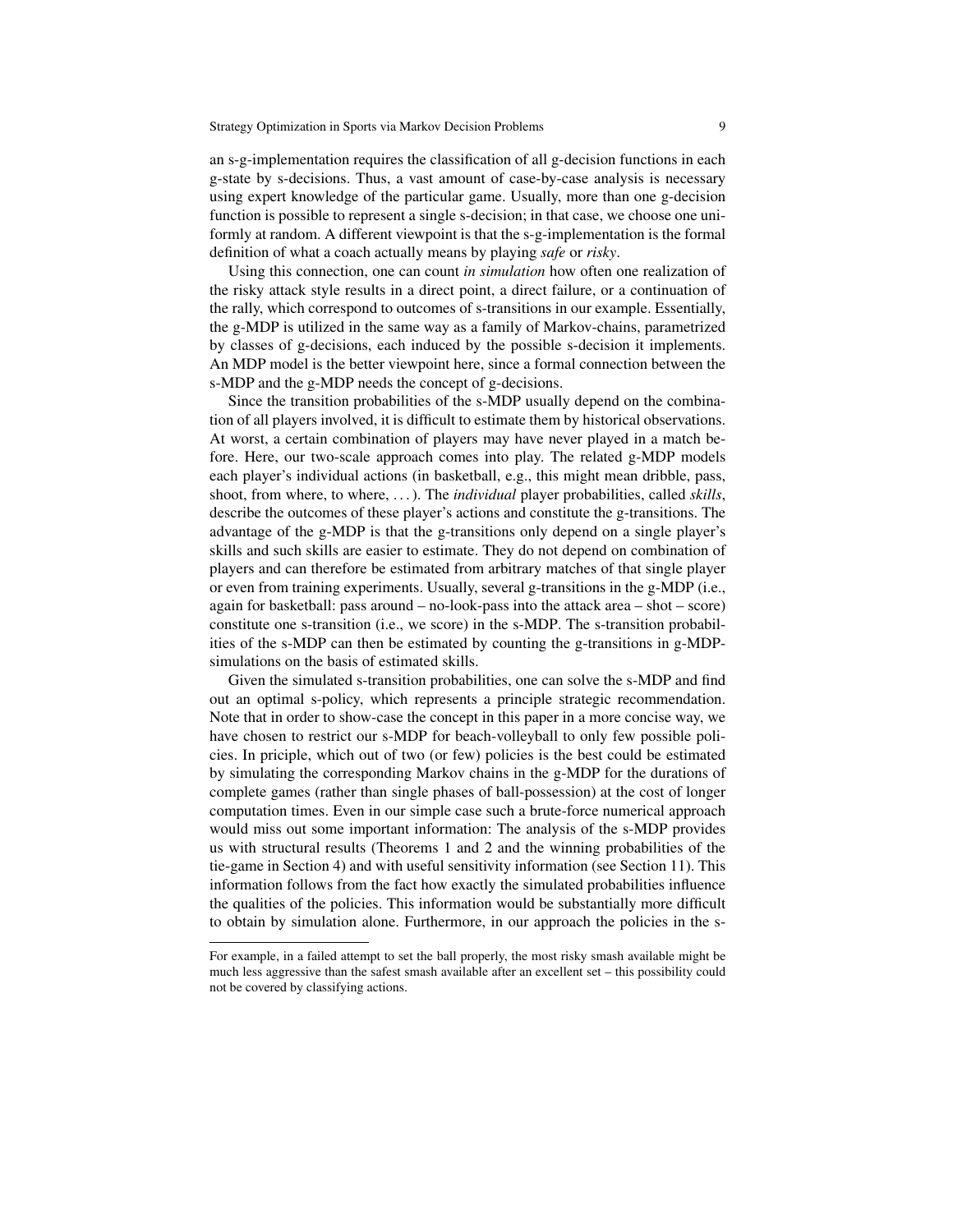MDP can be chosen to be much more involved as long as the s-MDP can be solved fast analytically or numerically. The evaluation of the g-MDP can even be performed on-demand inside a possible interative solution method for the s-MDP. Beyond this, our setting allows for the following extension: we can make the s-g-implementation the subject of optimization for each s-strategy. Implementing this extension, however, would be beyond the scope of this paper.

In the gameplay situation, the players have to decide about the explicit g-actions they perform next, depending on the optimal s-policy and the states they encounter. They will do this exactly by mimicking the s-g-implementation. Whenever in reality all attack plans in an attack type are carried out similarly often as in the g-simulation, the actual s-transition probabilities will be similar to the simulated s-transition probabilities.

The exact form of the s-g-implementation is defined through expert knowledge. It can be implicitly based on intuitive understanding of the players. This has the advantage that no brain power is needed for it during gameplay. Alternatively, the team may want to establish an explicit encoding what an s-policy (e.g., play *risky*) is supposed to mean in terms of an attack style (play "any attack combination with the hardest-possible smash closest-possible to the boundary of the field" or the like). For beach volleyball, we have implemented this idea for one strategic question (see Sections 4 through 9).

Although in this paper, the only worked example is from beach volleyball (other examples like tennis can be worked out in a similar way), the two-scale MDP paradigm can be used for other sports games as well. For the particular sports game, one first has to develop an s-MDP, which models the strategic question. Second, one needs a sufficiently related g-MDP with observable transition probabilities. The g-MDP serves as a device to estimate the transition probabilities in the s-MDP. For this purpose, s-transitions are counted in simulations of the g-MDP.

Consider, e.g., basketball. One interesting strategic question is whether to provoke a very fast tempo with high risk against a then less consolidated defence or to play calmly with low risk against a completely settled defence configuration. Or soccer: Should one preferably play high long passes behind the defending lines or should one play short low passes. A possible s-MDP would then consist of states corresponding to the principal situations (score, ball possession, phase of attack, shot opportunity) in which our team can choose to play "fast" or "slow" (basketball) or "high" or "low" (soccer) in order to influence the transition probabilities. Given these probabilities we could solve the s-MDP and make a recommendation: "fast" or "slow" and "high" or "low".

In the following sections, we will present an s-MDP/ g-MDP pair for beach volleyball that finds rules when to play *risky* or *safe*, depending on the skills of the individual players and the opponent's skills. Even for beach volleyball, we note that our special choices of an s-MDP and a g-MDP are by no means unique. Our choices were guided by the wish to base the answer to the team-strategic question on the skills of the individual players for common hitting techniques. All rules concerning beach volleyball can be found in official documents by the Fédération Internationale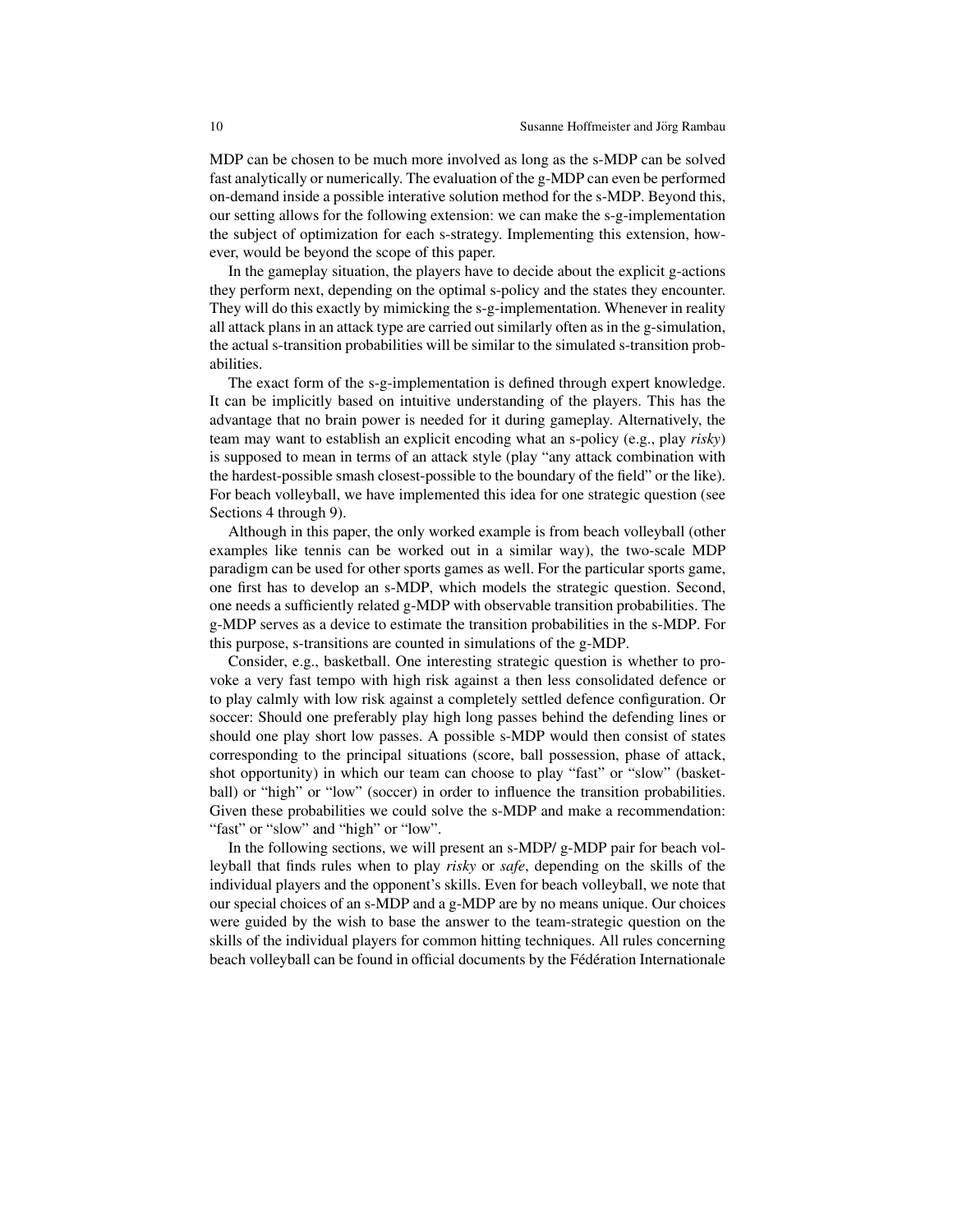de Volleyball [5]. We will briefly sketch the most important scoring rules when they become relevant in Sections 4 and 6.

The two-scale MDP paradigm can be transferred to other sports games, but the concrete implementation in this paper, i.e., the s-MDP, the g-MDP, and the data estimation are tied to the beach volleyball example with the benchmark question. A concrete implementation of our new paradigm for interesting strategic questions in basketball and other sports games is research in progress.

#### 4 A Strategic MDP for Beach Volleyball

From now on we show how our two-scale model can be applied to a particular sports game, namely beach volleyball, and a particular strategic question, namely safe versus risky play. At this point, safe and risky play are just names for two strategies in the s-MDP. Eventually, it is only the s-g-implementation that will give this a concrete meaning in terms of classes of detailed g-decision rules.

In this section, we specify an s-MDP for our benchmark question. Recall that we want to find out in which situations (score, possession, serve or field attack) *risky* play will lead to a higher set-winning probability than *safe* play. Our strategy is to construct the s-MDP as simple as possible. The benchmark question requires to model the actions of one of the two teams. Moreover, we distinguish between service play and field attack play – it might be optimal to serve *safe* and to attack *risky* or vice versa.

Let Team *P* be the team whose strategy we want to optimize, and let Team *Q* be *P*'s opponent. The control set in all states *s* where team *P* possesses the ball is given by  $A_s := \{risky, \, safe\}$ . The control set in the states where team *Q* possesses the ball contains a unique dummy control. Aiming at the benchmark question, a state has to contain the current score, which team starts the next attack plan and an indicator whether the state is a serving state or not. Thus, the simplest possible state space with respect to the benchmark question is  $S^{\text{reg}} := \{(x, y, k, \ell) \mid x, y \in \mathbb{N}, k \in \mathbb{N}\}$  $\{P,Q\}, \ell \in \{0,1\}\}\.$  Here, *x* and *y* denote the scores of Team *P* and *Q*, respectively. Moreover, *k* specifies which team possesses the ball, and  $\ell$  encodes whether or not this is a serving state ( $\ell = 1$ ) or a field attack state ( $\ell = 0$ ).

Let us restrict to matches consisting of a single set to 21 points in the following. The state set *winning states Swin* contains all states, where team *P* has won the set, e.g., states where *P* has 21 points and *Q* no more than 19. Similarly, the state set *losing states Slose* contains all states, where team *P* has lost the set, e.g., where *Q* has 21 points and *P* no more than 19. At states with a score of 20 : 20, the so called "tie game" starts, where a team wins if it has a lead of 2 points. As our s-MDP should have a finite number of states, we use a different state representation for the tie-game. Instead of remembering the number of points for team *P* and team *Q* separately, we only denote the point difference of the two teams in a state. So, the states of the tie game are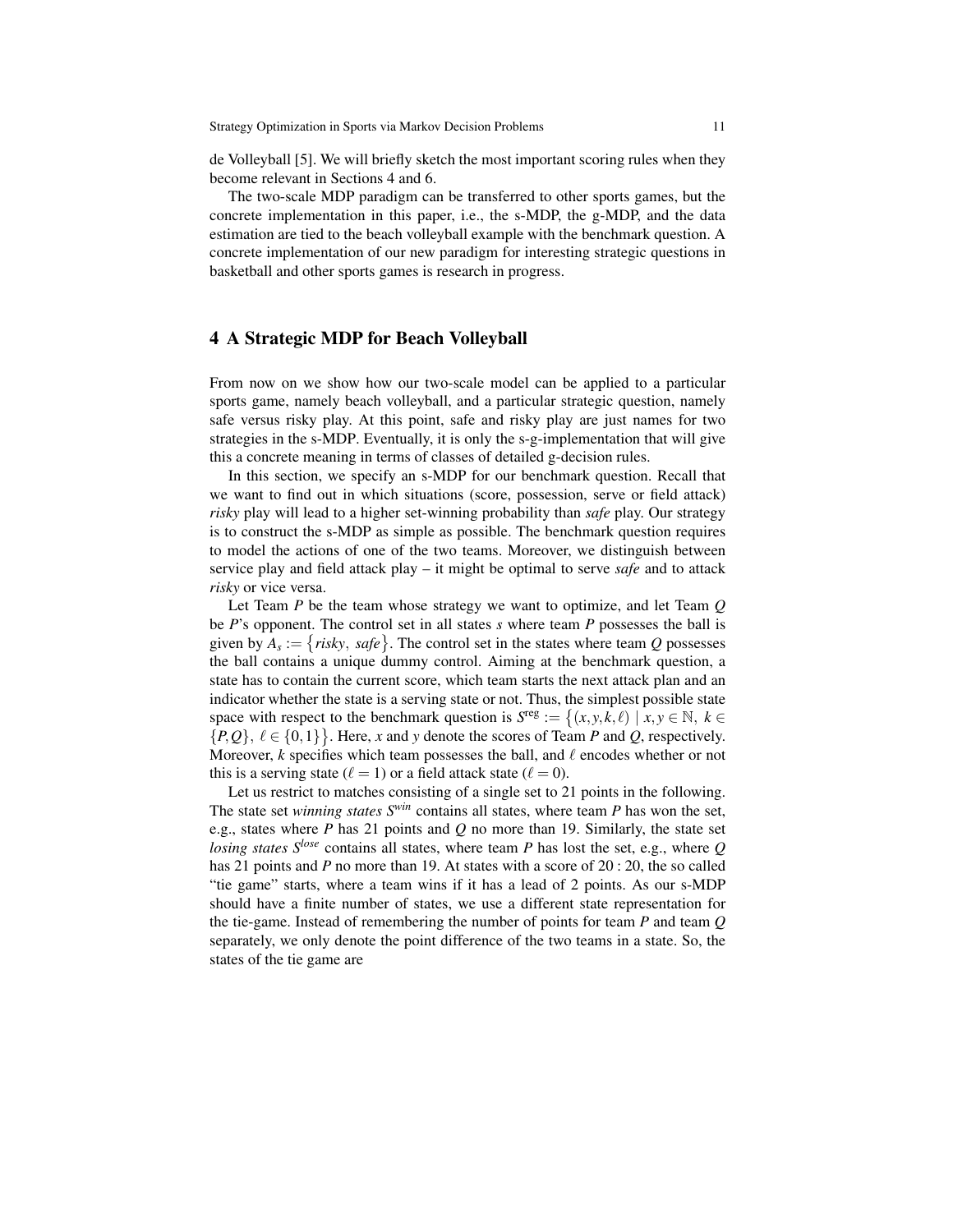12 Susanne Hoffmeister and Jörg Rambau

$$
Stie = \{ (z, k, \ell) \mid z \in \{ -2, -1, 0, 1, 2 \}, k \in \{ P, Q \}, \ell \in \{ 0, 1 \} \},
$$

which are only finitely many states. This kind of state representation is not possible in the regular set, since the absolute number of 21 points must be reached to win a set. In the tie game, only a relative criterion must be fulfilled. Note that with this simpler representation it is not possible to make the s-transition probabilities dependent on the duration of the tie game. Incorporating dependence on the duration requires a more complicated solution procedure, generally using a countably infinite number of states. In this paper, we stick to stationary probabilities, which is not an uncommon assumption in professional sports [12]. Using the relative notation for the tie-game states, there we have finitely many states that describe a beach volleyball set. Let  $S^{win}$  and  $S^{lose}$  contain all winning and losing states respectively for team *P* which are modelled as absorbing states that are, once entered, never left.

A decision epoch starts when Team *P* gains control over the ball and starts its attack. The decision epoch ends when Team *P* makes a fault or a point, or when the attack is successful but Team *Q* has gained control over the ball and starts its own attack plan. The actions of Team *Q* are modelled as part of the transition probabilities in the s-MDP. These decision epochs in general allow for infinitely many stages. Let  $p^+(P)$ <sup>*a*</sup>  $[p^-(P)$ <sup>*a*</sup> $]$  be the probability that Team *P* playing action *a* directly wins [loses] the rally. The corresponding probabilities for Team *Q* are denoted by  $p^+(Q)$  and  $p^-(Q)$ , respectively. As abbreviations, we denote the probabilities that none of this happens by  $p^0(P)_a := 1 - p^+(P)_a - p^-(P)_a$ and  $p^0(Q) := 1 - p^+(Q) - p^-(Q)$ , respectively. Since a serving attack has transition probabilities clearly different from a field attack, we distinguish between them. This is denoted by a superscript *field* or *serve* on the transition probabilities. In the following, we are considering the strategic options *risky* and *safe* either for the service or for the field attack. Thus, the evolution of the system is governed by twelve probabilities  $p^+(P)^{att}_a$ ,  $p^-(P)^{att}_a$ ,  $p^+(Q)^{att}$ ,  $p^-(Q)^{att}$ , where  $a \in \{risky, safe\}, att \in \{serve, field\}.$ 

These probabilities induce all transition probabilities by incrementing points and changing the right to serve in the obvious way. Entering a winning state yields a reward of one; all other transitions have reward zero. Table 1 summarizes our s-MDP. Note how the whole construction of our s-MDP was guided only by the benchmark question, not by finding the most compact representation or a being able to solve the model. In Figure 1, we illustrate the resulting transition diagram in the case that *P* services first in the set for a simplified beach volleyball set requiring only two (instead of 21) points for a win. At the states  $(1,1,P,1)$  and  $(1,1,Q,1)$ , the tie game starts.

Our s-MDP was constructed with a symmetric view on teams *P* and *Q*: The only difference is that team *P* can choose a strategy whenever in possession of the ball whereas team  $Q$ 's strategy is fixed. In practice, we aim at optimizing the strategy for team *P* using a strategy for team *Q* that has been estimated from earlier games in the same tournament or the like. In Sections 11 and 12 we will discuss sensitivity issues and extend this best-response approach to a finite constant-sum game setting, which allows to prepare for more than one opponent strategy.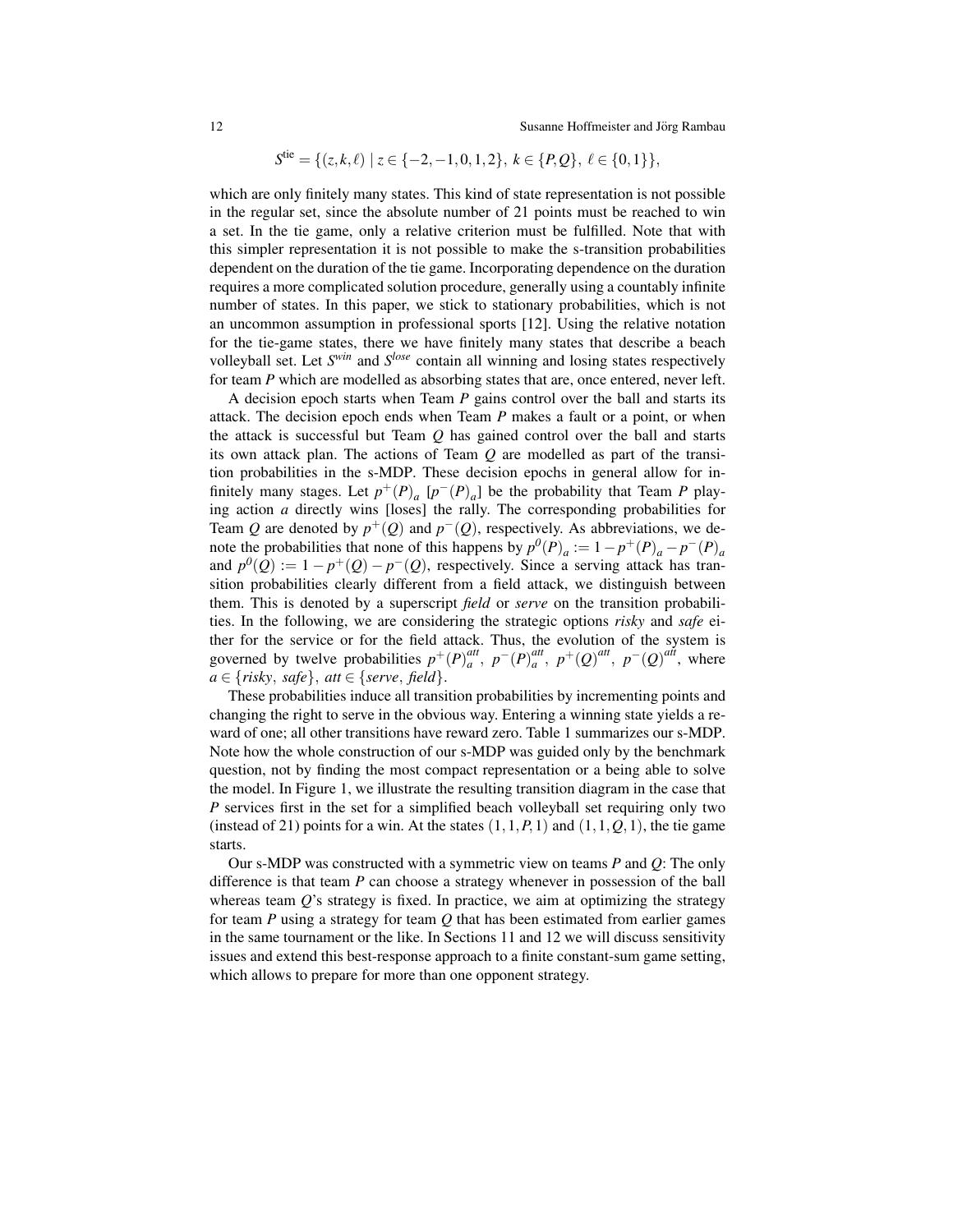Table 1 Strategic MDP (s-MDP)

|                                            | <b>Strategic MDP</b> Beach Volleyball Set between Team P and Team O                                                                                                                                                                                                                                                                                                                                                                                      |  |  |  |  |  |  |
|--------------------------------------------|----------------------------------------------------------------------------------------------------------------------------------------------------------------------------------------------------------------------------------------------------------------------------------------------------------------------------------------------------------------------------------------------------------------------------------------------------------|--|--|--|--|--|--|
| Decision Epochs: $T = \{1, 2, 3, \ldots\}$ |                                                                                                                                                                                                                                                                                                                                                                                                                                                          |  |  |  |  |  |  |
| State Sets:                                | $S = Sreg \cup Stie$<br>$S^{\text{reg}} = \{(x, y, k, \ell) \mid x, y \in \{0, \ldots, 21\} \text{ with } x \leq 19 \lor y \leq 19,$<br>$k \in \{P, Q\}, \ell \in \{0, 1\}\}\$<br>$S^{\text{tie}} = \{(z, k, \ell) \mid z \in \{-2, , 2\}, k \in \{P, Q\}, \ell \in \{0, 1\}\}\$<br>$S^{win} = \{(21, y, k, \ell) \in S^{reg}\} \cup \{(2, k, \ell) \in S^{tie}\}\$<br>$S^{lose} = \{(x, 21, k, \ell) \in S^{reg}\} \cup \{(-2, k, \ell) \in S^{tie}\}\$ |  |  |  |  |  |  |
| Action Set:                                | $A_s = \begin{cases} \{risky, safe\} & \forall s = (x, y, P, 1) \in S^{\text{reg}}, \ s = (z, P, 1) \in S^{\text{tie}} \\ \{risky, safe\} & \forall s = (x, y, P, 0) \in S^{\text{reg}}, \ s = (z, P, 0) \in S^{\text{tie}} \\ \emptyset & \text{else}. \end{cases}$<br>There exist an artificial action at the absorbing states $S^{win} \cup S^{lose}$ .                                                                                               |  |  |  |  |  |  |
|                                            |                                                                                                                                                                                                                                                                                                                                                                                                                                                          |  |  |  |  |  |  |

Transitions: regular game and transition to tie-game

Let  $s = (x, y, P, 1) \in S^{\text{reg}} \setminus \{S^{\text{win}} \cup S^{\text{lose}}\}, a \in A_s$ .

 $p((x+1,y,P,1)) | s,a) = p^{+}(P)_{a}^{serve}$  if  $(x,y) \neq (19,20),$   $p((0,P,1) | s,a) = p^{+}(P)_{a}^{serve}$  if  $(x,y) = (19,20).$  $p((x, y+1, Q, 1) | s, a) = p^{-}(P)_{a}^{serve}$  if  $(x, y) \neq (20, 19),$   $p((0, Q, 1) | s, a) = p^{-}(P)_{a}^{serve}$  if  $(x, y) = (20, 19).$  $p((x, y, Q, 0) | s, a) = p^{0}(P)_{a}^{serve}$ 

Let  $s = (x, y, P, 0) \in S^{\text{reg}} \setminus \{S^{\text{win}} \cup S^{\text{lose}}\}, a \in A_s.$  $p((x+1,y,P,1) | s,a) = p^+(P)_{a}^{field}$  if  $(x,y) \neq (19,20)$ ,  $p((0,P,1) | s,a) = p^+(P)_{a}^{field}$  if  $(x,y) = (19,20)$ .  $p((x, y+1, Q, 1) | s, a) = p^{-}(P)_{a}^{field}$  if  $(x, y) \neq (20, 19),$   $p((0, Q, 1) | s, a) = p^{-}(P)_{a}^{field}$  if  $(x, y) = (20, 19).$  $p((x, y, Q, 0) | s, a) = p^{0}(P)_{a}^{field}$ 

Transitions: tie-game

Let 
$$
s = (z, P, 1) \in S^{tie} \setminus \{S^{win} \cup S^{lose}\}, a \in A_s
$$
. Let  $s = (z, P, 0) \in S^{tie} \setminus \{S^{win} \cup S^{lose}\}, a \in A_s$ .  
\n $p((z+1, P, 1) \mid s) = p^+(P)^{serve}_a$   
\n $p((z-1, Q, 1) \mid s) = p^-(P)^{serve}_a$   
\n $p((z-1, Q, 1) \mid s) = p^o(P)^{serve}_a$   
\n $p((z-1, Q, 1) \mid s) = p^o(P)^{field}_a$   
\n $p((z, Q, 0) \mid s) = p^0(P)^{serve}_a$   
\n $p((z, Q, 0) \mid s) = p^o(P)^{field}_a$ 

The transitions of team *Q* are modelled analogously. *S win* ∪*S lose* are modelled as absorbing states and all other transitions have zero probability.

| Rewards:   | $r(s,a,s') = \begin{cases} 1 & \text{if } s \notin S^{win}, s' \in S^{win} \\ 0 & \text{else.} \end{cases}$ |
|------------|-------------------------------------------------------------------------------------------------------------|
| Objective: | maximize the total expected reward                                                                          |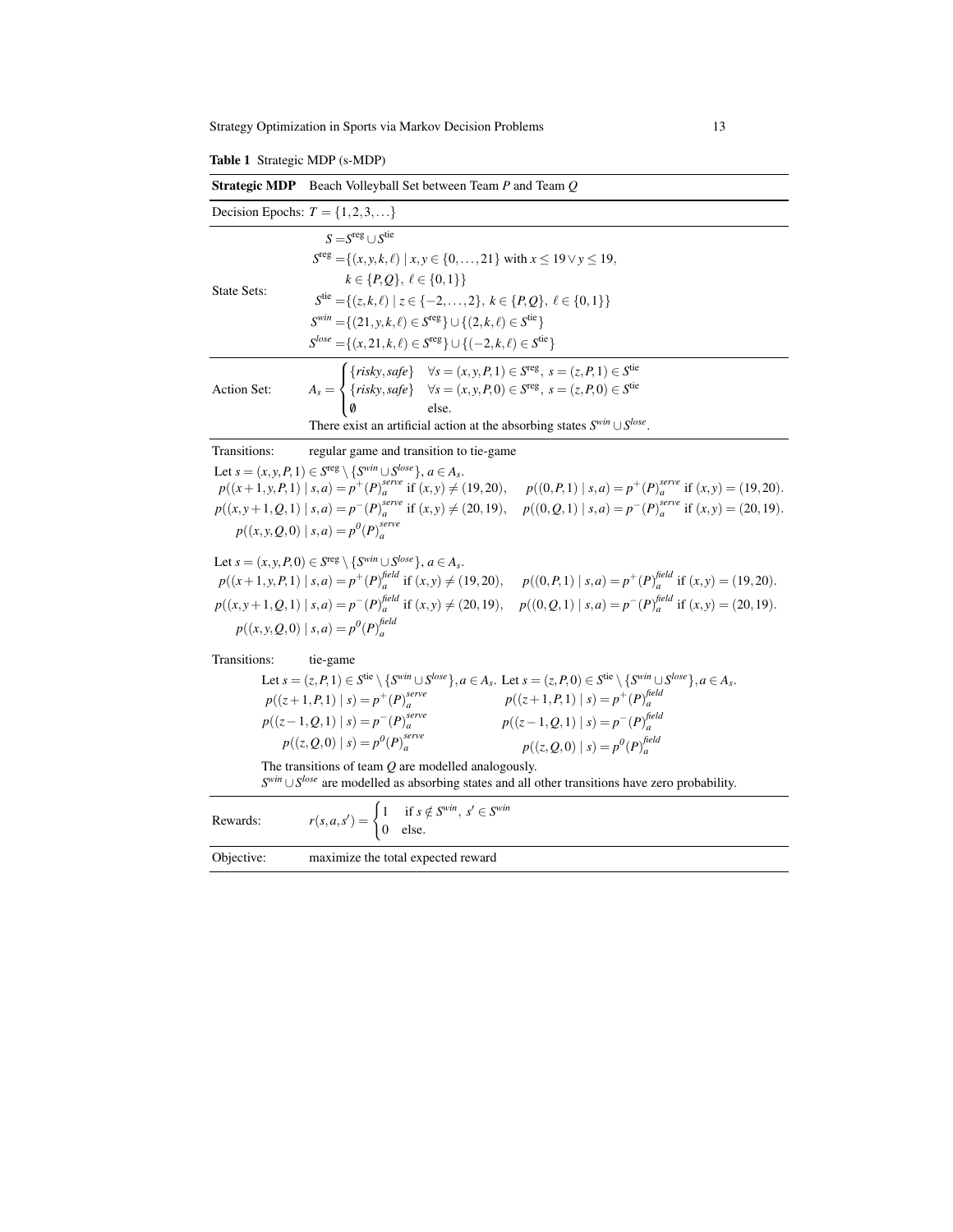14 Susanne Hoffmeister and Jörg Rambau von der Susanne Hoffmeister and Jörg Rambau



Fig. 1 General s-MDP

It will turn out that the problem to find an optimal policy can be partitioned into two special cases of the s-MDP because the optimal policies for them are myopic (see Appendix 13) and, thus, do not interfere with each other. One case is the serving s-MDP, where the attack types differ only in the serving technique, i.e.,  $A_s = \{risky, safe\}$  for all serving states  $s = (x, y, P, 1)$  of *P*. The other case is the field attack s-MDP, where the attack types differ in the attack plans used during a field attack, i.e.,  $A_s = \{risky, safe\}$  for all non-serving states  $s = (x, y, P, 0)$  of P.

One may observe that there are many states in the two subproblem s-MDPs in which no action of *P* is required. In an MDP these states are unnecessary. By concatenating all paths between states in which *P* has to make a decision, we can transform the s-MDPs into versions where decision states of *P*, absorbing states and only some additional states – for better readability – occur.

Moreover, since there exists a stationary optimal policy and the choice of an action in *A* for *P* depends in both subproblems only on the score, *P* plays the same action in all decisions states with identical scores. Therefore, all transitions that are neither changing the score nor involve actions of *P* can be merged. This requires the evaluation of some geometric series in a straight-forward fashion. For simpler notation of the result, we defined the following probability terms for score changes in the serving s-MDP (based on an arbitrary fixed field attack strategy for team *P*) and in the field attack s-MDP (the events are denoted in parentheses):

$$
\alpha_Q^{serve} = \frac{p^{-}(Q)^{field} + p^{0}(Q)^{field}p^{+}(P)^{field}}{1 - p^{0}(Q)^{field}p^{0}(P)^{field}},
$$
\n
$$
\beta_Q^{serve} = \frac{p^{+}(Q)^{field} + p^{0}(Q)^{field}p^{-}(P)^{field}}{1 - p^{0}(Q)^{field}p^{0}(P)^{field}},
$$
\n(reception Q, point for Q)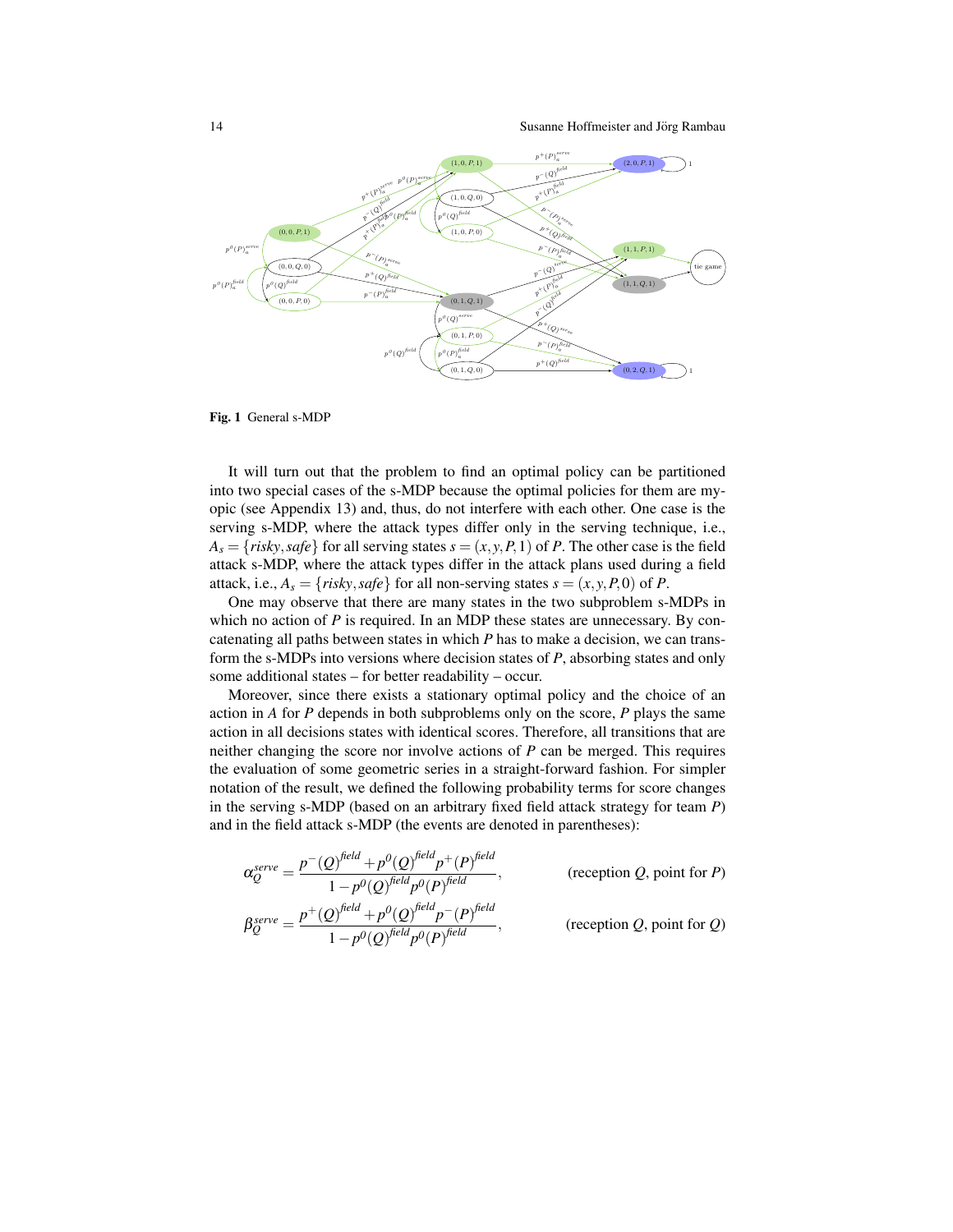Strategy Optimization in Sports via Markov Decision Problems 15

$$
\alpha_P^{serve} = \frac{p^+(P)^{field} + p^0(P)^{field} p^-(Q)^{field}}{1 - p^0(P)^{field} p^0(Q)^{field}}, \qquad \text{(reception } P \text{, point for } P\text{)}
$$

$$
\beta_P^{serve} = \frac{p^-(P)^{field} + p^0(P)^{field} p^+(Q)^{field}}{1 - p^0(P)^{field} p^0(Q)^{field}},
$$
 (reception *P*, point for *Q*)

$$
\alpha_a^{\text{field}} = \frac{p^+(P)_a^{\text{field}} + p^0(P)_a^{\text{field}} p^-(Q)^{\text{field}}}{1 - p^0(P)_a^{\text{field}} p^0(Q)^{\text{field}}}, \qquad \text{(ball possession } P \text{, point for } P)
$$
\n
$$
\beta^{\text{field}} = \frac{p^-(P)_a^{\text{field}} + p^0(P)_a^{\text{field}} p^+(Q)^{\text{field}}}{1 - p^0(P)_a^{\text{field}} p^+(Q)^{\text{field}}}, \qquad \text{(ball possession } P \text{, point for } O)
$$

$$
\beta_a^{\text{neid}} = \frac{P^{(1)} \cdot A^{(1)} \cdot P^{(1)} \cdot A^{(1)} \cdot P^{(2)} \cdot Q^{(2)} \cdot Q^{(2)} \cdot Q^{(2)} \cdot Q^{(2)} \cdot Q^{(2)} \cdot Q^{(2)} \cdot Q^{(2)} \cdot Q^{(2)} \cdot Q^{(2)} \cdot Q^{(2)} \cdot Q^{(2)} \cdot Q^{(2)} \cdot Q^{(2)} \cdot Q^{(2)} \cdot Q^{(2)} \cdot Q^{(2)} \cdot Q^{(2)} \cdot Q^{(2)} \cdot Q^{(2)} \cdot Q^{(2)} \cdot Q^{(2)} \cdot Q^{(2)} \cdot Q^{(2)} \cdot Q^{(2)} \cdot Q^{(2)} \cdot Q^{(2)} \cdot Q^{(2)} \cdot Q^{(2)} \cdot Q^{(2)} \cdot Q^{(2)} \cdot Q^{(2)} \cdot Q^{(2)} \cdot Q^{(2)} \cdot Q^{(2)} \cdot Q^{(2)} \cdot Q^{(2)} \cdot Q^{(2)} \cdot Q^{(2)} \cdot Q^{(2)} \cdot Q^{(2)} \cdot Q^{(2)} \cdot Q^{(2)} \cdot Q^{(2)} \cdot Q^{(2)} \cdot Q^{(2)} \cdot Q^{(2)} \cdot Q^{(2)} \cdot Q^{(2)} \cdot Q^{(2)} \cdot Q^{(2)} \cdot Q^{(2)} \cdot Q^{(2)} \cdot Q^{(2)} \cdot Q^{(2)} \cdot Q^{(2)} \cdot Q^{(2)} \cdot Q^{(2)} \cdot Q^{(2)} \cdot Q^{(2)} \cdot Q^{(2)} \cdot Q^{(2)} \cdot Q^{(2)} \cdot Q^{(2)} \cdot Q^{(2)} \cdot Q^{(2)} \cdot Q^{(2)} \cdot Q^{(2)} \cdot Q^{(2)} \cdot Q^{(2)} \cdot Q^{(2)} \cdot Q^{(2)} \cdot Q^{(2)} \cdot Q^{(2)} \cdot Q^{(2)} \cdot Q^{(2)} \cdot Q^{(2)} \cdot Q^{(2)} \cdot Q^{(2)} \cdot Q^{(2)} \cdot Q^{(2)} \cdot Q^{(2)} \cdot Q^{(2)} \cdot Q^{(2)} \cdot Q^{(2)} \cdot Q^{(2)} \cdot Q^{(2)} \cdot Q^{(2)} \cdot Q^{(2)} \cdot Q^{(2)} \cdot Q^{(2)} \cdot Q^{(2)} \cdot Q^{(2)} \cdot Q^{(2)} \cdot Q^{(2)} \cdot Q^{(2)} \cdot Q^{(2)} \cdot Q^{(2)} \cdot Q^{(2)} \cdot Q^{(2)} \cdot Q^{(2)} \cdot Q^{(2)} \cdot Q^{(2
$$

Note that  $\alpha_a^{field} + \beta_a^{field} = 1$ . Figure 2 and Figure 3 illustrate the outcome of this transformation for the two-point field attack s-MDP. The same transformation is also possible for the tie-game since the structure of the transition probabilities in the tie-game is identical to the regular game.



#### Fig. 2 Serving s-MDP

The s-MDP can be solved analytically for an optimal policy. The total expected reward is monotonically increasing in the number of points of P and monotonically decreasing in the number of points of *Q* (Appendix 13 provides a formal proof for this plausible proposition). Due to this property, a myopic policy that maximizes the probability to win the next point is optimal. This result was found independently of a result by Walker et al. [23], who proved that given a monotonicity property a myopic policy is optimal for binary Markov games. Since the transition probabilities are identical in every stage of the game, the optimal myopic policy stays the same throughout the game. Our theoretical main result is the following:

Theorem 1 (Optimal Policy – Field Attack s-MDP). *There exists a stationary op* $t$ *timal policy that chooses in each state the action*  $a^*$  *with*  $\alpha^{field}_{a*} \geq \alpha^{field}_{a}$  *for all*  $a \in A$ *.* 

Theorem 2 (Optimal Policy – Serving s-MDP). *There exists a stationary optimal policy that chooses in each state the action*  $a^*$  *with*  $\gamma_{a^*}^{serve} \geq \gamma_a^{serve}$  *for all*  $a \in A$ *.*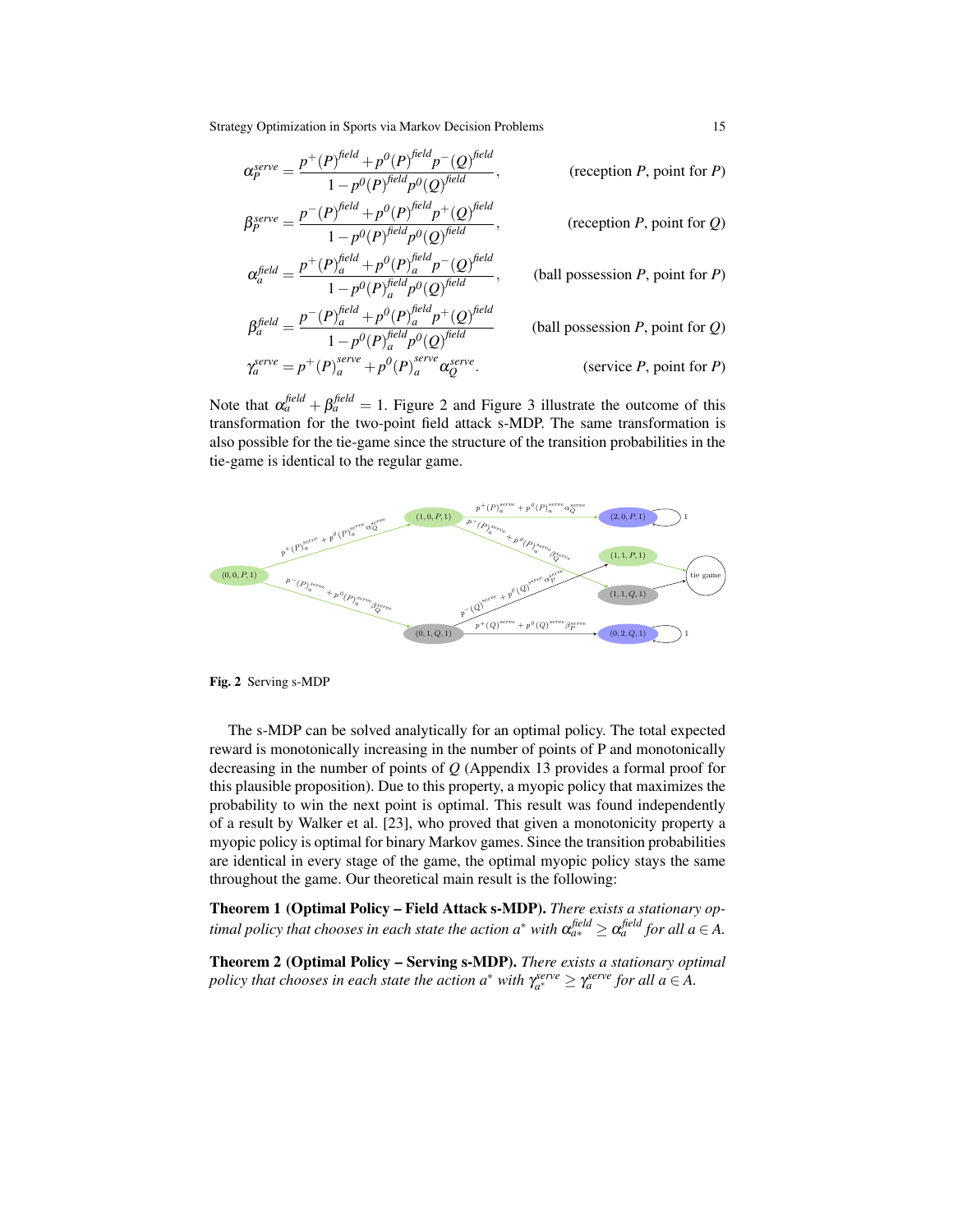16 Susanne Hoffmeister and Jörg Rambau von der Susanne Hoffmeister and Jörg Rambau



Fig. 3 Field Attack s-MDP

Note that it is important for this result that a rally cannot result in a draw (like in the famous MPD-text-book example on a multiple-game chess match, where it is optimal to play safe when in the lead). Also games in which time marks the end (like in soccer) need a different analysis.

Since we have only two actions in *A*, *risky* play  $(a^* = \text{risk}y)$  is optimal throughout whenever  $\alpha_{risky}^{field} - \alpha_{safe}^{field}$  is positive in the field attack s-MDP or when  $\gamma_{risky}^{serve} - \gamma_{safe}^{serve}$  is positive in the serving s-MDP, respectively. The optimal policy is unique if these expressions are strictly positive. Observe that  $\alpha_Q^{serve}$  depends on the played field attack strategy. For determining the best combination of a field attack and a serving strategy one first has to compute best field attack strategy according to Theorem 1, calculating  $\alpha_Q^{serverve}$  for this field attack strategy and then apply Theorem 2 to determine the optimal serving strategy based on the optimal field attack strategy.

As an optimal decision rule in the s-MDP does only depend on the situation type, and furthermore only selects between two actions, we define a decision in the s-MDP as a mixture between *risky* and *safe* that only depends on the situation type:

Definition 1 (s-MDP decision rule). A s-MDP decision rule is a mixture between the two actions *risky* and *safe* where

*mixsit*

is the fraction by which the action *risky* is chosen in situation *sit*.

Even if Theorem 1 and Theorem 2 are sufficient to characterize an optimal strategy in the whole s-MDP, we want to give an analytic formula for the winning probability of the tie-game. As before, stationary data guarantees the existence of an optimal stationary policy and we can aggregate the transitions and states such that we get a simplified representation that consists only of serving states. The summarized transition probabilities are computed from the original s-MDP transition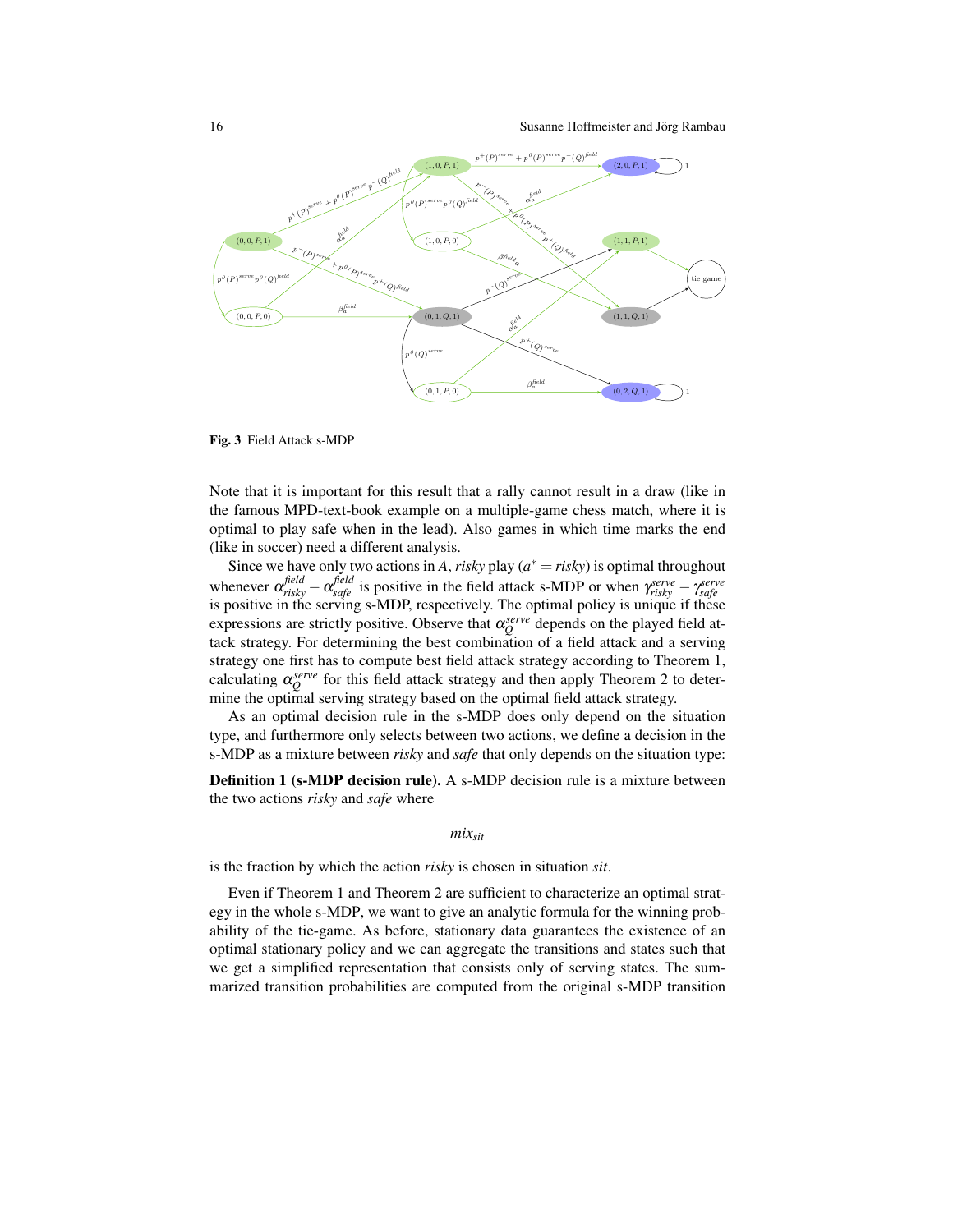probabilities by using the geometric series. The cumulated probability of gaining or losing a point if serving variant *a* and field attack variant *b* is played is:

$$
\alpha_p^{a,b} := p^+(P)_a^{serve} + p^0(P)_a^{serve} \cdot p^-(Q)^{field} + p^0(P)_a^{serve} \cdot p^0(Q)^{field} \cdot \alpha_{b,P}^{field}
$$
  

$$
\beta_p^{a,b} := p^-(P)_a^{serve} + p^0(P)_a^{serve} \cdot p^+(Q) + p^0(P)_a^{serve} \cdot p^0(Q)^{field} \cdot \beta_{b,P}^{field}
$$

So, we compute the terms for every combination of a serving variant *a* with a field attack variant *b*. In a serving state of team *Q*, team *P* has only to choose a field attack variant *b*. The cumulated probability of gaining, or losing, a point if field attack variant *b* is played is:

$$
\alpha_{\mathcal{Q}}^b:=p^{-}(Q)^{serve}+p^0(Q)^{serve}\cdot\alpha_{b,P}^{field}\quad \beta_{\mathcal{Q}}^b:=p^{+}(Q)^{serve}+p^0(Q)^{serve}\cdot\beta_{b,P}^{field}.
$$

Figure 4 visualizes the aggregated tie-game.



Fig. 4 Tie Game s-MDP

For the winning probabilities  $v_{0,P}^{a,b}$  and  $v_{0,Q}^{a,b}$  for team *P* in the tie states  $(0, P)$  and  $(0, Q)$ , we can set up a system of equations

$$
v_{0,P}^{a,b} = \alpha_P^{a,b} \cdot v_{1,P}^{a,b} + \beta_P^{a,b} \cdot v_{-1,Q}^{a,b}
$$
  
\n
$$
v_{1,P}^{a,b} = \alpha_P^{a,b} \cdot 1 + \beta_P^{a,b} \cdot v_{0,Q}^{a,b}
$$
  
\n
$$
v_{0,Q}^{a,b} = \alpha_Q^{b} \cdot v_{1,P}^{a,b} + \beta_Q^{b} \cdot v_{-1,Q}^{a,b}
$$
  
\n
$$
v_{-1,Q}^{a,b} = \alpha_Q^{b} \cdot v_{0,P}^{a,b} + \beta_Q^{b} \cdot 0.
$$

Solving this system of equations yields the following formula for the winning probability of *P* depending on the service strategy *a* and the field attack strategy *b*:

$$
v_P^{a,b} = \frac{(\alpha_P^{a,b})^2}{(1 - \alpha_Q^b \beta_P^{a,b})^2 - \alpha_P^{a,b} \alpha_Q^b \beta_P^{a,b} \beta_Q^b}, \quad v_Q^{a,b} = \frac{\alpha_P^{a,b} \alpha_Q^b (\alpha_P^{a,b} \beta_Q^b - \alpha_Q^b \beta_P^{a,b} + 1)}{(1 - \alpha_Q^b \beta_P^{a,b})^2 - \alpha_P^{a,b} \alpha_Q^b \beta_P^{a,b} \beta_Q^b}.
$$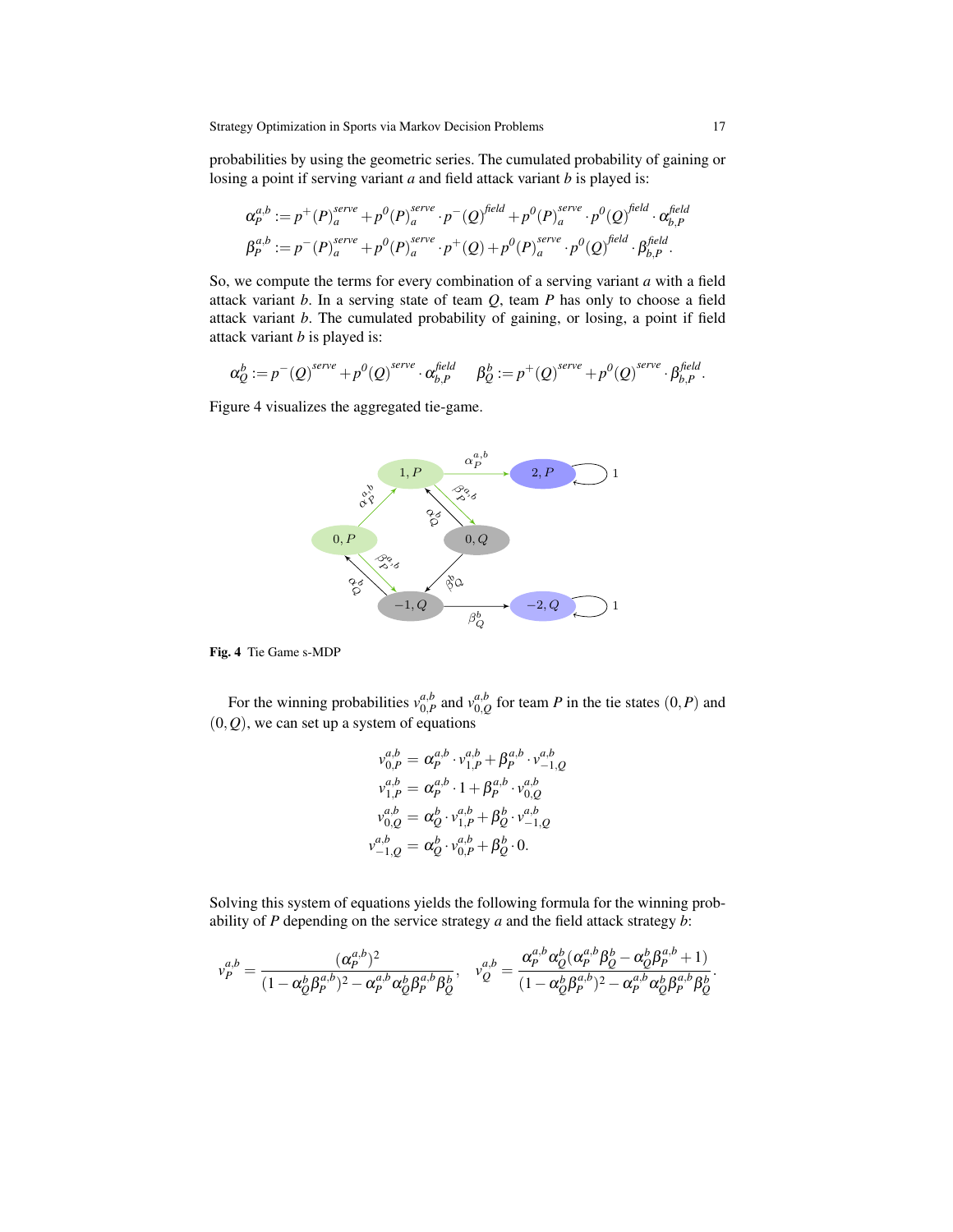We could now answer the benchmark question if we knew the twelve governing probabilities for Teams *P* and *Q*. However, whether or not *P* scores directly depends also on the skills of *Q*, and vice versa. Thus, a direct estimation of these probabilities would require to make historical observations of Team *P* for each opponent team separately. In the following section, we ignore the dependence of these probabilities on the opponent and try to estimate them from all matches in the same tournament.

#### 5 Computational Results I

After having found an analytic solution of the s-MDP, we can try to answer the benchmark question raised in the introduction of this paper. First, the analytical solution of the s-MDP showed us that the optimal strategy is myopic. So, independent of the current score, it is always optimal to choose the strategy that maximizes the probability to win the next point. We now turn our attention to the estimation of the s-transition probabilities from historic observations directly.

All our computational results in this paper are based on a video analysis of the Olympics 2012 in London. We took the point of view of strategic consultants for the German team Brink-Reckermann (Team P) for the final against the Brazilian team Alison-Emanuel (Team Q). In order to estimate the direct point and fault probabilities directly from the matches prior to the final, each service and field attack of each team was classified according to whether

- it was played *risky* or *safe* or can not be classified
- whether it led to an immediate point, an immediate fault, or a continued rally.

The absolute counts were used for a maximum-likelihood estimation of all the stransition probabilities. Their dependence on the opponent team was ignored. For the purpose of comparison we also estimated these probabilities a-posteriori from the final match alone. Note that – although we take this a-posteriori measurement as a yard-stick – the observations in the final match contain only very few realizations of a distribution over possible outcomes.

Any comparison of a-priori estimates with these a-posteriori observations is subject to two types of errors: the a-priori estimates have a certain prediction error that comes from both systematic errors (like ignoring the dependence on the opponent) and sampling errors (like small observation counts), and the a-posteriori estimate has a particularly large sampling error (only the points of a single match are used). Therefore, a discrepancy between the predictions of our model and the actual outcome in the one final should not be solely attributed to modeling/estimation errors. It might as well be the case that the *actual* outcome of the final did not coincide with the *expected* outcome of the final.

Table 2 and Table 3 show the resulting maximum-likelihood estimations of the s-transition probabilities based on the match data. Table 2 evaluated the rallies of the prefinal matches while Table 3 considered only rallies of the final match. Since the s-MDP strategies *risky* and *safe* are characterized by more than one property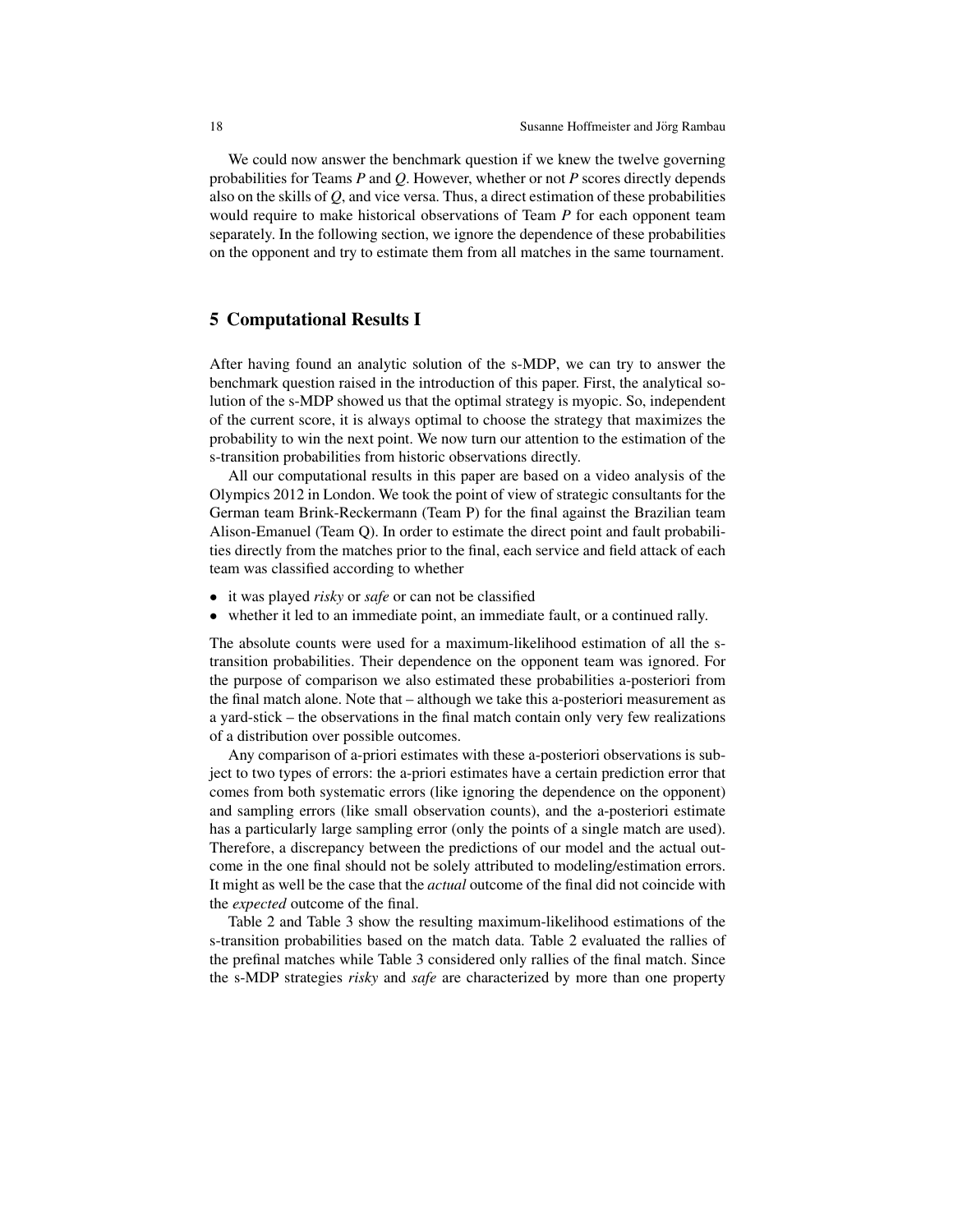(hitting technique and target field) there exist observed attacks that neither belong to the *risky* nor to the *safe* strategy. Therefore, the number of observations stated in the #-column is, e.g., for risky serves in the final, quite small.

The *prefinal-mix* respective *final-mix* is the actual mixture of risky and safe services and field attacks played in the prefinal matches respective in the final match. According to Definition 1, we have

$$
prefinal-mix_{serve} = \frac{32}{134}
$$

$$
prefinal-mix_{field} = \frac{58}{91}
$$

$$
final-mix_{serve} = \frac{1}{39}
$$

$$
final-mix_{field} = \frac{12}{23}.
$$

Table 2 Direct estimation of s-MDP probabilities – prefinal setting

| strategy a              |     |       | # $p^+(P)$ <sup>serve</sup> $p^-(P)$ <sup>serve</sup> # $p^+(P)$ <sup>field</sup> $p^-(P)$ <sup>field</sup> $\gamma_a^{serve}$ $\alpha_a^{field}$ win. Prob. |     |     |       |        |           |     |
|-------------------------|-----|-------|--------------------------------------------------------------------------------------------------------------------------------------------------------------|-----|-----|-------|--------|-----------|-----|
| risky-risky             | 32  | 16%   | 22%                                                                                                                                                          | 58  | 66% | 17%   |        | 37\% 34\% | 77% |
| risky-safe              | 32  | 16%   | 22%                                                                                                                                                          | 33  | 48% | $0\%$ |        | 36\% 33\% | 60% |
| safe-risky              | 102 | $4\%$ | 9%                                                                                                                                                           | 58  | 66% | 17%   |        | 34% 34%   | 69% |
| safe-safe               | 102 | $4\%$ | 9%                                                                                                                                                           | 33  | 48% | $0\%$ | $32\%$ | 33%       | 50% |
| prefinal-mix 134        |     | 7%    | 12%                                                                                                                                                          | 91  | 59% | 11%   |        | 34% 34%   | 65% |
|                         |     |       | # $p^+(Q)^{serve} p^-(Q)^{serve}$ # $p^+(Q)^{field} p^-(Q)^{field}$                                                                                          |     |     |       |        |           |     |
| <i>prefinal-mix</i> 165 |     | $2\%$ | 10%                                                                                                                                                          | 105 | 58% | 15%   |        |           |     |

Table 3 Direct estimation of s-MDP probabilities – postfinal setting

|                |       | strategy a # $p^+(P)^{serve}_a$ = $p^-(P)^{serve}_a$ # $p^+(P)^{field}_a$ $p^-(P)^{field}_a$ $\gamma_a^{serve}$ $\alpha_a^{field}$ win. Prob. |    |     |       |            |           |     |
|----------------|-------|-----------------------------------------------------------------------------------------------------------------------------------------------|----|-----|-------|------------|-----------|-----|
| risky-risky 1  | $0\%$ | $0\%$                                                                                                                                         | 12 | 42% | 25%   | 29% 29%    |           | 14% |
| risky-safe 1   | $0\%$ | $0\%$                                                                                                                                         | 11 | 64% | $9\%$ | 34\% 34\%  |           | 73% |
| safe-risky 38  | $3\%$ | $0\%$                                                                                                                                         | 12 | 42% | 25%   | $30\%$ 29% |           | 18% |
| safe-safe 38   | 3%    | $0\%$                                                                                                                                         | 11 | 64% | $9\%$ |            | 36\% 34\% | 77% |
| final-mix 39   | 3%    | $0\%$                                                                                                                                         | 23 | 52% | 17%   | 33\% 31\%  |           | 44% |
|                |       | # $p^{+}(Q)$ <sup>serve</sup> $p^{-}(Q)$ <sup>serve</sup> # $p^{+}(Q)$ <sup>field</sup> $p^{-}(Q)$ <sup>field</sup>                           |    |     |       |            |           |     |
| $final-mix$ 28 | $4\%$ | 14%                                                                                                                                           | 39 | 59% | 15%   |            |           |     |

Using the optimality criteria of Theorems 1 and 2, we can compute that a risky service and a risky field attack (short: *risky*-*risky*) is the optimal policy under the considered policies in the prefinal setting against the Brazilian team playing their prefinal strategy, compare column 8 and 9 in Table 2. By dynamic programming, we computed the winning probabilities in the last column and found that the prefinal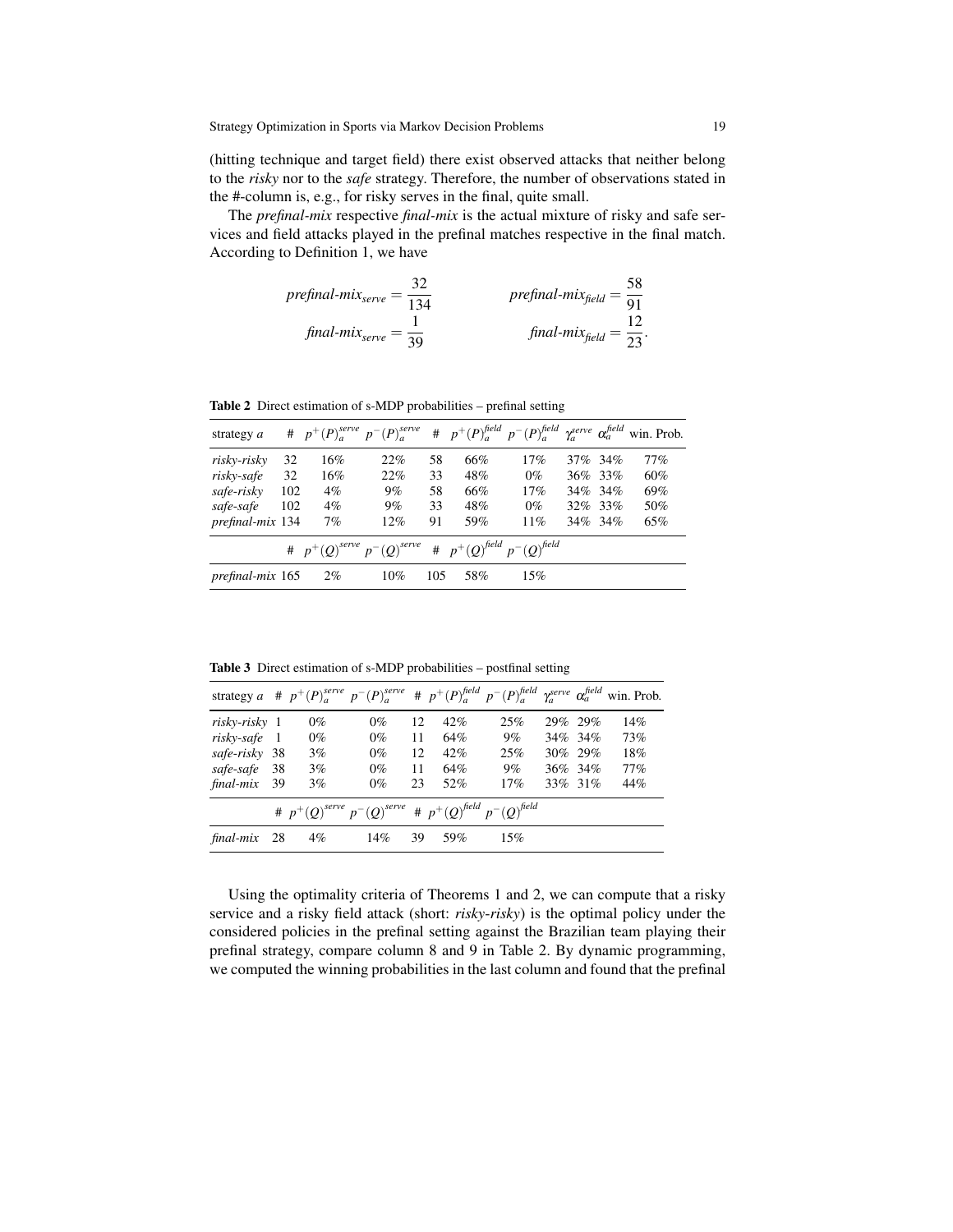recommended *risky*-*risky* strategy would have led to the highest winning probability of 77% by a seemingly large margin.

We wish to evaluate how our prefinal recommendation would have proven in the final match. However, an evaluation of the directly estimated s-transition probabilities from the final match can not be given large weight due to the small number of observations. If the compared strategies were more specialized (e.g. requiring certain positions of players on the court), the number of observations would have been even smaller. Also, if a team likes to evaluate a strategy they have not played before in the tournament, a direct estimation of the s-transition probabilities is not possible for that new strategy.

In order to see how well the estimations for the s-transition probabilities and the corresponding s-MDP-based winning probabilities match what actually happened in the final, one can compare the values from Table 3. The resulting differences in winning probabilities are substantial, and it is not clear whether these are due to the prefinal estimations and their systematic short-comings, to the postfinal estimations due to their small number of observations, or to an actual deviation of the teams' skills exposed in the final compared to the matches before.

Since in a direct estimation of the s-transition probabilities from the matches are independent of the opponent, the estimations in the prefinal setting are always identical, no matter which team Germany faces in the final match. Since the s-transition probabilities describe events that depend on both teams (e.g., the probability of an ace depends on the serving skills of the serving team as well as the reception skills of the opponent team) the s-transition probabilities estimates should vary for different opponents. The more the opponent in the final match varies from the prefinal opponents, the more probable it is that the optimal strategy against the opponent in the final is different. It is not possible to directly estimate the s-transition probabilities dependent on the opponent team for two reasons: First, like in our example of the beachvolleyball tournament of the Olympic games 2012, the team may not have faced the opponent of the final match prior to the final. Second, estimating from at maximum one match, the resulting number of observations would be as small as in Table 3. A clustering of opponent teams may be tried to cure the first problem. In this application example, however, Germany did not even play any team of similar strength as Brazil prior to the final.

For those cases in which the results based solely on the s-MDP are not satisfying (as is the case for our benchmark question), we suggest our two-scale approach. The use of an adequate g-MDP can help to overcome the issues resulting from the direct estimation of the s-transition probabilities. Moreover and more importantly, with the new method it will become possible to define and analyse many more strategic options on the basis of the same individual player-skill estimates. This will be demonstrated in Section 12.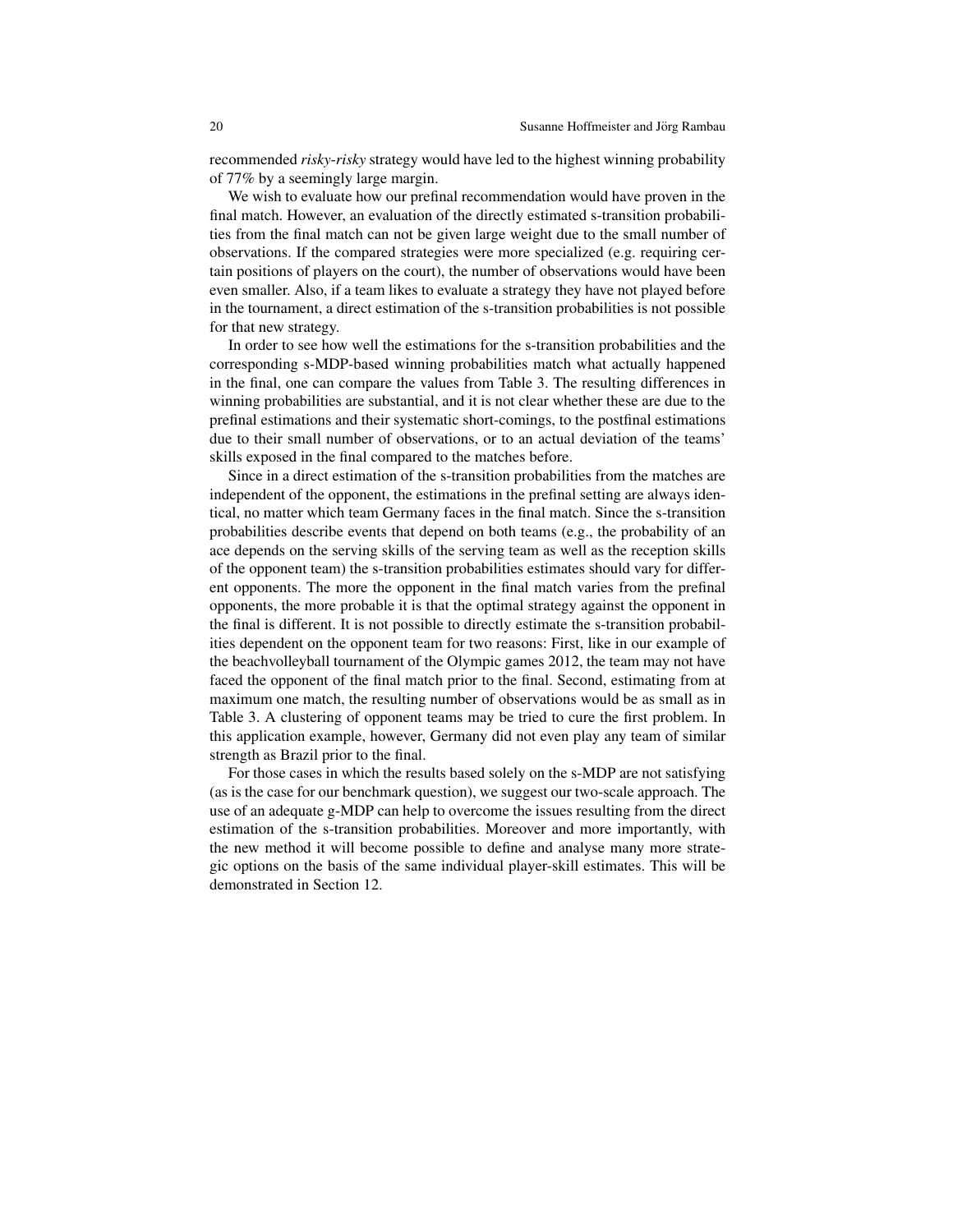#### 6 A Gameplay MDP for Beach Volleyball

This section sketches the infinite-horizon, stationary g-MDP for a beach volleyball rally. The formal details can be found in Appendix 1. Its purpose is to provide an approximation architecture for estimating opponent-dependent s-transition probabilities from simulation runs based on the individual players' skills, which govern the g-transition probabilities.

In this section, it becomes relevant how a point is won in beach volleyball. We summarize briefly the scoring rules as far as they are relevant to the model. A point is won whenever after a hit the ball touches the ground inside the opponent's field. As soon as the opponent touches the ball, this is counted as the hit of the opponent. A point is lost if the ball is hit outside the court, grounds on the own court, or a hit is not executed properly. Moreover, a point is lost when a team touches the ball four times in a row or a player hits the ball twice in succession. A block is a passive contact close to the net in order to rebound an attack-hit of the opponent. The first hit after a block may be executed by both players. However, a blocking contact counts for the rules concerning the number of contacts of a team. Furthermore, a point is lost when a player touches the net. Each rally starts with a service from behind the ground line that must not be blocked.

In order to maintain the symmetry of the gameplay, team *Q*'s action sets will be analogously modelled to the action sets of team *P*. However, team *Q* plays a fixed probability distribution over a defined set of attack plans. The transition probabilities encompass both the randomized choices of *Q*'s actions and the realizations of random variables in the system dynamics.

We split up the team actions of a team into two individual player actions. Any player's action will be defined as a combination of a hit and a move. The decomposition of a complex team action into actions of a single player makes the definition of the action sets more manageable. Furthermore, this decomposition allows us to build the g-MDP solely on individual player probabilities, which is the big advantage of the g-MDP.

The g-MDP is an infinite horizon, discrete time MDP with stationary data. Stationary data can be reasonably assumed for a professional beach volleyball rally. In [12], Koch found that the temporal position within a rally did neither effect the type nor the quality of the attack-hit. Our decision epochs are the points in time at which one of the players is about to hit the ball. If a player has decided about his next action, which may be, e.g., an attack-hit, he has to stick to it. This is because an interruption of the current action to revise the decision would lead to a delay. In a professional match this delay will usually outweigh any potential improvement of the new decision. Each time a player contacts the ball, the state of the system is observed and a decision about the next hit or movements must be made by team *P*. However, there is one exception from that rule: if the ball is touched in a blocking action, then no state will be observed until the ball is rebounded and hits the ground or is touched by the next player. Additionally, a new state is observed when the ball hits the ground or one team has made a fault. In that case, the rally is completed, and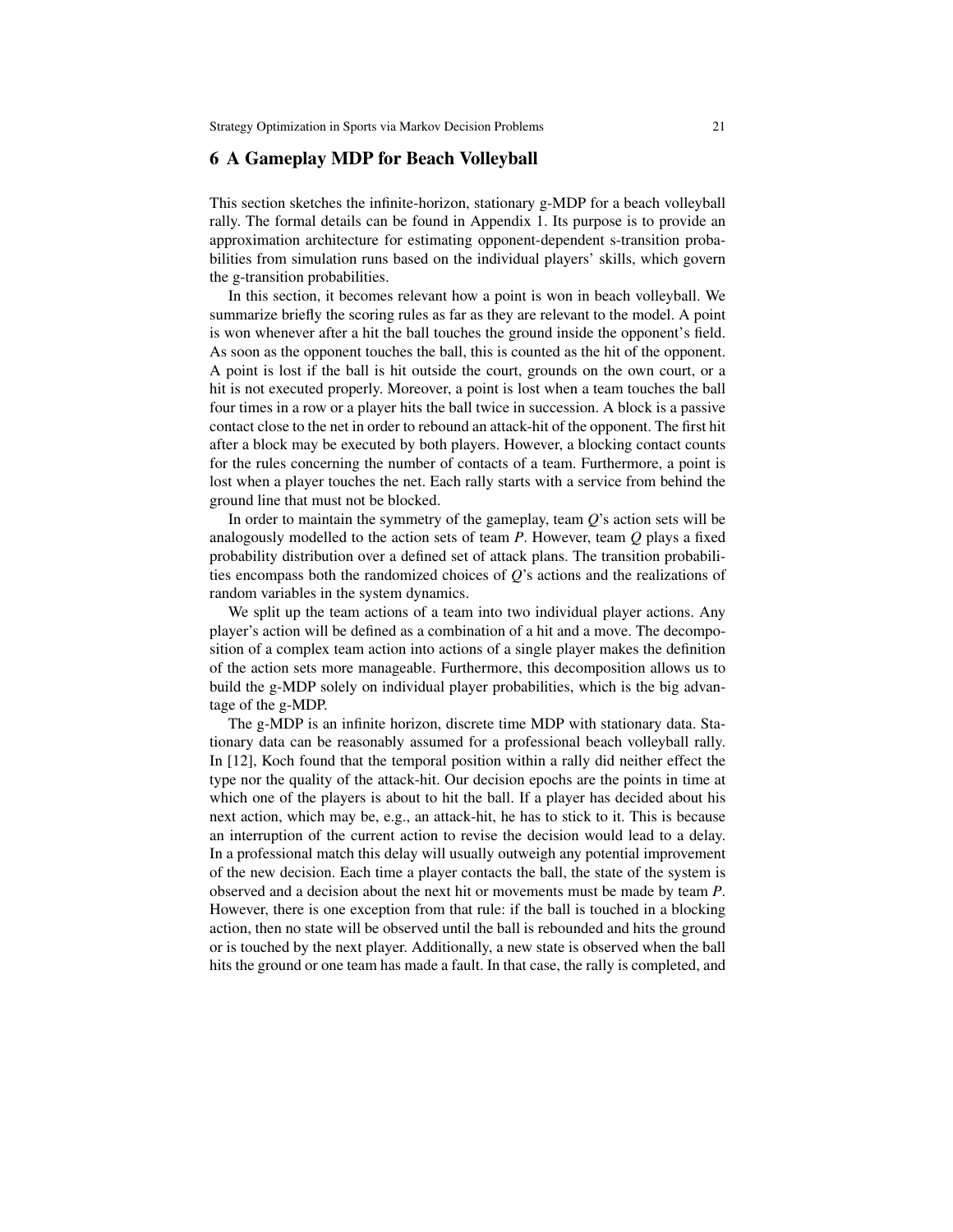one of the teams has scored a point. We number the points in time in a rally where the state of the system is observed by natural numbers.

The crucial property of our g-MDP is that the g-transition probabilities only depend on the skills of the individual players. To this end, any possible action (which can be a move or a hit) can result in a *success*, a *failure*, or a *deviation*. In our model, positions are classified by a grid on the field. Moves are represented by changes of a player's position in the grid with an upper bound on the range. In our model, moves are always successful. If an attack hit or a service is successful, then the ball lands in the intended grid field on the opponent's court side with the intended hardness. If a defensive hit is successful, then the ball is received and passed on to the intended grid field so that the team mate can continue the counter-attack. A fault means that the hit is in the net or was carried out with an execution fault. A deviation means that the ball passes the net, but not as intended, e.g., it lands in a neighboring grid field (which may also be out). The skill level for a special hit is defined as a probability distribution over these three possible outcomes. Depending on the outcomes of an attack hit, the opponent faces various situations, depending on which his hits lead to success, failure, or deviation. Similarly, depending on the outcomes of a reception, setting and smashing have to be performed in different situations influencing the their probabilities for success, failure, and deviation. An analogous mechanism works for blocking, though slightly more complicated (see Appendix 1 for details). This way, the skills of the two teams and of the two players in a team are decoupled completely in the g-MDP. Therefore, the number of necessary probability estimates is linear in the number of players as opposed to quadratic in the number of teams if the team formations are fixed or even of degree four in the number of players in general. Depending on the g-state, there are various actions possible. Note that this setup also accounts for how the quality of receptions and sets influence the possible follow-up actions: A deviated reception makes subsequent setting impossible, and an additional reception with move has to be performed; a deviated setting results in the impossibility of a smash making a more difficult shot necessary, etc. By a plausibility analysis we excluded from all rule-compliant actions the non-professional choices. The remaining choices are made based on a g-strategy, which is linked to the s-strategies. This will be the topic of the next section.

### 7 Gameplay MDP strategy

Each team in the g-MDP plays a team specific g-MDP-strategy. A g-MDP-strategy is a variation of some *basic strategy* used as a default together with an modification of the blocking, serving and attack-hit strategies according to parameters that characterize a team strategy, e.g., *risky* or *safe*. Besides these configurable decisions, all strategies in the g-MDP use the same default decision rules of the basic strategy.

In the context of MDPs, a g-MDP-strategy is a stationary policy that consists of a decision rule that prescribes, depending on the state, which action should be chosen.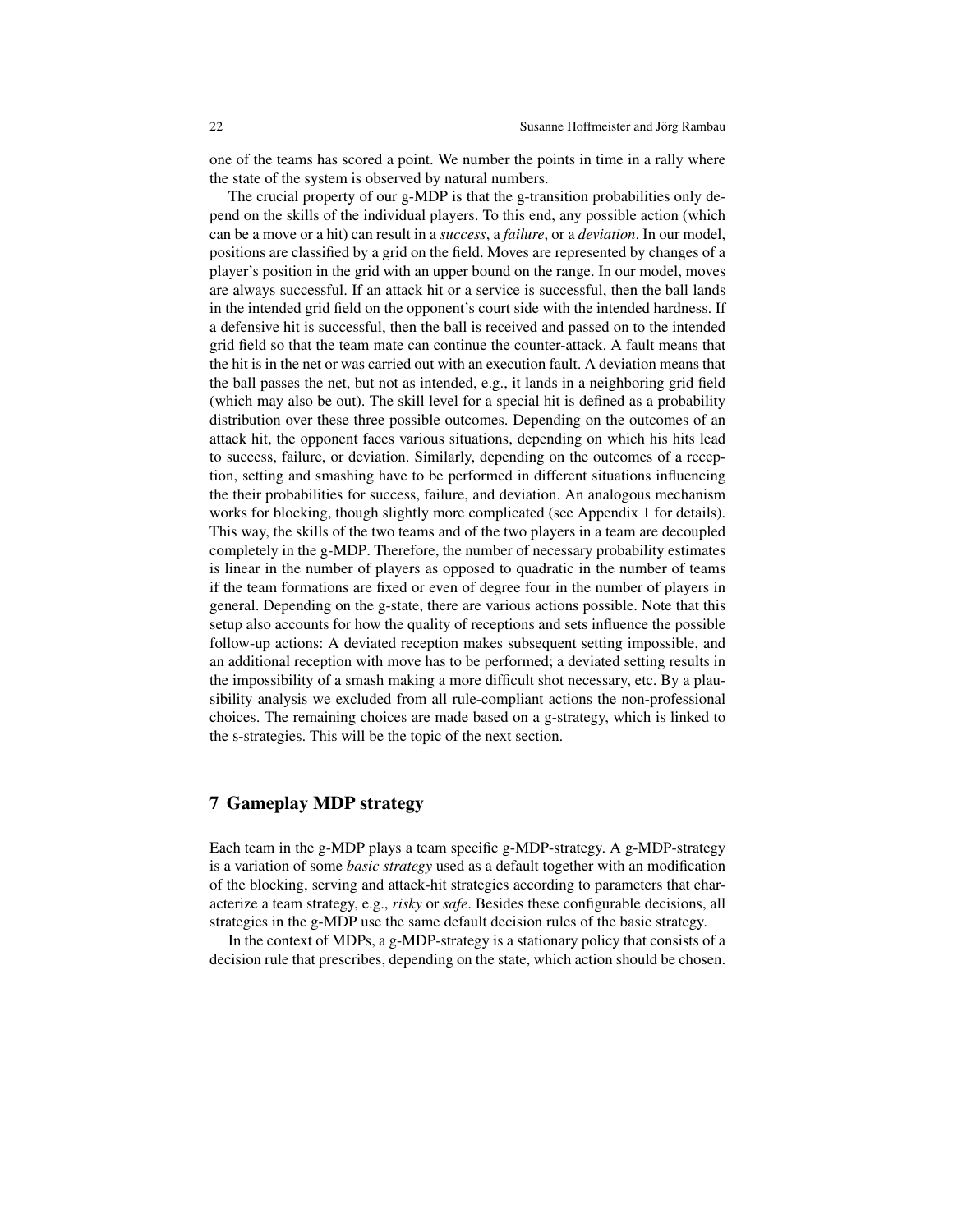However, since we are in a sports environment, we will speak of strategies instead of stationary policies.

The basic strategy is implemented to guarantee a reasonable match flow. It excludes unrealistic and moreover obviously non-optimal combinations of player actions or sequences of team actions, and chooses uniformly at random one of the plausible options in each situation.

Some parts of the basic strategy are parametrized such that extreme strategies, like *risky* and *safe*, can be derived from it. We chose in this example to configure the blocking, serving, and attack-hit parts of a strategy. In general, other or more complex parametrizations of the basic strategy are possible. With an implemented basic strategy, it is not necessary to implement an individual decision rule for each possible state in the g-MDP – all straight-forward actions are inherited from the basic strategy.

The decision rules of the basic strategy split up into one decision rule for each state category. The ten different state categories are serving, reception, setting, attacking and defending states from the perspective of both teams. Each category is determined by values of the state variable *counter* and *side*(*pos*(*ball*)), where *side*(*pos*(*ball*)) states on which court side the ball is. We refrain from a complete definition in print of the straight-forward decision rules of the basic strategy that are used also in all other strategies under consideration – it is just a very long list of very plausible rules.

Instead, we restrict ourselves to those decision rules in which the strategies of interest differ. We represent all strategies as randomized policies over identical sets of plausible deterministic policies representing extremal ways to play. The investigated strategies only differ in the selection probabilities. This way we obtain a parametrized set of randomized strategies. More specifically, all strategy-specific decision rules are encoded by a vector  $\pi$  whose components determine the probability for choosing true in a Boolean decision. It represents the probabilities with which the strategy chooses one out of two extremal ways to play in various dimensions. In the basic strategy, e.g., all components of  $\pi$  are set to 0.5 which means that in each dimension both decision possibilities are equally probable.

For example, the blocking strategy is specified by  $\pi_b$ , which states with which probability player 1 of a team is the designated blocking player in the next rally. It follows that with probability  $(1 - \pi_b)$  player 2 is the blocking player. The parameter  $\pi_s$  determines the serving strategy of a team. With probability  $\pi_s$ , a serve on player 1 of the opponent team is made, i.e., the target field of the serve belongs to the opposing court half that is covered by player 1.

Further, a technique and target field decision of the serve and attack-hit are included in  $\pi_h$ . The two parts  $\pi_h^{serve}$  and  $\pi_h^{field}$  $\int_h^{peak}$  of  $\pi_h$  comprise the strategies corresponding to service and field attack, respectively. Each component further splits up into a technique and target field decision that can be different for both players  $\rho$ , i.e.,  $\pi_h^{sit} = (\pi_{h,tech}^{sit}(\rho), \pi_{h, target}^{sit}(\rho))^T$  with  $sit \in \{serve, field\}$ . The subscript term indicates if the decision is related to the technique (*tech*) or target field (*target*) decision. Now, we can summarize all parameters that are necessary for defining a g-MDP strategy of team *P*: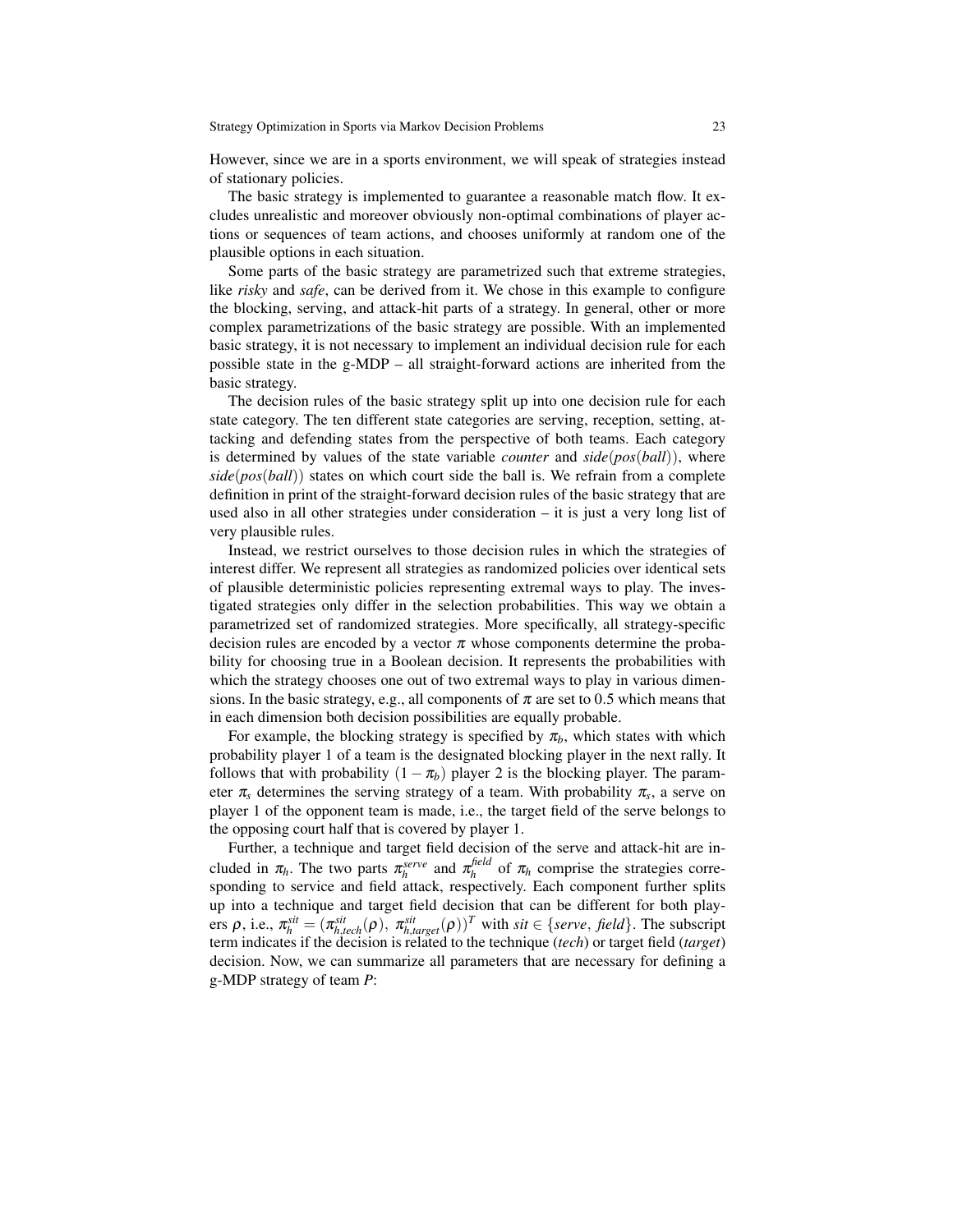Definition 2 (g-MDP strategy). A strategy of the g-MDP is a parametrization of the basic strategy and characterized by the parameters:

$$
\pi = \begin{pmatrix} \pi_h \\ \pi_b \\ \pi_s \end{pmatrix}, \quad \pi_h = \begin{pmatrix} \pi_h^{serve} \\ \pi_h^{field} \end{pmatrix}, \quad \pi_h^{sit} = \begin{pmatrix} \pi_{h,tech}^{sit}(\rho) \\ \pi_{h, target}^{sit}(\rho) \end{pmatrix}, \text{ } sit \in \{serve, field\},
$$

For a higher memorability, we defined the values of the components of  $\pi_h$  always as the probability for the more risky opportunity. In our example, we have two serving techniques available in the g-MDP, namely the float serve  $S_F$  and the jump serve *S<sup>J</sup>* . The float serve is considered as a safe hit and the jump serve as a risky hit. (All classifications of this type have been determined by personal communication with high-level amateur beach volleyball players.) So  $\pi_{h,tech}^{serve}(\rho)$  is defined as the probability that  $\rho$  chooses a  $S_J$ . For the attack-hit, we have three techniques available the smash  $F_{SM}$ , a planned shot  $F_P$  and an emergency shot  $F_E$ . The emergency shot is normally only played if none of the other attack-hits is possible, and in such a case it is chosen with certainty by each strategy. The smash is considered as a risky hit and the planned shot as a safe hit. So  $\pi_{h,tech}^{field}(\rho)$  is defined as the probability that  $\rho$  chooses a  $F_{SM}$ . Furthermore, we define all fields that are near the touch of the court as border fields. For example, on court side of team *Q* the border fields are ∂*F* := {*Q*11−*Q*31,*Q*14−*Q*34}. These are more risky target fields than non-border fields. So  $\pi_{h, target}^{serve}(\rho)$  and  $\pi_{h, target}^{field}(\rho)$  are the probabilities with which a border field is chosen as a target field. Should there be several possible *risky* or *safe* options the *risky* or *safe*, respectively, strategy chooses one of them uniformly at random. Using this randomization is a means to prevent complete predictability, although this advantage cannot be measured in the reward function of the current MDP-setup. It can be seen as injecting some general key learnings from game theory into the system.

After having introduced the general concept of a g-MDP strategy, we want to specify two hitting strategies that implement the s-MDP strategies *risky* [*safe*] as g-MDP strategies. For answering our benchmark question, we will compare them later in the computational results section, see Section 9. We call the two special strategies the risky hitting strategy  $\pi_h^{risky}$  and the safe hitting strategy  $\pi_h^{safe}$ . They are the most  $h$  and the sate inting strategy  $h_h$ extreme hitting strategies. The strategy  $\pi_h^{risky}$  $h_h^{H3KY}$  takes always a risky technique and chooses always a border field as target field. The  $\pi_h^{safe}$  $h_h^{sage}$  strategy chooses always a safe hit with a non border field as target field. Table 4 summarizes the techniques and target fields chosen by the two extreme strategies. The assignment of  $\operatorname{risky} \mapsto$  $\pi_h^{risky}$  and  $safe \mapsto \pi_h^{safe}$  is the s-g-implementation of our benchmark question. In the  $h$  and suje  $\rightarrow \mu_h$ following, we will refer to  $\pi_h^{risky}$ *h* [π *safe*  $\binom{sqe}{h}$  when we write about the *risky* [*safe*] strategy in the g-MDP-setting.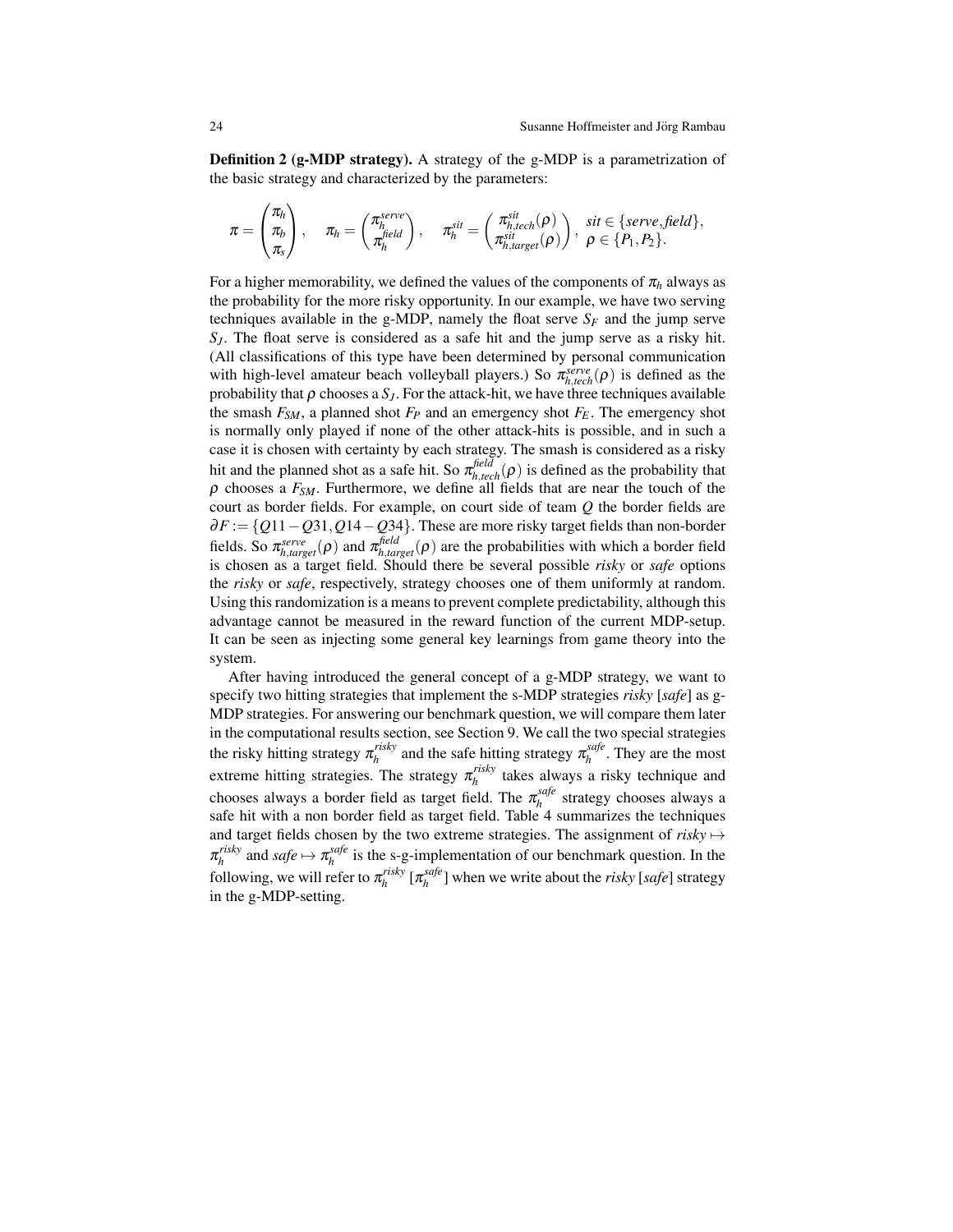Strategy Optimization in Sports via Markov Decision Problems 25

| Strategy                | $\_risky$<br>$\pi_{\iota}$ | $\pi_h(\rho)$ | $\pi_i^{safe}$ Strategy                                  | $\pi_{\scriptscriptstyle L}^{risky}$ | $\pi_h(\rho)$                   | $\pi_{\scriptscriptstyle h}^{\scriptscriptstyle safe}$ |
|-------------------------|----------------------------|---------------|----------------------------------------------------------|--------------------------------------|---------------------------------|--------------------------------------------------------|
|                         | Serve                      |               |                                                          | Attack-Hit                           |                                 |                                                        |
| serving technique $S_J$ |                            |               | $\pi_{h,tech}^{serve}(\rho)$ 0 attack technique $F_{SM}$ |                                      | $\pi^{field}_{h,tech}(\rho)$    | $\theta$                                               |
| border field            |                            |               | $\pi_{h, target}^{serve}(\rho)$ 0 border field           |                                      | $\pi^{field}_{h, target}(\rho)$ | $\Omega$                                               |

**Table 4** Overview risky hitting strategy  $\pi_h^{risky}$  versus safe hitting strategy  $\pi_h^{safe}$ 

## 8 Gameplay MDP validation

For calibrating the g-MDP for the German team Brink-Reckermann against the Brazilian team Alison-Emanuel in the final match of the Olympic 2012 games, we need estimations for the skills of all players as input parameters. To estimate the skills, we evaluated all matches they played in the tournament except the final match. Details of the data collection process and the complete presentation of all data tables can be found in [10]. For illustration purposes, the skill estimates for Julius Brink based on the pre-final matches are included in Table 5 and Table 6.

Table 5 Input data from all matches except final: Julius Brink – Serves and Attack-Hits

|                | target fields                                                 | Q11-Q14 |       |   | Q21-Q24                                                                                                                                                                                                                          |  |       |   | Q31-Q34 |                                                                                                                                                                                                                                                                                                   |  |
|----------------|---------------------------------------------------------------|---------|-------|---|----------------------------------------------------------------------------------------------------------------------------------------------------------------------------------------------------------------------------------|--|-------|---|---------|---------------------------------------------------------------------------------------------------------------------------------------------------------------------------------------------------------------------------------------------------------------------------------------------------|--|
|                | performance #                                                 | succ    | fault | # | succ                                                                                                                                                                                                                             |  | fault | # | succ    | fault                                                                                                                                                                                                                                                                                             |  |
|                |                                                               |         |       |   | Serve                                                                                                                                                                                                                            |  |       |   |         |                                                                                                                                                                                                                                                                                                   |  |
| $S_F$<br>$S_J$ | P01 - P04                                                     |         |       |   | 34 0.88 (0.88) 0.00 (0.00) 43 0.88 (0.88) 0.12 (0.12) -<br>34 0.94 (0.94) 0.00 (0.00) 16 0.75 (0.75) 0.19 (0.19) -                                                                                                               |  |       |   |         |                                                                                                                                                                                                                                                                                                   |  |
|                |                                                               |         |       |   | Attack-Hit                                                                                                                                                                                                                       |  |       |   |         |                                                                                                                                                                                                                                                                                                   |  |
| $F_{SM}$       | out<br>P11-P14<br>P21-P24<br>P31-P34                          |         |       |   | $0.086(-)0.02(-)0.086(-)0.02(-)$<br>$0.086(-)0.02(-)0.086(-)0.02(-)$<br>55 0.85 (0.85) 0.04 (0.04) 17 0.94 (0.94) 0.00 (0.00) -<br>$7\quad 0.77\ (0.71)\ 0.01\ (0.00)\ 2\ 0.89\ (1.00)\ 0.02\ (0.00)$ -                          |  |       |   |         |                                                                                                                                                                                                                                                                                                   |  |
| $F_E$          | out<br>P11-P14<br>P <sub>21</sub> -P <sub>24</sub><br>P31-P34 |         |       |   | $0.076(-)0.06(-)0.076(-)0.06(-)$<br>$0.076(-)0.06(-)10.79(1.00)0.05(0.00)$<br>$7\;0.73\; (0.71)\; 0.11\; (0.14)\; 7\; 0.82\; (0.86)\; 0.02\; (0.00)\; -$<br>$1\quad 0.70\ (0.00)\ 0.05\ (0.00)\ 1\ 0.79\ (1.00)\ 0.05\ (0.00)$ - |  |       |   |         |                                                                                                                                                                                                                                                                                                   |  |
| $F_P$          | out<br>P11-P14<br>P <sub>21</sub> -P <sub>24</sub><br>P31-P34 |         |       |   |                                                                                                                                                                                                                                  |  |       |   |         | $0.05(-)0.05(-)0.05(-)0.95(-)0.05(-)0.05(-)0.05(-)$<br>$0$ 0.95 ( - ) 0.05 ( - ) 0 0.95 ( - ) 0.05 ( - ) 0.0.95 ( - ) 0.05 ( - )<br>$8$ 0.99 (1.00) 0.01 (0.00) 30 0.97 (0.97) 0.03 (0.03) 0 0.95 ( - ) 0.05 ( - )<br>2 0.96 (1.00) 0.04 (0.00) 3 0.88 (0.67) 0.12 (0.33) 0 0.95 ( - ) 0.05 ( - ) |  |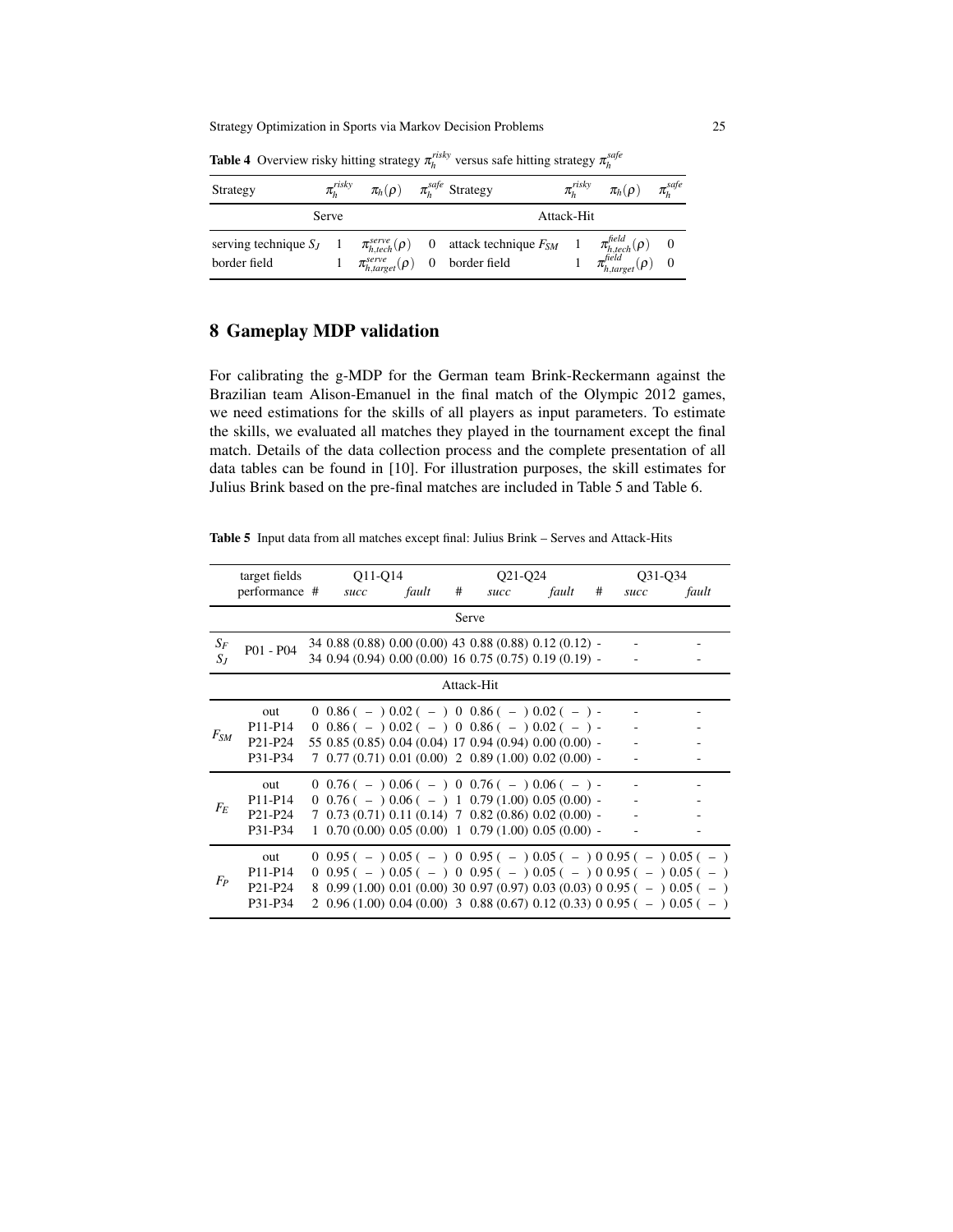|              | attack strength |    | normal                              |                                                      |        | hard                                                  |       |  |  |
|--------------|-----------------|----|-------------------------------------|------------------------------------------------------|--------|-------------------------------------------------------|-------|--|--|
|              | performance     | #  | succ                                | fault                                                | #      | succ                                                  | fault |  |  |
| Defence      | d<br>$d_m$      | 29 | $20\quad0.85\ (0.85)$<br>0.93(0.93) | 0.05(0.05)<br>0.00(0.00)                             | 13     | $14$ 0.71 (0.71) 0.21 (0.21)<br>0.46(0.46) 0.38(0.38) |       |  |  |
| Reception    | r<br>$r_m$      |    | 34 1.00 (1.00)<br>42 $0.95(0.95)$   | 0.00(0.00)<br>0.02(0.02)                             | 9<br>3 | 0.90(0.89)0.10(0.11)<br>0.97(1.00)0.02(0.00)          |       |  |  |
| <b>Set</b>   | $\mathcal{S}$   |    | 117 0.99 (0.99)                     | 0.00(0.00)                                           |        |                                                       |       |  |  |
|              | performance     | #  |                                     | direct point over net but no point fault misses ball |        |                                                       |       |  |  |
| <b>Block</b> | h               | 5  | 0.20                                | 0.20                                                 | 0.20   | 0.40                                                  |       |  |  |
|              |                 |    |                                     |                                                      |        |                                                       |       |  |  |

Table 6 Input data from all matches except final: Julius Brink – Defence, Reception, Set, Block

In Table 5, the maximum-likelihood estimates of the individual player probabilities of Julius Brink for all types of serves and attack-hits are presented. We aggregated different player positions and target fields together to get a larger number of observations. The number of observations for a certain combination of player position and target field is stated in the #-column. The probabilities shown in brackets are the maximum-likelihood estimates for the specified hit whereas the other probabilities are the maximum a-posteriori probability estimations which include a prior assumption [14]. For categories with more than eleven observations both probabilities are equal. More details on the a-posteriori skill estimation can be found in [10]. The column *succ* states for each combination the probability that the hit lands in the target field and the column *fault* contains the probability of a technical error. The remaining probability is the probability that the hit was successful but the ball deviated into a neighbour-field of the target field.

Table 6 specifies the estimated probabilities of Julius Brink for defence, receptions, settings, and blocks. The estimated probabilities fit our intentions that we had when we defined the hits, e.g., receptions have a higher success rates than defence actions and hard balls are harder to defend or receive than normal balls. For the blocking skills, the first three columns after the number of observations describe the possible results of a block that catches the ball, while the last column is the probability that the block misses the ball. Since Jonas Reckermann is the designated blocking player in the German team, Julius Brink has done nearly no blocks in all these matches [10]. We have done the same estimations of the individual probabilities of the other players. The respective tables are presented in [10].

Before going on with strategic recommendations in the next section, we want to check how well the g-MDP model fits a real beach volleyball match. We use the final match of the Olympic games as a benchmark for our model and the estimated input skills. It is the only match of the tournament where we have estimations of the skills of both teams.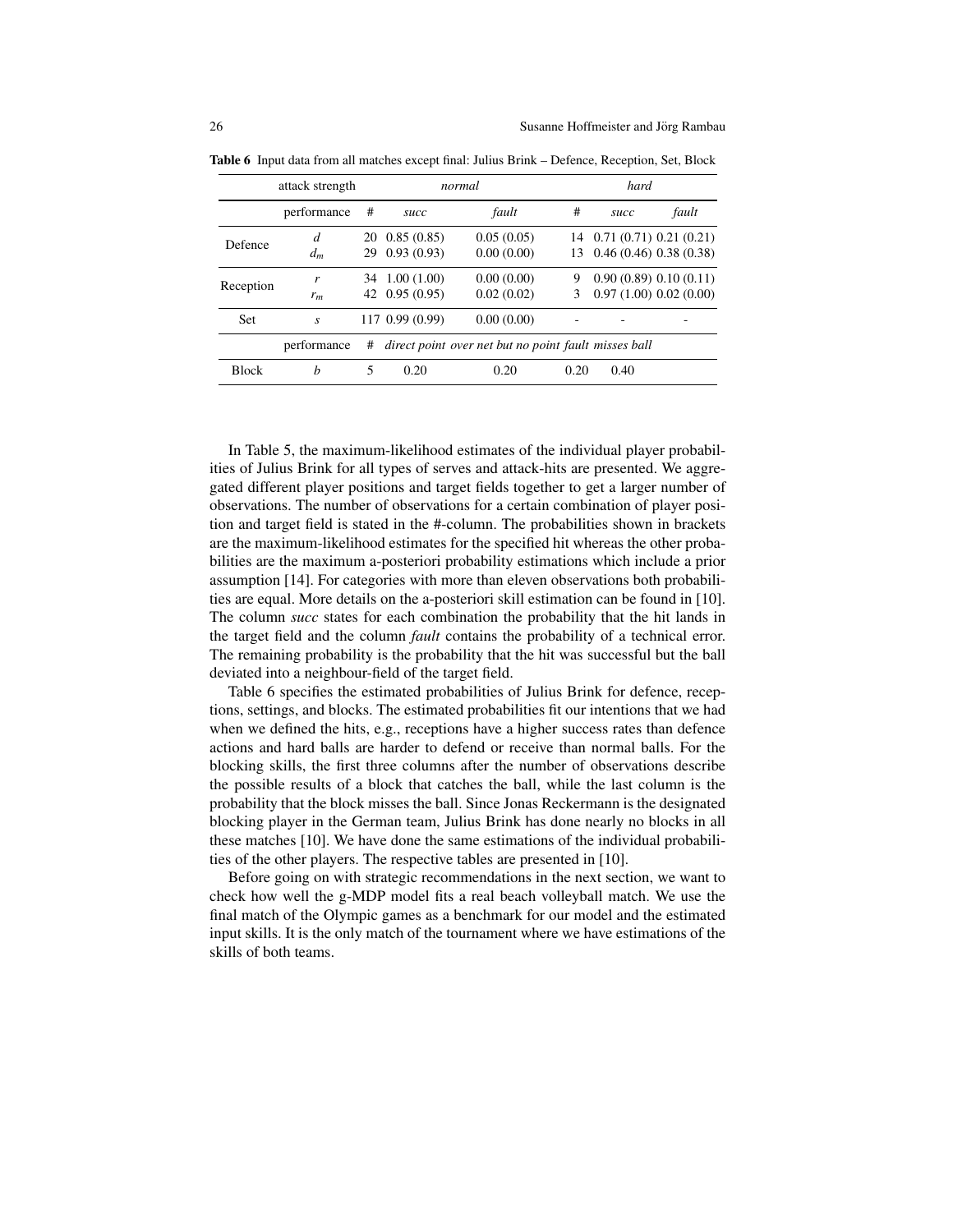|                           |        | final $\pi^{final}$             |            |               | prefinal $\pi^{prefinal}$ |        |                                 |        |        |  |  |
|---------------------------|--------|---------------------------------|------------|---------------|---------------------------|--------|---------------------------------|--------|--------|--|--|
|                           |        | <b>GER</b>                      | <b>BRA</b> |               |                           |        | <b>GER</b>                      |        | BRA    |  |  |
|                           |        | Brink Reckermann Alison Emanuel |            |               |                           |        | Brink Reckermann Alison Emanuel |        |        |  |  |
| $\pi_{h,tech}^{serve}$    | 19.23% | 24.14%                          |            | 68.00% 36.67% | $\pi_{h,tech}^{serve}$    | 39.37% | 50.41%                          | 37.24% | 35.34% |  |  |
| $\pi_{h, target}^{serve}$ | 3.85%  | 17.24%                          |            | 16.00% 26.67% | $\pi_{h, target}^{serve}$ | 18.90% | 36.36%                          | 17.93% | 17.29% |  |  |
| $\pi^{field}_{h,tech}$    | 73.91% | 69.23%                          |            | 92.86% 81.48% | $\pi^{field}_{h,tech}$    | 65.32% | 71.67%                          | 82.00% | 86.19% |  |  |
| $\pi^{field}_{h, target}$ | 26.09% | 33.33%                          |            | 42.86% 53.70% | $\pi^{field}_{h, target}$ | 38.71% | 45.00%                          | 36.00% | 30.94% |  |  |
| $\pi_b$                   |        | 1.56%                           |            | 96.08%        | $\pi_h$                   |        | 2.44%                           |        | 95.85% |  |  |
| $\pi_{\rm s}$             |        | 27.27%                          |            | 34.55%        | $\pi_{\rm c}$             |        | 50.00%                          | 50.00% |        |  |  |

Table 7 Estimated final and prefinal strategies of Brink-Reckermann and Alison-Emanuel of the Olympic 2012 games

Table 7 shows the strategy estimations for both teams in terms of the strategy definition of Section 7. It contains the strategy estimated from observations of the final match and the estimation from the prefinal matches. The estimated strategy of the final is used for validating the g-MDP model definition. In the prefinal strategy, we used 50% as the estimate for the team's serving strategy. Since the teams faced different opponents in the prefinal matches, we could not derive any meaningful value from the observations. Recall, that the classification of a hit as *safe* or *risky* depends on the state of the system, e.g., whether or not the setting resulted in a deviation or not.

We collected the realized s-MDP transition probabilities from the Olympic final by counting the number of serves and field attacks as well as the direct points and faults. These values are presented in the first line of Table 8.

For validating our approach, we simulated 1000 batches of 100 beach volleyball rallies each where both teams played the estimated strategy of the final match. We implemented a special-purpose simulation code in Java. The g-MDP simulation has been slightly tweaked from the ideal descriptions of the g-MDP in order to match as closely as possible our interpretation of the video data for the data collection.

By counting the number of serves and field attacks as well as their outcome (direct point, fault or a subsequent attack), we calculated the s-MDP transition probabilities from the g-MDP simulation by a maximum-likelihood estimation. That is, we counted the number of times the action was performed and the number of times it resulted in a success, a failure, or a deviation. The quotients were taken as estimates for the probabilities. Since the case of a deviation of target field for an attack hit is difficult to judge upon (because we cannot tell the intention from the video), we only classified outs as a deviation. Whenever there were fewer than eleven (a number determined in many experiments) observations for an action, we used actions from an extended category to add additional observations. The results for different skill estimations are shown in the last three lines of Table 8.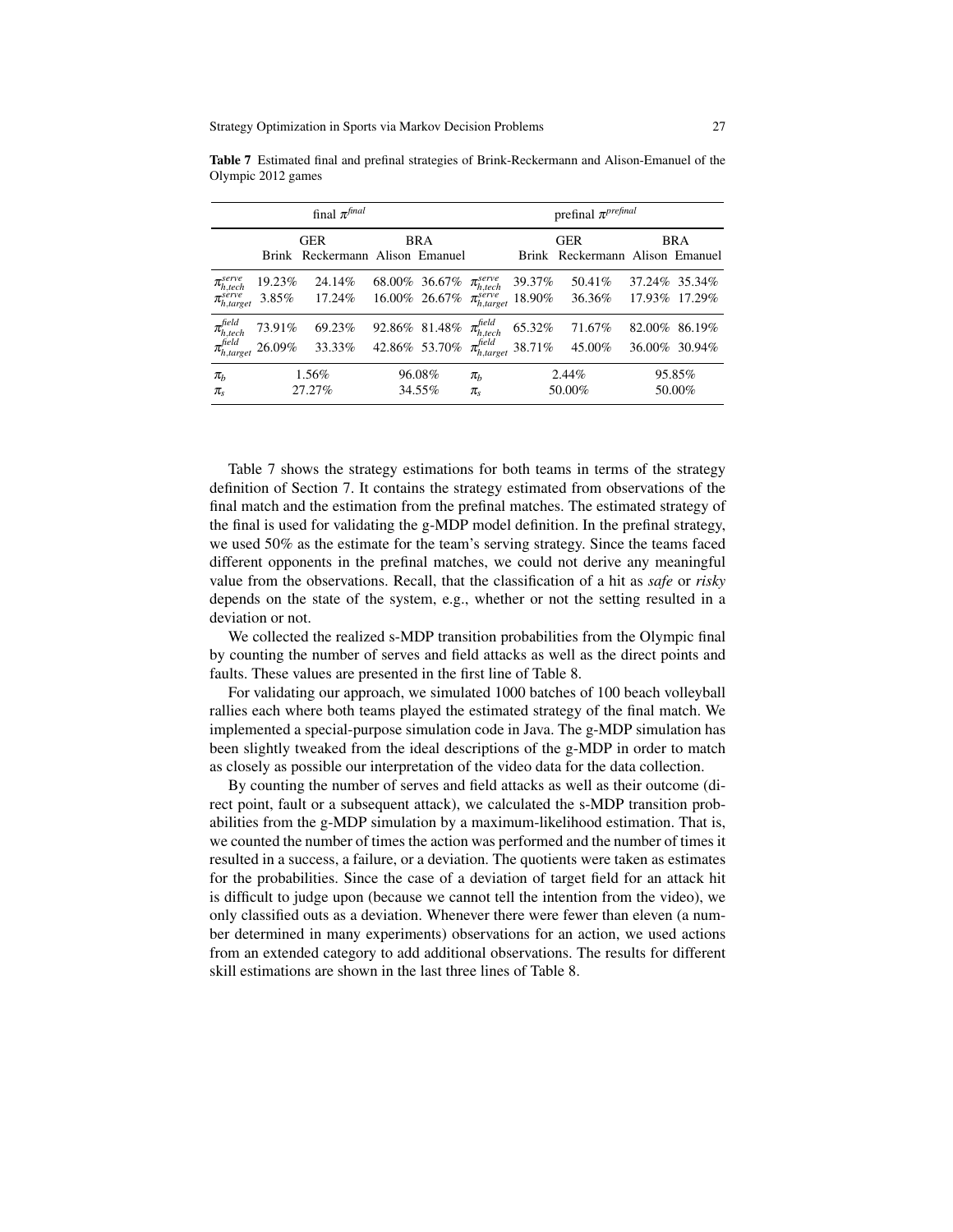| estimation method                  |       |        | $(p^+(P)_{\pi^{\text{final}}}^{\text{serve}} p^-(P)_{\pi^{\text{final}}}^{\text{serve}} p^+(Q)_{\pi^{\text{final}}}^{\text{serve}} p^-(Q)_{\pi^{\text{final}}}^{\text{serve}}$ |     |
|------------------------------------|-------|--------|--------------------------------------------------------------------------------------------------------------------------------------------------------------------------------|-----|
| realized probabilities final       | $2\%$ | $4\%$  | $4\%$                                                                                                                                                                          | 14% |
| simulating the g-MDP with          |       |        |                                                                                                                                                                                |     |
| skills of all matches except final | 2%    | 15%    | $3\%$                                                                                                                                                                          | 15% |
| skills of all matches              | $2\%$ | $12\%$ | $4\%$                                                                                                                                                                          | 14% |
| skills of final only               | $1\%$ | 2%     | 6%                                                                                                                                                                             | 10% |
|                                    |       |        |                                                                                                                                                                                |     |
| estimation method                  |       |        | $p^+(P)_{\pi \text{final}}^{\text{field}} p^-(P)_{\pi \text{final}}^{\text{field}} p^+(Q)_{\pi \text{final}}^{\text{field}} p^-(Q)_{\pi \text{final}}^{\text{field}}$          |     |
| realized probabilities final       | 49%   | $17\%$ | 55%                                                                                                                                                                            | 16% |
| simulating the g-MDP with          |       |        |                                                                                                                                                                                |     |
| skills of all matches except final | 32%   | 15%    | 26%                                                                                                                                                                            | 19% |
| skills of all matches              | 36%   | 15%    | 36%                                                                                                                                                                            | 19% |

Table 8 Validation of simulated s-MDP transition probabilities based on different skill estimates

The deviations of the predictions in the prefinal row from the direct observations in the final in the very first row are partly small and encouraging and partly quite large. However, as discussed before, one should not consider the first row as containing the "true" probabilities because the values from the final are an estimation for the probabilities, too, and one with a large sampling error, given the small number of observations. Still, it can be seen that the pattern of which probability is large and which probability is small looks quite similar. We have to keep in mind, though, that any interpretation of an outcome of our analysis must be accompanied by a thorough sensitivity analysis. We will show a possibility to implement a concept for this in Section 11.

#### 9 Computational Results II

After having found an appropriate g-MDP model, we can estimate s-MDP transition probabilities from simulating the g-MDP and answer the benchmark question raised in the introduction of this paper. Using the g-implementation of *risky* and *safe* as described in Table 4 and the a-priori skill estimations of all player, we can estimate the s-MDP transition probabilities, see Table 9. Assuming Brazil plays a similar strategy as their prefinal strategy  $\pi^{prefinal}$ , their s-MDP transition probabilities can be estimated from the g-MDP simulation as well, see last line in Table 9.

Using the optimality criteria of Theorem 1 and 2, we can compute that a risky service and a risky field attack (short: *risky*-*risky*) is the optimal policy under the considered policies in the prefinal setting against the Brazilian team playing their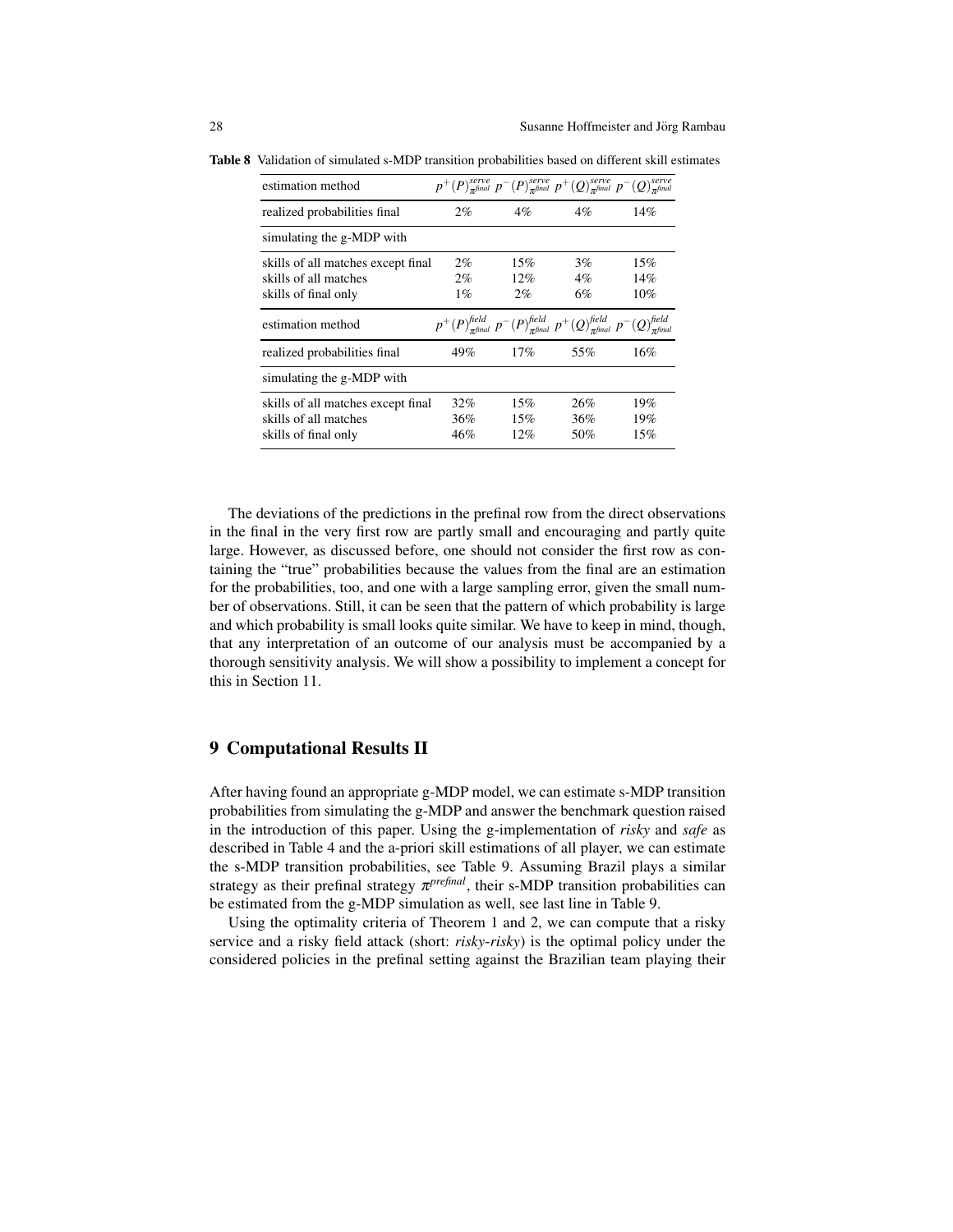|                       |       |                                                                                                                 |     |     |            |     | strategy a $p^+(P)_{a}^{serve}$ $p^-(P)_{a}^{serve}$ $p^+(P)_{a}^{field}$ $p^-(P)_{a}^{field}$ $\gamma_a^{serve}$ $\alpha_a^{field}$ winning Prob |
|-----------------------|-------|-----------------------------------------------------------------------------------------------------------------|-----|-----|------------|-----|---------------------------------------------------------------------------------------------------------------------------------------------------|
| risky-risky           | 5%    | 20%                                                                                                             | 40% | 16% | $46\%$ 55% |     | 80%                                                                                                                                               |
| risky-safe            | 5%    | 20%                                                                                                             | 16% | 13% | 39%        | 46% | 31%                                                                                                                                               |
| safe-risky            | $1\%$ | 13%                                                                                                             | 40% | 16% | 48% 55%    |     | 84%                                                                                                                                               |
| safe-safe             | 1%    | 13%                                                                                                             | 16% | 13% | 40%        | 46% | 34%                                                                                                                                               |
| $\pi$ <i>prefinal</i> | 2%    | 16%                                                                                                             | 32% | 14% | 45% 53%    |     | 73%                                                                                                                                               |
|                       |       | $p^{+}(Q)$ <sup>serve</sup> $p^{-}(Q)$ <sup>serve</sup> $p^{+}(Q)$ <sup>field</sup> $p^{-}(Q)$ <sup>field</sup> |     |     |            |     |                                                                                                                                                   |
| $\pi^{prefinal}$      | 2%    | 12%                                                                                                             | 24% | 18% |            |     |                                                                                                                                                   |

Table 9 Estimation of s-MDP probabilities from g-MDP simulation – prefinal setting

Table 10 Estimation of s-MDP probabilities from g-MDP simulation – postfinal setting

|               |       |                                                                                                         |     |     |           | strategy a $p^+(P)_{a}^{serve}$ $p^-(P)_{a}^{serve}$ $p^+(P)_{a}^{field}$ $p^-(P)_{a}^{field}$ $\gamma_a^{serve}$ $\alpha_a^{field}$ winning Prob |
|---------------|-------|---------------------------------------------------------------------------------------------------------|-----|-----|-----------|---------------------------------------------------------------------------------------------------------------------------------------------------|
| risky-risky   | $2\%$ | 8%                                                                                                      | 52% | 14% | 36\% 37\% | 49%                                                                                                                                               |
| risky-safe    | $2\%$ | 8%                                                                                                      | 40% | 12% | 33% 34%   | 25%                                                                                                                                               |
| safe-risky    | $1\%$ | $2\%$                                                                                                   | 52% | 14% | 37% 37%   | 52%                                                                                                                                               |
| safe-safe     | $1\%$ | $2\%$                                                                                                   | 40% | 12% | 34% 34%   | 28%                                                                                                                                               |
| $\pi$ final   | 1%    | 2%                                                                                                      | 47% | 12% | 36\% 36\% | 41%                                                                                                                                               |
|               |       | $p^+(Q)$ <sup>serve</sup> $p^-(Q)$ <sup>serve</sup> $p^+(Q)$ <sup>field</sup> $p^-(Q)$ <sup>field</sup> |     |     |           |                                                                                                                                                   |
| $\pi^{final}$ | 6%    | 10%                                                                                                     | 51% | 14% |           |                                                                                                                                                   |

prefinal strategy. This result coincides with the prefinal recommendation based on the direct estimated transition probabilities presented in Section 5.

The reader may have noticed that there are differences in the performances and the played strategy when comparing the prefinal matches with the final match: The skill estimates based on the prefinal matches differ from the estimates based on the final match, compare e.g. Tables for the skills of Reckermann in [10]. Furthermore, the strategy of Brazil in the final match deviates slightly from their prefinal strategy, see Table 7. Because of these differences, we wish to evaluate how our prefinal recommendation would have proven in the final match. Table 10 shows the estimated s-MDP transition probabilities estimated from the g-MDP simulation provided with the postfinal setting. Applying again the optimality criteria of Theorems 1 and 2, we derive that in the postfinal setting a *safe* service strategy and a *risky* field-attack strategy would be the best response to the Brazilian final strategy. However, the a-priori recommendation proves to be quite good. By dynamic programming, we computed the winning probabilities and found that the a-priori recommended *risky*-*risky* strategy would have led in the postfinal setting to a winning probability of 49%, which is better that the actual played strategy of Germany in the final (41% winning probability) and only slightly worse than the optimal *safe*-*risky* strategy (52% winning probability).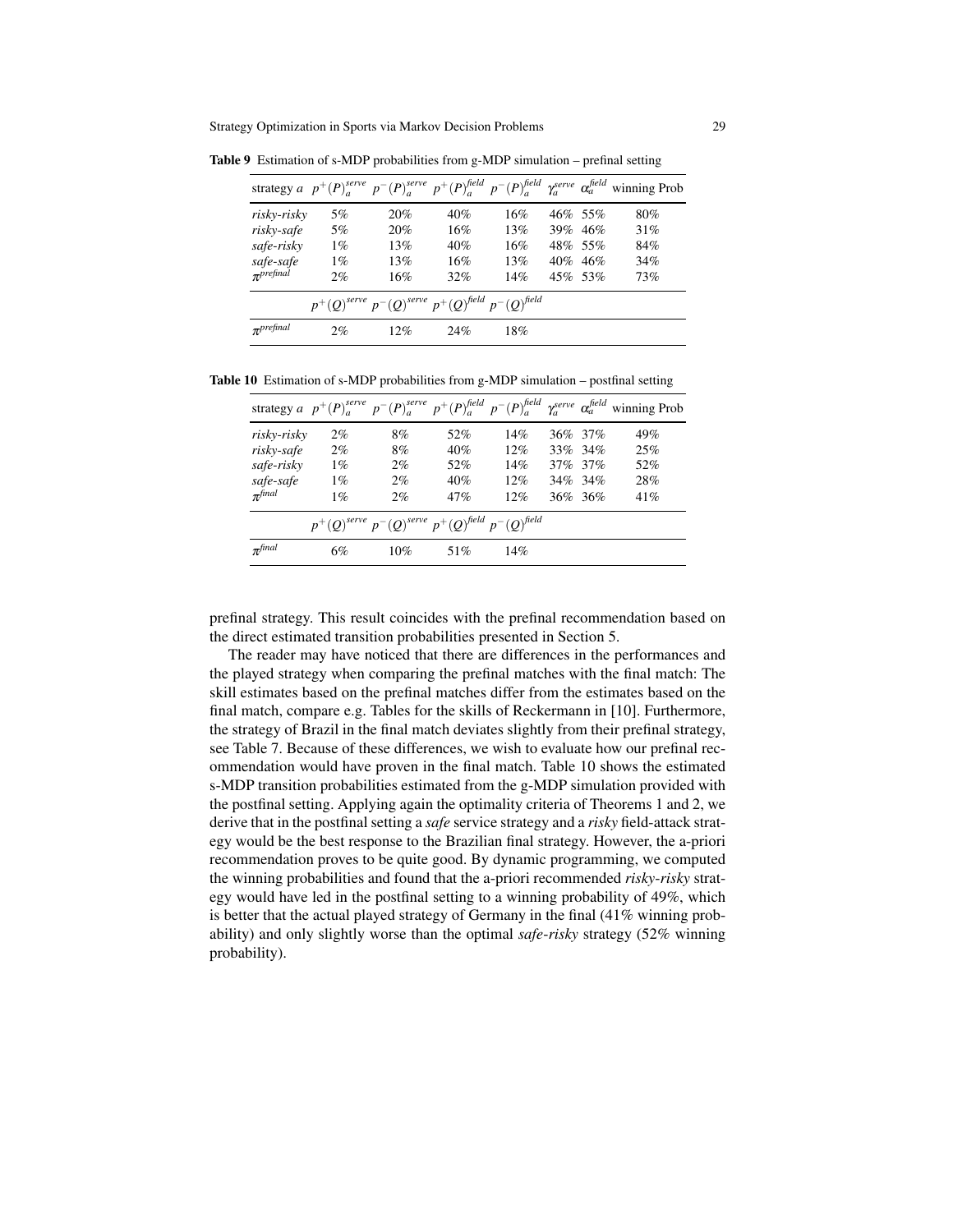It should be said that we experienced deviations between our predictions and the outcomes of the final in this case as well, as in the pure s-MDP case in Section 5. The deviations are attributed to changes in the individual skills. The skill estimates from the prefinal matches differ from skill estimates based on the final match only. However, the number of observation of one match is not satisfactory to estimate the individual skills: The whole point of basing strategic recommendation on skill estimates rather than direct point probabilities is that the data of all matches prior to the final can be used independently of the opponent.

In order to keep this paper focused on the as-simple-as-possible benchmark question, we sticked to a comparison of two possible strategies only. Given the level of detail in the g-MDP, we could easily compare more strategy combinations involving the blocking player or the positioning of the players in the field *on the basis of the same skill estimations*. Note, moreover, that the skill estimations used in this paper are based on very few data. In practice, we suggest to evaluate the skills of our team also in training sessions and other matches prior to the tournament.

#### 10 Comparison of Methods

We have carried out the whole concept for the German beach volleyball team Brink Reckermann at the the Olympic games 2012. We tried to give a recommendation for the German prior to the final match against Brazil. Thereby we answered the strategic question "does *risky* or *safe* play lead to a higher winning probability?" twice: first, by using direct estimates of the s-MDP transition probabilities and a second time by using estimates from from the g-MDP simulation. The prefinal recommendations of both methods coincided. Since both estimation methods for the s-transition probabilities have independent weaknesses, in this case the prefinal recommendation can be trusted even more. It seems that the two-scale approach did not gain anything new. However, that can only be said for the recommendation alone. In Sections 11 and 12 we will see how the two-scale approach yields sensitivity and game theoretic insights about strategies that have *never been played before*, which is even more important in the presence of only loosely validated data estimation. This would be impossible with the direct estimation of s-transition probabilities from historic data only.

In Table 11 and Table 12, we present the estimation results of the s-MDP transition probabilities for the final strategy to compare both estimation methods. The Table splits up into two Tables: Table 11 presents the estimates for the serving situation and Table 12 for the field attack situation. Both methods, the direct estimation of the s-MDP transition probabilities, see Section 5, and the estimation from the g-MDP simulation, see Section 9, are compared to the realized transition probabilities in the final match. In the g-MDP simulation, we used as an estimate for the final strategy π *final* the values of Table 7. The results of the g-MDP simulation, i.e., line 2 and 4 in each Table, are a compilation of the results of Table 8 where we validated the g-MDP simulation. The results of the direct estimation based on the final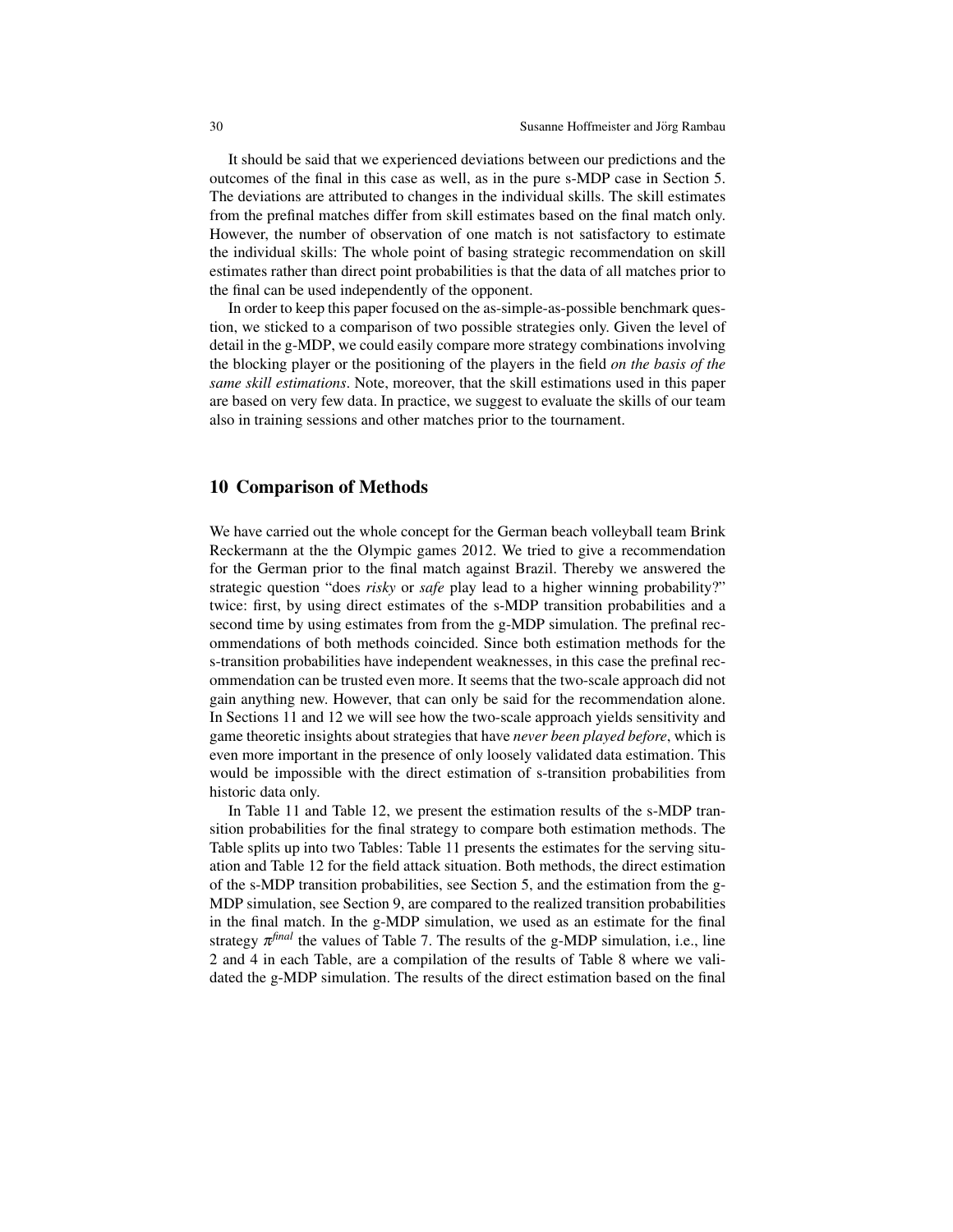match is also a compilation of the results presented in Table 3. However, the direct estimation for the final strategy based on the prefinal matches contains new values. We used the prefinal estimates for *risky* and *safe* of Table 2 and mixed them by the *final-mix*. For example, for the serving probabilities of team P, we get,

$$
p^{+}(P)_{final-mix}^{serve} = \text{final-mix}_{serve} \cdot p^{+}(P)_{risky}^{serve} + (1 - \text{final-mix}_{serve}) \cdot p^{+}(P)_{safe}^{serve}
$$
  

$$
p^{-}(P)_{final-mix}^{serve} = \text{final-mix}_{serve} \cdot p^{-}(P)_{risky}^{serve} + (1 - \text{final-mix}_{serve}) \cdot p^{-}(P)_{safe}^{serve}
$$

by the direct estimation method based on prefinal matches. As the proportion team Q used a *risky* or a *safe* strategy in the final and the estimates for the transition probabilities of those strategies has not been presented yet, we put them in Table 15 in the Appendix.

| estimation<br>method                   | data                                      |                          |             |              |             |            | dec. rule $p^+(P)^{serve} p^-(P)^{serve} p^+(Q)^{serve} p^-(Q)^{serve}$ Avg. $L^1$ -Error |
|----------------------------------------|-------------------------------------------|--------------------------|-------------|--------------|-------------|------------|-------------------------------------------------------------------------------------------|
| observations<br>final                  |                                           |                          | $2\%$       | $4\%$        | $4\%$       | 14%        |                                                                                           |
| g-MDP<br>simulation<br>s-MDP<br>direct | prefinal<br>skills<br>prefinal<br>matches | $\pi$ final<br>final-mix | 2%<br>$4\%$ | 15%<br>$9\%$ | 3%<br>$2\%$ | 15%<br>12% | $3.27\%$<br>2.86%                                                                         |
| g-MDP                                  | final skills                              | $\pi$ final              | $1\%$       | $2\%$        | 6%          | $10\%$     | 2.23%                                                                                     |
| simulation<br>s-MDP<br>direct          | final match <i>final-mix</i>              |                          | 3%          | $0\%$        | $4\%$       | 14%        | 1.10%                                                                                     |

Table 11 Comparison between two scale and direct approach: The realized s-MDP transition probabilities of the final are the benchmark – strategicMDP transition probabilities for serving situation.

Although, the average absolute difference of the realized transition probabilities of the final match and the direct estimates of the field attack transition probabilities is in all cases smaller than the deviation of the estimates from the g-MDP simulation, the approximation errors are of a similar order of magnitude, given that the "benchmark" count in the final represents only the counts of one sample match, which is a random experiment, too. Only the direct point probability for Brazil after a field attack has been underestimated by a large margin (26% versus 55%) by the g-MDP: This is subject to further investigation.

Note that the direct estimation of the s-transition probabilities relevant for the final could only be done for those strategies that have been played before. If one wants to optimize over strategy sets containing strategies that have not been played before (in the tournament against similar opponents), then the g-MDP simulation is the only method that yields estimates at all.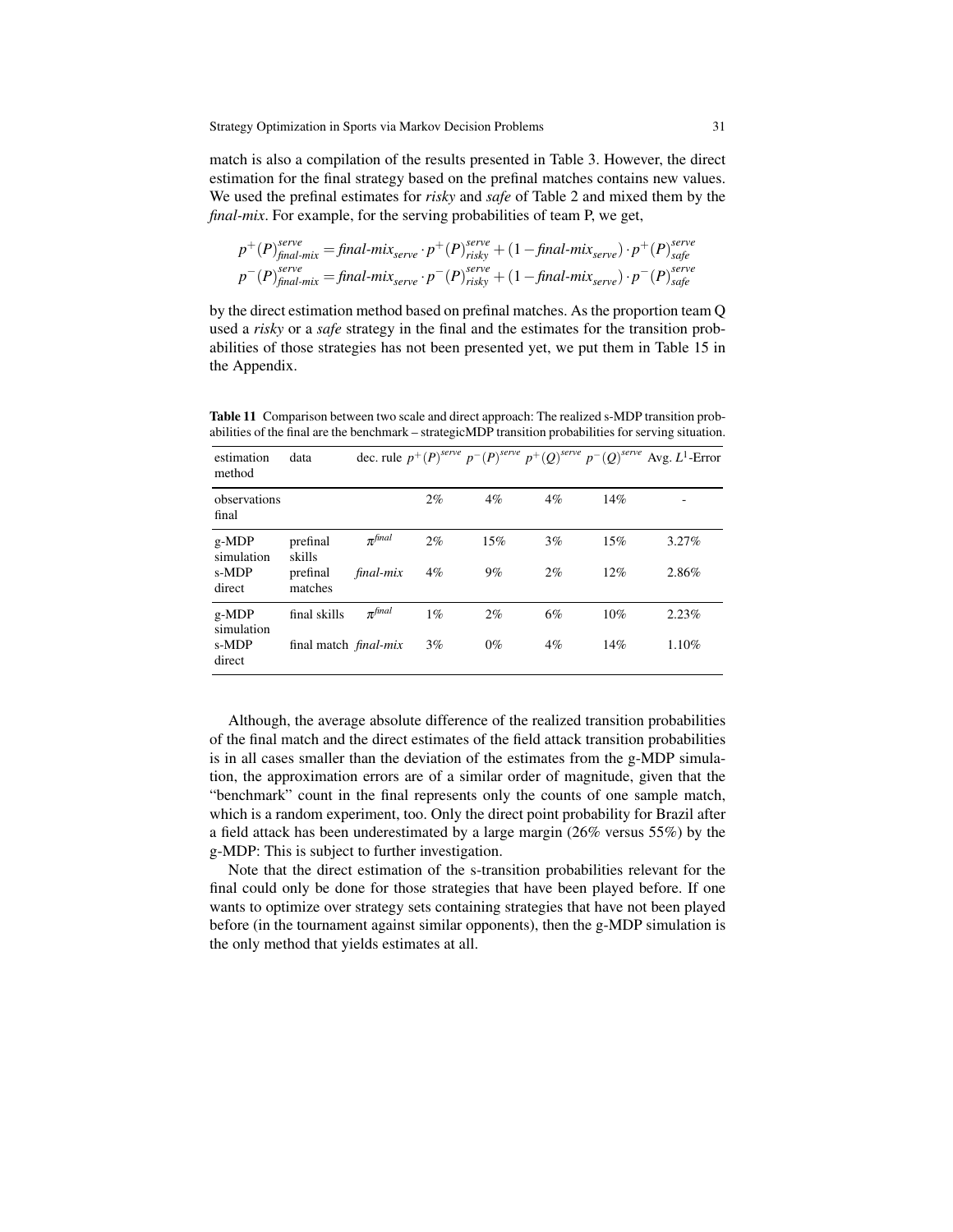| estimation<br>method                       | data                         |             |     |       |     |     | dec. rule $p^+(P)^{field} p^-(P)^{field} p^+(Q)^{field} p^-(Q)^{field}$ Avg. $L^1$ -Error |
|--------------------------------------------|------------------------------|-------------|-----|-------|-----|-----|-------------------------------------------------------------------------------------------|
| observations<br>final                      |                              |             | 49% | 17%   | 55% | 16% |                                                                                           |
| g-MDP<br>simulation<br>s-MDP<br>direct     | prefinal<br>skills           | $\pi$ final | 32% | 15%   | 26% | 19% | 12.87%                                                                                    |
|                                            | prefinal<br>matches          | final-mix   | 57% | $9\%$ | 60% | 17% | 5.71%                                                                                     |
| $g-MDP$<br>simulation<br>$s-MDP$<br>direct | final skills                 | $\pi$ final | 46% | 12%   | 50% | 15% | 3.40%                                                                                     |
|                                            | final match <i>final-mix</i> |             | 52% | 17%   | 59% | 15% | 2.27%                                                                                     |

Table 12 Comparison between two scale and direct approach: The realized s-MDP transition probabilities of the final are the benchmark – s-MDP transition probabilities for field attack situation.

#### 11 Sensitivity and Skill Strategy Score Cards

In the following, we discuss what we call *Skill-Strategy Score Cards*. Skill-Strategy Score Cards are a visualization of the sensitivity of strategy recommendations on probability estimates. Given the substantial uncertainty in the probability estimates, this is paramount to the correct assessment of overly detailed computational results in practice. They indicate for various individual skill levels and for various opponent types the differences in the winning probabilities of two strategies. The skill probabilities  $p_{succ,0} (pos(\rho), h)$  and  $p_{fault,0} (pos(\rho), h)$  for one hit *h* are varied in each small plot from zero to one. The  $p_{dev, \rho}(pos(\rho), h)$  is implicitly determined through the two varied probabilities. The colour of each square-shaped data point in the plot reflects the difference between the winning probabilities of the safe hitting strategy π<sup>safe</sup>  $n_h^{safe}$  and the risky hitting strategy  $\pi_h^{risky}$  $\frac{h}{h}$ , that were both introduced in Section 7. A green colour means that it is better to play *safe*, the red colour suggests *risky* play, and the yellow colour indicates that there is no difference in the winning probabilities of both strategies.

As a reminder, the smash is played in a field attack in *risky* whereas the planned shot is played in *safe*. Lines in each small plot indicate the real skill level of the varied hit. For example, in Figure 5 the smashing skills are varied, and the three lines indicate the average skill level of the smash as presented in the input data.

One can use a Strategy-Skill Score Card as follows: Imagine you want to choose between *safe* and *risky* field attack play against a particular opponent. You can estimate all necessary s-transition probabilities, either as described in this paper via the direct estimation or via the simulation of the g-MDP (or by some other method). You are interested in the sensitivity of the recommendation w.r.t. the opponent's strength and your players' skills on complementary hits representing the *safe* and *risky* field attack styles. For example, the skill level for a planned shot influences the winning probability of the *safe* attack style, and the skill level of smash (the complementary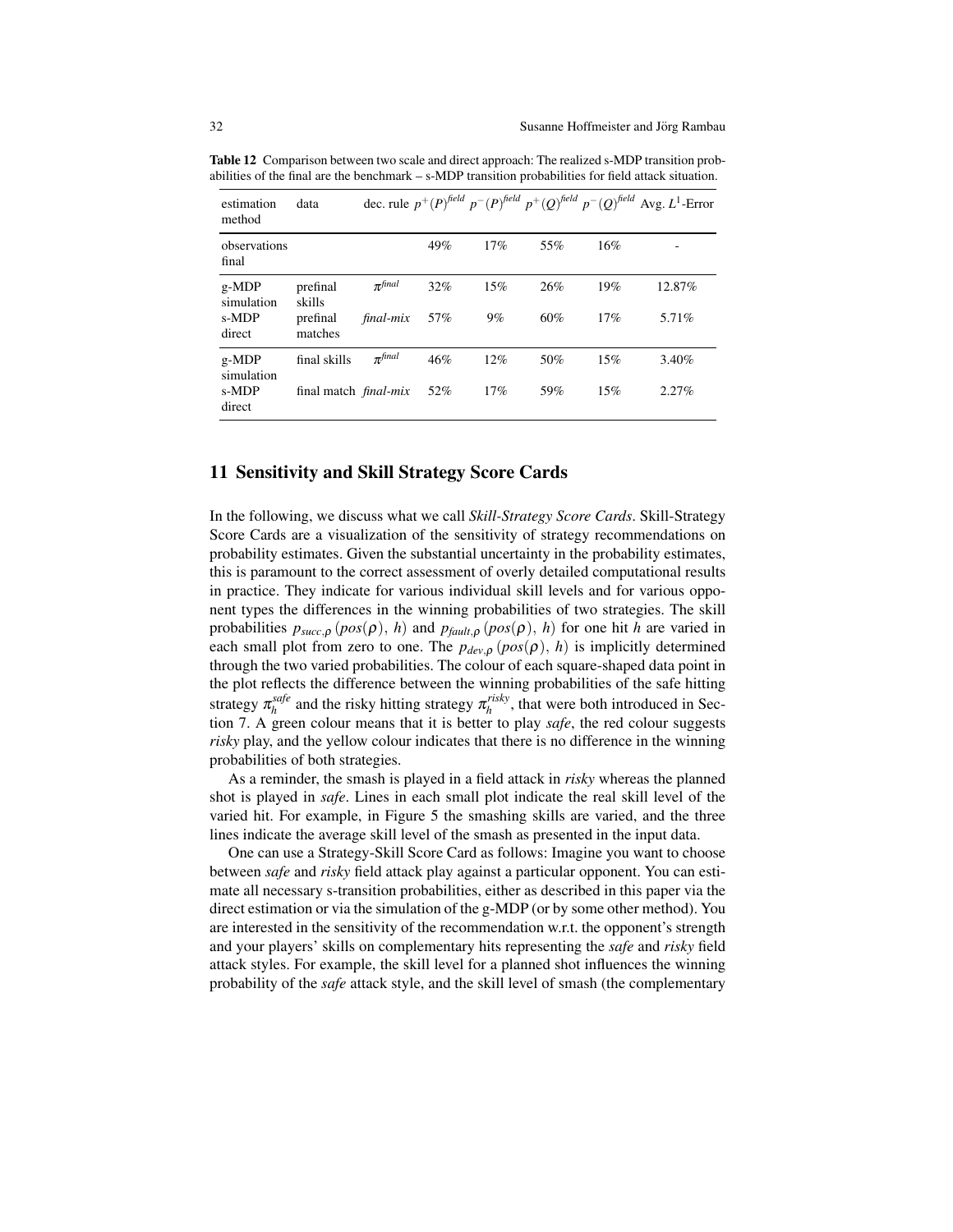

Fig. 5 Skill-Strategy Score Card: difference between the winning probabilities of *safe* and *risky* play for different opponents and varying smash skills  $p_{succ,0} (pos(\rho), F_{SM})$  and *pfault,ρ* (*pos*( $\rho$ )*, F<sub>SM</sub>*)

hit) influences the winning probability for the *risky* attack style; you want to know how the strategic recommendation changes as you vary the skill levels of these hits. Then you do the following:

1. Produce a Strategy-Skill Score Card for smash with variable skills for smash and the estimated skills for shot. This yields a chart like the one in Figure 5. Do the same with variable shot skills and the estimated smash skills. This yields a chart like the one in Figure 6.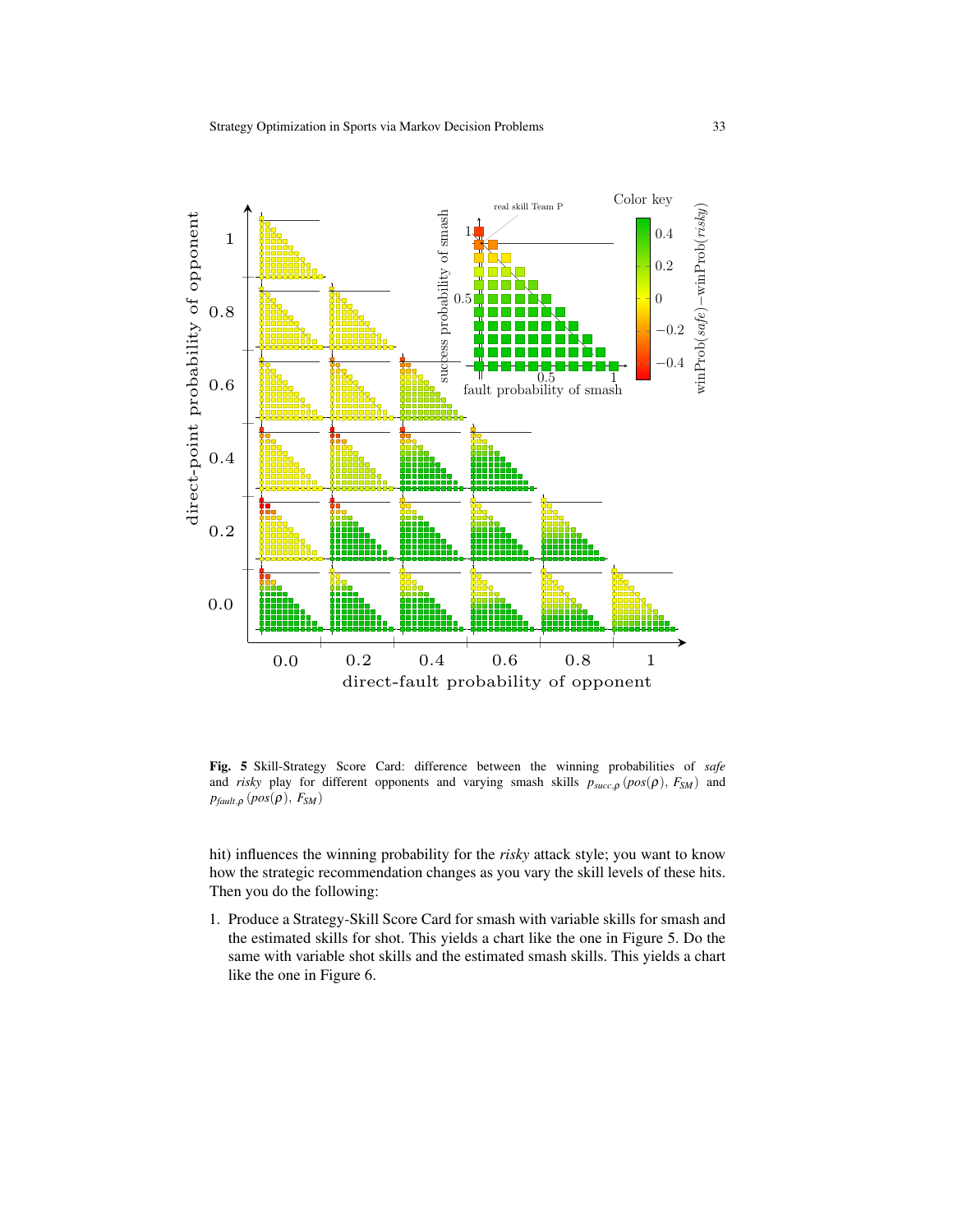

Fig. 6 Skill-Strategy Score Card: difference between the winning probabilities of *safe* and *risky* play for different opponents and varying shot skills  $p_{succ,\rho}(pos(\rho), F_P)$  and  $p_{fault,\rho}(pos(\rho), F_P)$ 

- 2. Focus on the little chart at the respective  $(p^+(Q)^{field}, p^-(Q)^{field})$ -coordinate, where  $p^+(Q)$ <sup>field</sup> denotes the estimated opponent's direct-point probability and *p*<sup>−</sup>(*Q*)<sup>*field*</sup> the estimated opponent's error-probability.
- 3. Focus on the square at the  $(p_{succ,\rho}(pos(\rho), F_{SM}), p_{fault,\rho}(pos(\rho), F_{SM}))$ -coordinate in the little chart, where *psucc*,<sup>ρ</sup> (*pos*(ρ), *FSM*) denotes your players' estimated success probability for smash and  $p_{\text{fault},\rho}$  ( $pos(\rho)$ ,  $F_{SM}$ ) the corresponding error-probability.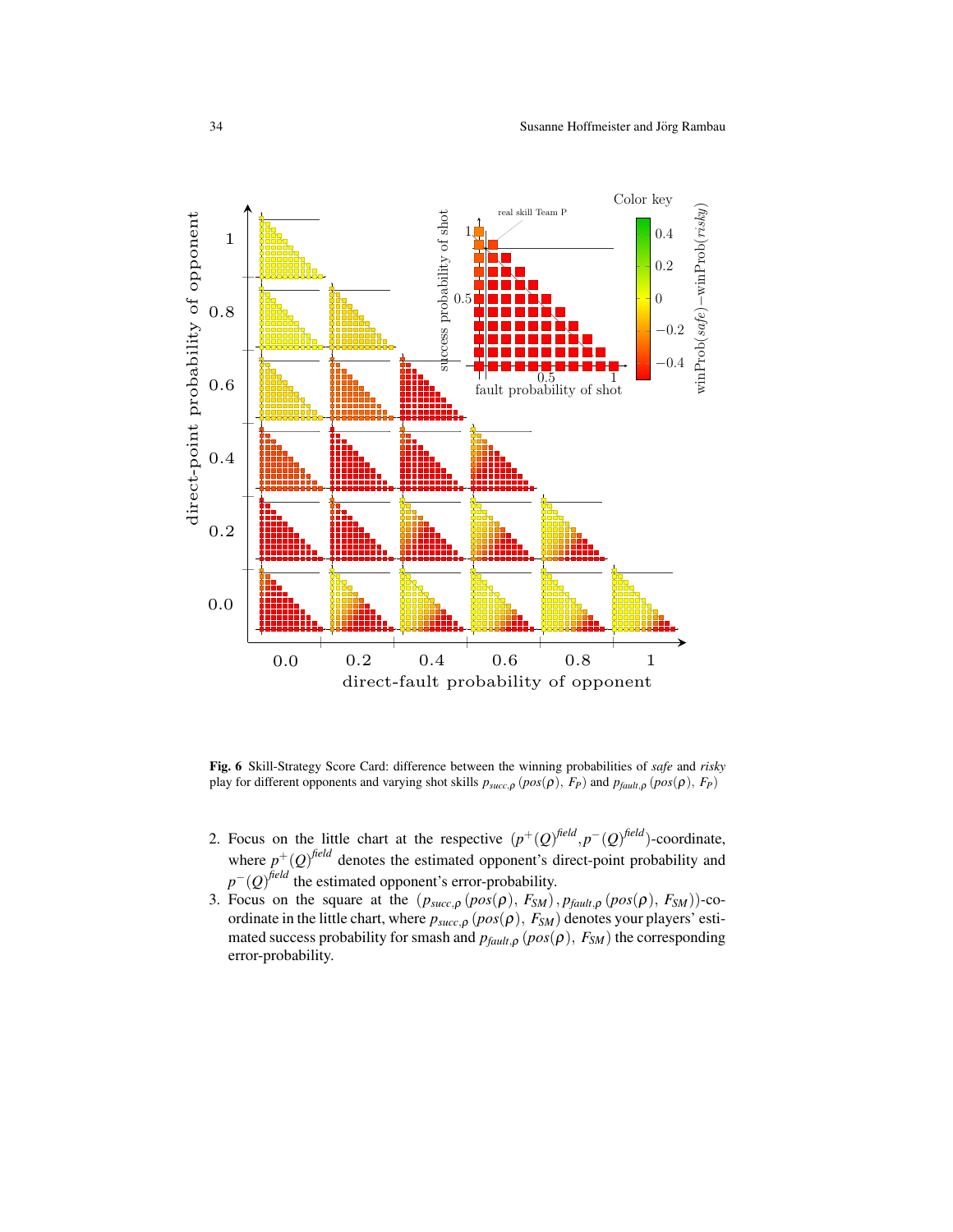Strategy Optimization in Sports via Markov Decision Problems 35

- 4. The result for the estimated probabilities is: the greener the square, the more does *safe* outperform *risky*.
- 5. Since all probabilities are only estimates, the graphics show some sensitivities: The neighbouring little squares show how the superiority of *safe* over *risky*, or vice versa, changes as your players' smash skills (or planned shot skills, respectively) vary: the squares above are for larger success probabilities, the squares to the right are for larger error probabilities, and the squares to the top-right are for larger deviation probabilities (no error but with deviation into a neighbouring field).
- 6. The neighbouring little charts show how the superiority of *safe* over *risky*, or vice versa, changes as your opponent's strength varies: the little charts above are for a larger direct point probability of your opponent in the field, the little charts to the right for a larger error probability of your opponent in the field. This way, our team can base a decision on a larger area of plausible probabilities.
- 7. Moreover, it is possible to assess the critical probability values where the superiority of *safe* over *risky* flips fast (narrow yellow areas between green and red).

Let us draw some conclusions from the example cards in Figures 5 and 6.

If the opponent is strong (many direct points), then we have to look at the top little chart, where the difference between the two strategies is very small (yellow all over): Against such a strong opponent, the choice of a strategy does not matter.

We see in Figure 5 that for the field strategies a weak opponent (opponent with many direct errors) leads to the yellow-green little chart to the right that has yellow only if the skills for a successful-and-on-target smash are large enough. That is, the *risky* field strategy against such an opponent is quite robustly never better than *safe*, and both strategies are equally good if our smash skills are good enough. The little chart at the origin, however, (opponent with few direct points and few errors) shows a sharp dependence of the superiority of *safe* over *risky* on the smash skills of our players. This is plausible because against such an opponent we get many more chances for a smash during a rally, and its quality will influence the winning probability of a *risky* attack style substantially.

#### 12 Extension: Two Person Constant Sum Game

Using the two-scale approach and the skill data from the previous section, we were able to generate the two person constant sum game presented in Figures 7 and 8. We evaluated the s-MDP with transition probabilities resulting from a simulation of the g-MDP based on the estimated individual skills. Tables 7 uses skill estimates from the prefinal matches and Table 8 skill estimates from the final match. Each Tables presents the winning probability of Germany for  $32 \times 32$  strategy combinations. These Tables are an extension of the benchmark question, which compares only two strategies against a static opponent, to game theory, where also the opponent team can vary between strategies. Note that a generation of such a table from direct estimated s-transition probabilities would require a massive amount of data to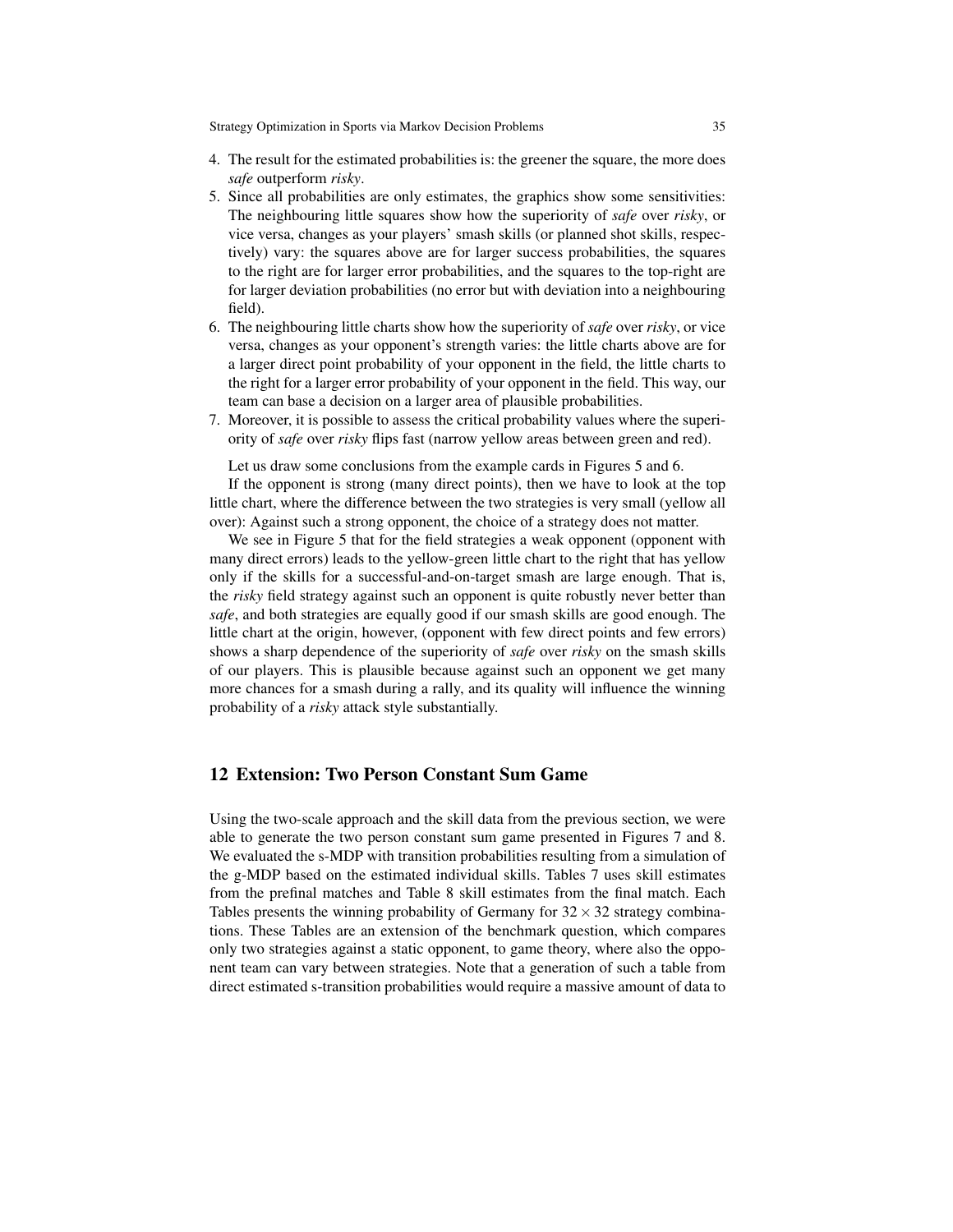

Fig. 7 Winning probabilities for Germany for different strategy combinations of both teams in the pre final setting.

get enough estimates that belong to a strategy combination. Considering how often certain teams meet within a season, this project would seem to have no chance of success.

The strategies compared in the tables are all extreme strategies that are generated by the g-MDP strategy parameters

$$
\pi_b, \ \pi_{h,*}^{serve}(\rho\,1), \ \pi_{h,*}^{field}(\rho\,1), \ \pi_{h,*}^{serve}(\rho\,2), \ \pi_{h,*}^{field}(\rho\,2).
$$

Observe that the used technique and the target field for one situation are combined into one value. The serving strategy  $\pi_s$  is in the prefinal setting fixed to 0.5 and in the postfinal setting to the observed value of  $\pi_s$  in  $\pi^{final}$ . By an extreme strategy, we mean that each parameter is alternating between 0 and 1. So, we consider 5 parameters, each of which can be 0 or 1, resulting in 32 different strategies. For presenting the strategies in the table in a clear manner, we use a pattern to indicate the used strategy. A parameter that takes the value 0 is represented by a white coloured field, a 1 by a grey coloured field. Furthermore, we used the ordering of the parameters as presented above. So, for example, the first line in both tables corresponds to Ger-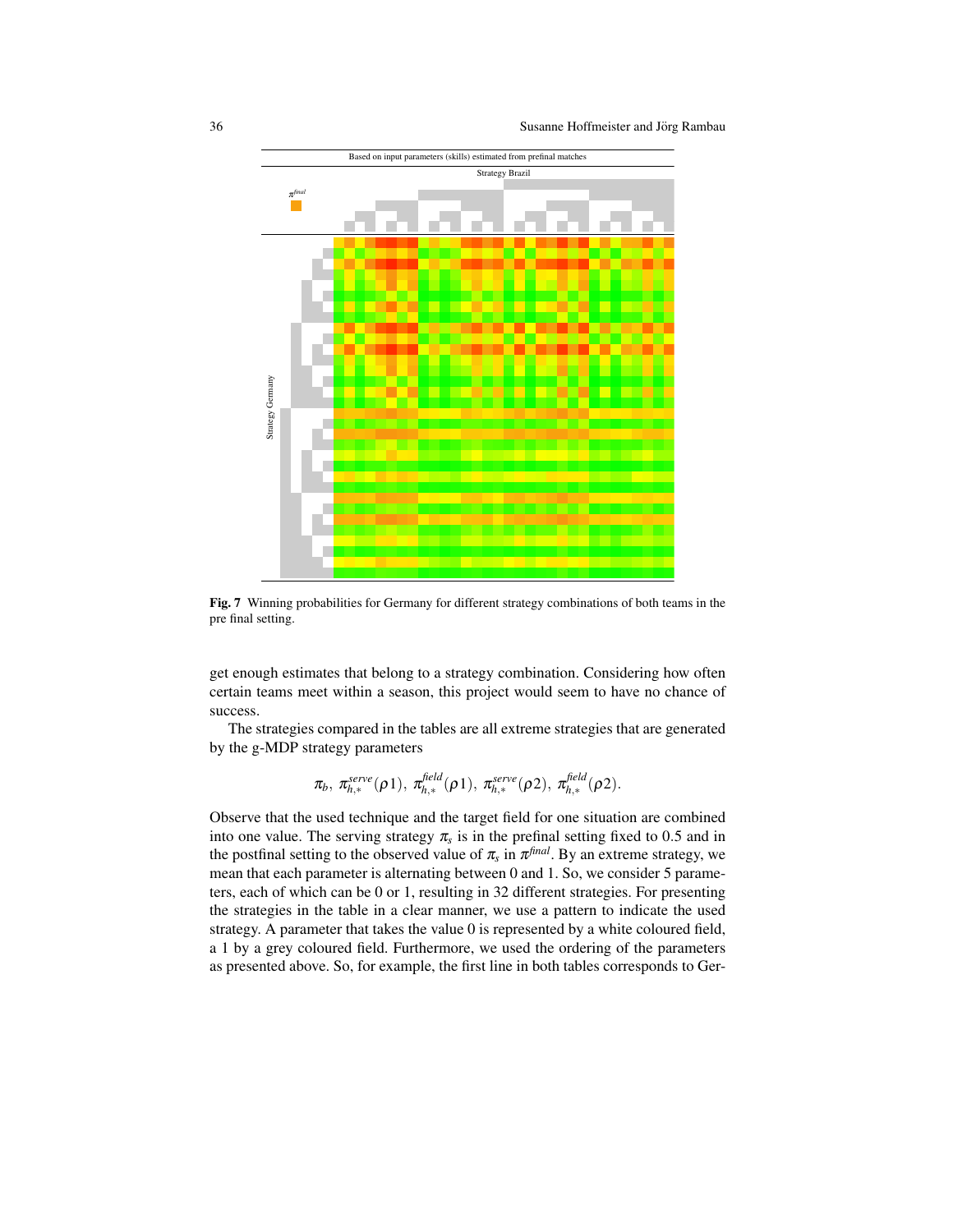

Fig. 8 Winning probabilities for Germany for different strategy combinations of both teams in the postfinal setting.

many playing the strategy 0,0,0,0,0, which means that player 2 is always blocking and both player play a safe serve and a save field attack.

Pure green means Germany wins; yellow depicts a 50-50-chance; and red means Germany loses. The intermediate colours indicate the intermediate values. We comment only on obvious patterns. Prior to the match we would have recommended the following for Germany:

- Since the lower half of the table is greener, player 1 (Brink) should be the blocking player for Germany. This need not necessarily come from blocking skills but also from the order in which an attack is performed: the blocking player is most often also the setting player. This result surprises us, since actually player 2 (Reckermann) is the usual blocking player for Germany. And most probably for some reason. We still have to investigate whether this is an artefact or a reasonable option.
- Every other row is greener, thus, player 2 should play *risky* field attacks; this is also the case for player 1, but very less so (only a slight visible change in every other group of four rows).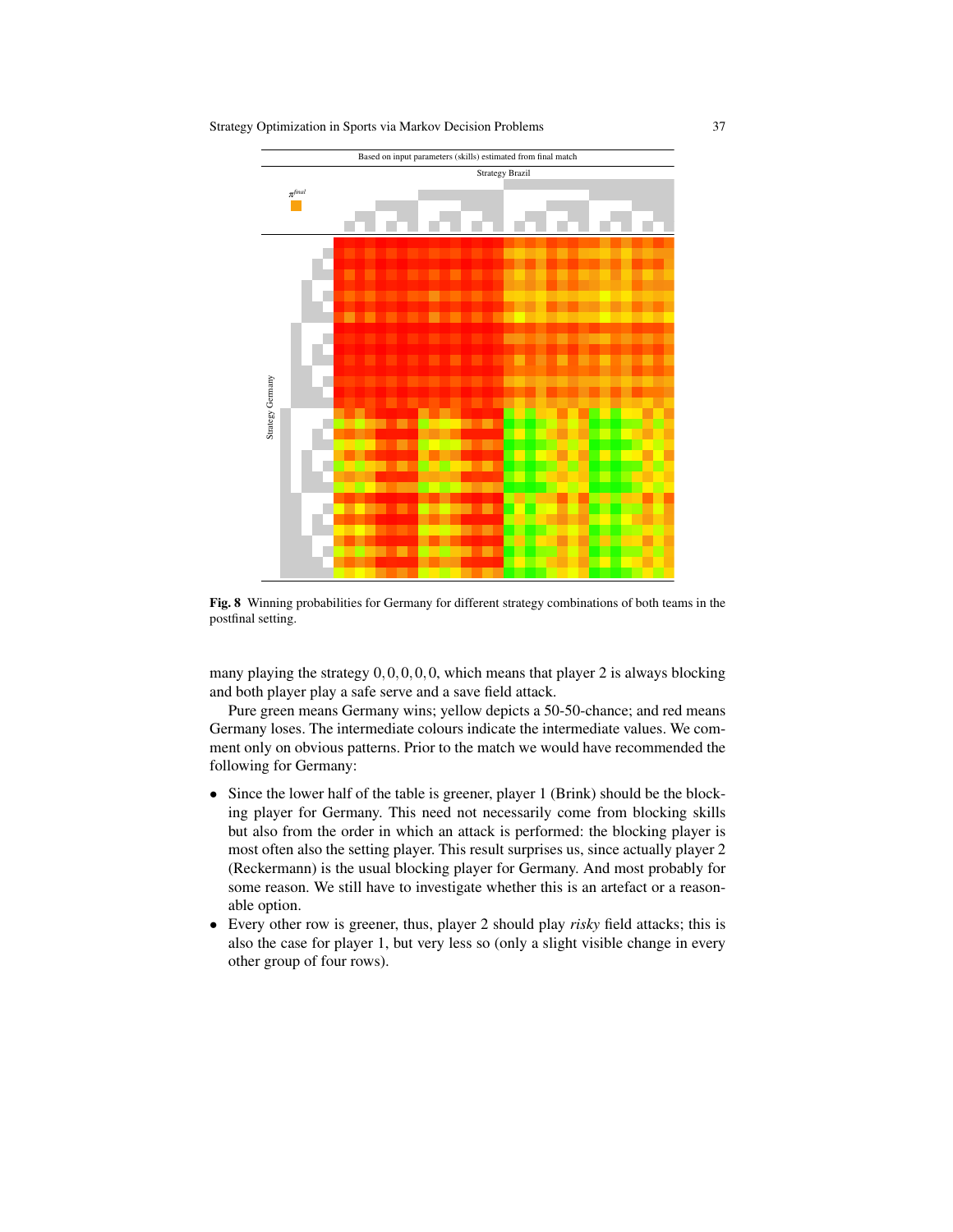• The most evenly green rows are the ones with pattern  $1, *, 1, *, 1$ . All strategies matching this pattern achieve a high winning probability against all possible Brazilian strategies.

After the final, we see that things have changed quite substantially:

- The most prominent impression is that there is far more red: The winning probabilities for the skills estimated from the final only were much reduced for Germany. One possible reason for this is that the performance for the important actions of the German players was not as good as before or the performance of the Brazilian team improved over the prefinal estimates.
- In spite of this big change, the strategic a-posterior recommendation is still to have player 1 be the blocking player who plays *risky* in the field. It is much less important in hindsight, however, what player 2 does in the field.

#### 13 Conclusion

We presented a new concept to answer principle, match-dependent strategic questions in sports games. The question itself is modelled by a strategic MDP (s-MDP) containing only information relevant to the question. If the direct estimation of the s-MDP from the available data is not satisfying, an adequate gameplay MDP (g-MDP) can help to derive valuable s-MDP transition probabilities. The important property of the g-MDP is, that its transition probabilities depend only on the separate skills of the players. With the probabilities derived from the g-MDP, the analytic solution of the s-MDP can be evaluated to answer the strategic question.

We have extensively analysed the Olympic final 2012 by this new method. Some results are encouraging, and some surprising outcomes have yet to be investigated further. Since all estimations of probabilities are quite fragile, a sensitivity analysis of the results is a must. We have presented skill-strategy score cards as a means to graphically present sensitivity information showing the hot spots in parameter space where decisions switch fast.

We think that other strategic questions with a similar structure like the benchmark question in this paper can be treated by following our concept of multi-scale modelling with MDPs. Future research will deal with situations in which skills are dependent on the current score or with the role of variability for success. Moreover, one could try to optimize the detailed meanings of only roughly described strategies like *risky* and *safe* by find the best possible s-g-implementation.

#### Appendix 1

In this section, we give the details of the proofs for Theorem 2 and Theorem 1. One important observation is the following plausible lemma that holds for both special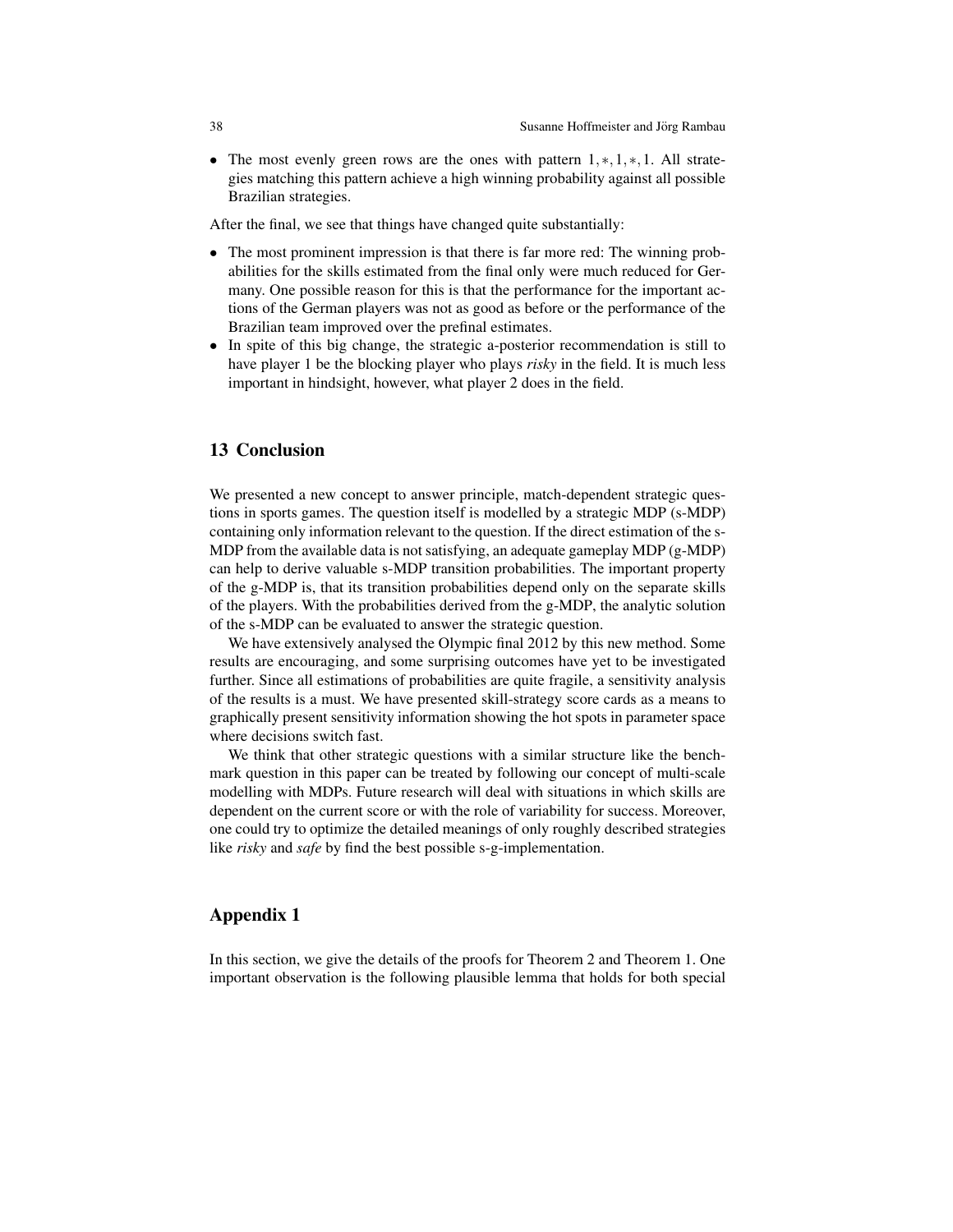Strategy Optimization in Sports via Markov Decision Problems 39

cases of s-MDPs. It says that it is no disadvantage for us when we have more points or the opponent has fewer points.

**Lemma 1.** The optimal expected reward-to-go  $v^*(x, y, k, \ell)$  satisfies  $v^*(x, y, k, \ell) \leq$  $v^*(x+1, y, k, \ell)$  *and*  $v^*(x, y, k, \ell) \ge v^*(x, y+1, k, \ell).$ 

*Proof.* We prove this by comparing all possible realizations of the game separately. First of all, the outcome of future rallies does not depend on the score. Each winning scenario starting from state  $(x, y, k, \ell)$  corresponds to a winning scenario with identical transitions starting from state  $(x+1, y, k, \ell)$  with one stage less that has at least the same probability. Thus, the total winning probability starting from  $(x+1, y, k, \ell)$ is no smaller than the one starting in  $(x, y, k, \ell)$ . Moreover, each losing scenario starting from state  $(x, y, k, l)$  corresponds to a losing scenario with identical transitions starting from state  $(x, y+1, k, \ell)$  with one stage less that has at least the same probability. Thus, the total losing probability starting from  $(x, y + 1, k, \ell)$  is no smaller than the one starting in  $(x, y, k, \ell)$ . The claim expresses exactly this in terms of the optimal reward-to-go in the respective states.

In the previous lemma we compared the winning probabilities in states with identical service components. We now explain why the winning probability increases when we win the next point.

**Lemma 2.** The optimal expected reward-to-go satisfies  $v^*(x+1,y,P,1) \ge v^*(x,y+1)$ 1,*Q*,1)*.*

*Proof.* Team P, in order to win starting at state  $(x, y + 1, 0, 1)$ , first has to reach a score of  $x + 1$  at some point in time. Thus, the main observation, denoted by  $(*)$ , is that all winning scenarios starting from state  $(x, y + 1, Q, 1)$  pass through exactly one of the states  $(x+1, y+z, P, 1), z = 1, \ldots, 21 - y$ . Let *W* be the event that *P* wins, let *E* be the event that state  $(x, y+1, Q, 1)$  is passed, and for  $z = 1, \ldots, 21 - y$  let  $E_z$ be the event that state  $(x+1, y+z, P, 1)$  is passed. Then we compute:

$$
v^*(x, y+1, Q, 1) = Prob(W|E)
$$
  
\n
$$
= \sum_{z=1}^{21-y} Prob(E_z|E) Prob(W|E_z)
$$
 (Markov-Property and \*)  
\n
$$
= \sum_{z=1}^{21-y} Prob(E_z|E)v^*(x+1, y+z, P, 1)
$$
  
\n
$$
\leq \sum_{z=1}^{21-y} Prob(E_z|E)v^*(x+1, y, P, 1)
$$
 (Lemma 1 and induction)  
\n
$$
\leq v^*(x+1, y, P, 1).
$$
 (by \*)

Thus, an optimal policy is myopic:

Corollary 1. *The policy that always maximizes the probability to win the next point is optimal for the s-MDP for beach volleyball.*  $\Box$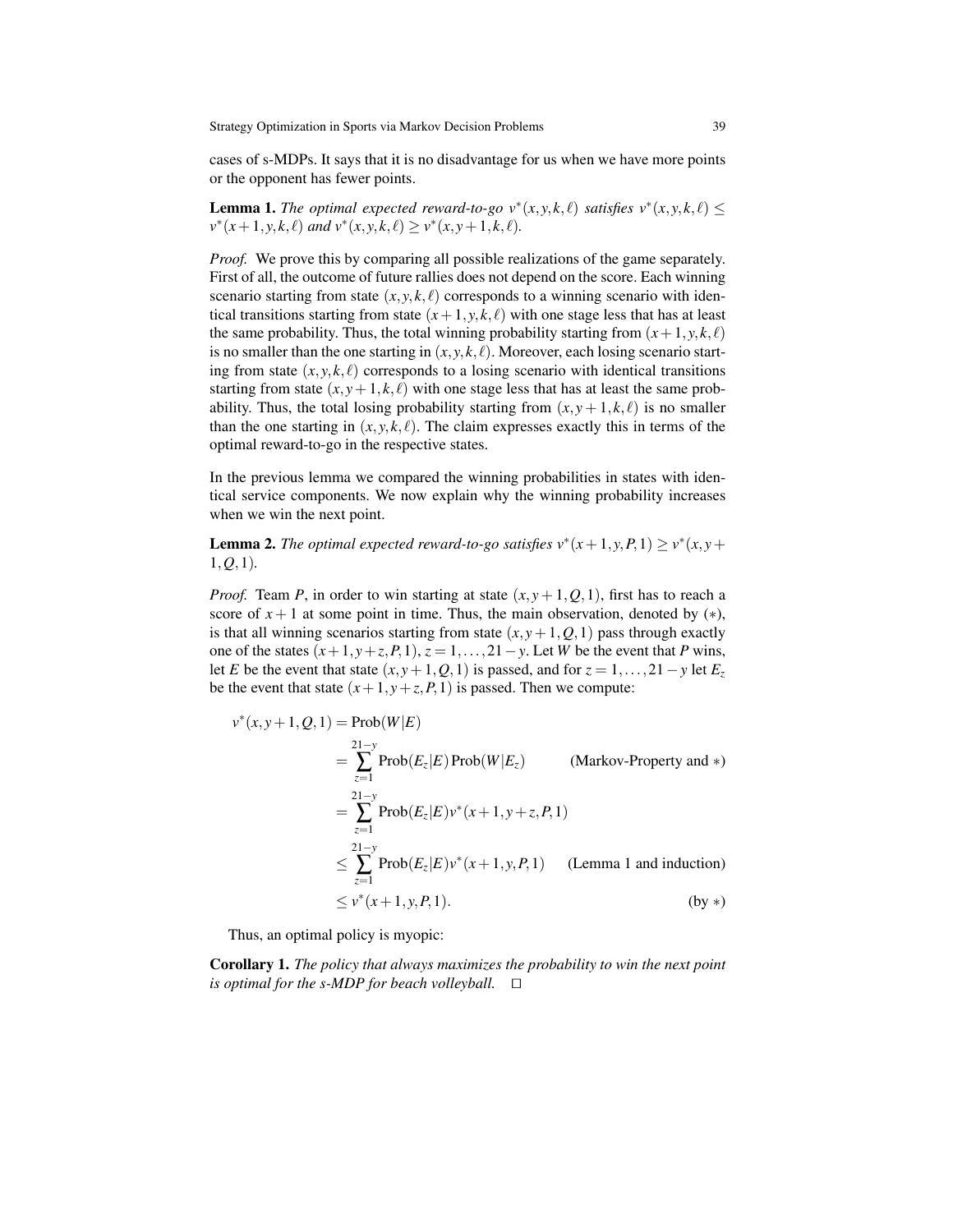#### Appendix 2

This appended section defines the details for the infinite-horizon, stationary g-MDP for a beach volleyball rally that was sketched in Section 6.

Let *P* and *Q* be the teams participating in the game.  $P_1$  and  $P_2$  are the players of *P*;  $Q_1$  and  $Q_2$  are the players of  $Q$ . Team *P* is the team for which we want to choose an optimal playing strategy, whereas team *Q* is the uncontrolled opposing team. That means, as in the s-MDP, team *P* is the decision making team, and the behaviour of team *Q* is part of the system disturbance in the transition probabilities. We have decision epochs  $T = \{1, 2, 3, ...\}$ , and  $t \in T$  is the total number of ball contacts minus the blocking contacts in the rally so far.

A state in the g-MDP is a tuple that contains the players' positions, the ball's position, a counter of the number of contacts, the information which player last contacted the ball, a Boolean variable that indicates the hardness of the last hit, and the designated blocking player of the defending team for the next attack. A general formulation for a state is

#### (*pos*(*P*1),*pos*(*P*2),*pos*(*Q*1),*pos*(*Q*2),*pos*(*ball*), *counter*,*lastContact*,*hard*,*blocker*).

The function  $pos(\cdot)$  returns the position of a player or the ball. A position on the court is defined on basis of the grid presented in Figure 9.



Fig. 9 Court grid

The components *counter* and *lastContact* are needed to implement the three-hits and the double contact rule respectively. The state variable *counter* can take values from the set  $\{-1,0,1,2,3\}$ . The case "−1' marks a service state. This way it is possible to forbid a blocking action on services. The counter stays  $-1$  if the ball crosses the net after a serve. This helps to distinguish between a reception or defence action. Consequently, if the counter is 0, the ball crossed the net via an attack-hit performed in a field attack. The information which player last contacted the ball is needed to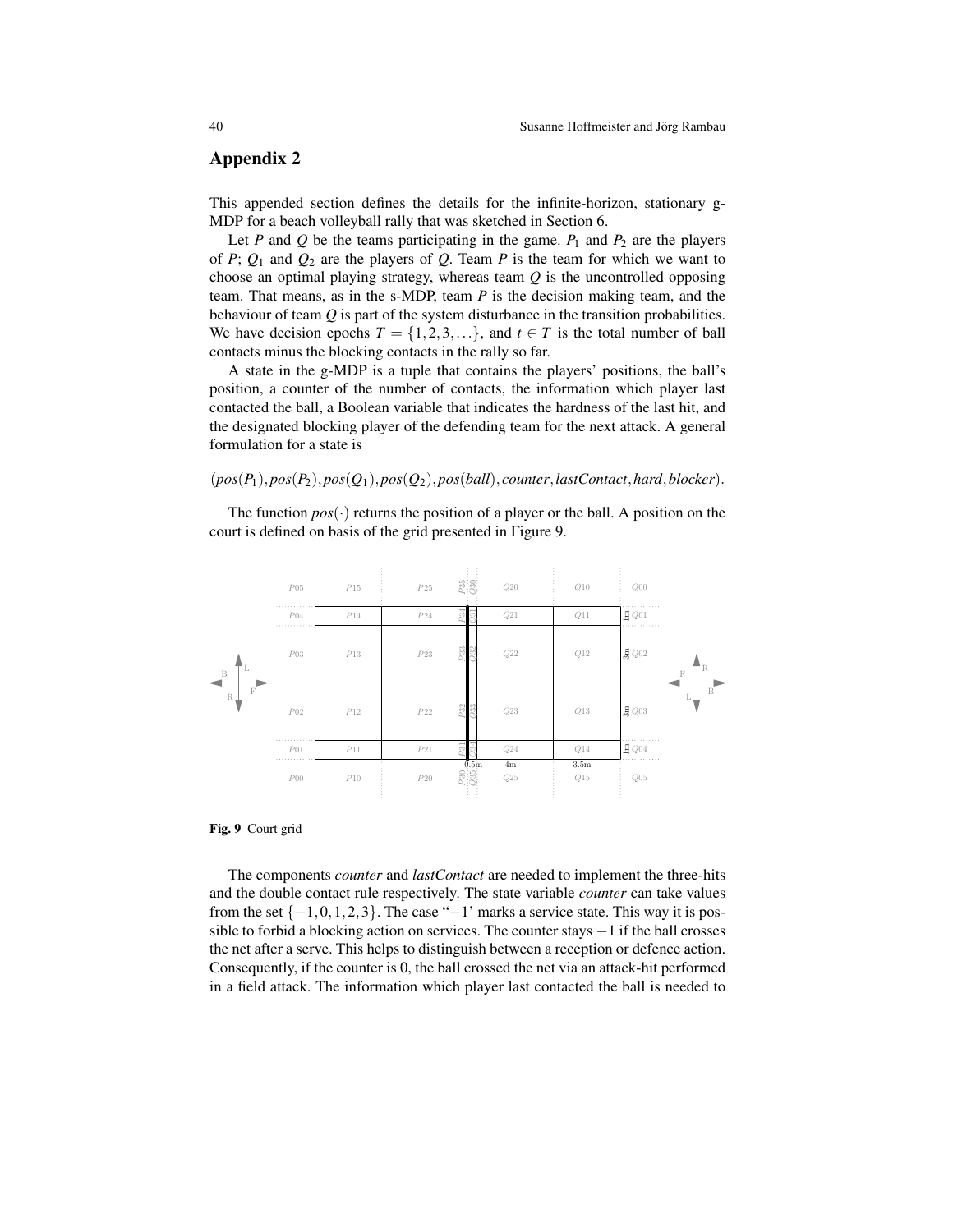implement the double-contact fault into the model. The state variable *lastContact* takes values in  $\{P_1, P_2, Q_1, Q_2, \emptyset\}$ . If the ball has just crossed the net or the state is a serving state, a  $\emptyset$ -symbol shows that both players are allowed to execute the next hit. The Boolean state variable *hard* indicates the power of the last hit. If *hard* = 1, then the ball has a high speed when reaching the field, else the ball has normal speed. Finally, the state variable *blocker* takes values in  $\{P_1, P_2, Q_1, Q_2\}$  and indicates the designated blocking player of the currently defending team. It is necessary to save it in the state since the decision who blocks is made once at the beginning of the opponents attack plan and followed more than one time step. Besides these generic states, the g-MDP contains the absorbing states *point* and *fault*, where *point* and *fault* is denoted from the perspective of team *P*. The resulting g-MDP has around one billion different states. As an example (*P*02,*P*33,*Q*12,*Q*13,*P*02,−1, /0,0,−) is a typical serving state for team *P*.

Of course, some of the states occur more often in practice than others. Depending on the current state, there are different actions available to each player. The individual player actions of a player  $\rho$  consist of a hit *h* and a move  $\mu$ . We distinguish between a one-field and a two-field movement. Also, the direction (*f* := forward, *f r*:= forward-right, ...) of the movement matters. A blocking action belongs to the group of movements since ball possession is not required to perform a block. A blocking action can only be performed if the player is in a field at the net. All possible moves for team *P* are listed in Table 13. The moves of the players that belong to team *Q* are defined analogously.

| Symbol | Specification                                | Description     | Requirements                                         |
|--------|----------------------------------------------|-----------------|------------------------------------------------------|
| Ø      |                                              | Stay            | none                                                 |
| m      | $f, fr, r, rb, b, bl, l, l f$ Move one field |                 | none                                                 |
| M      | f,r,b,l                                      | Move two fields | none                                                 |
| h      |                                              | <b>Block</b>    | $pos(\rho) \in \{P31,\ldots,P34\},\ counter \neq -1$ |

Table 13 Move specification for ρ belonging to team *P*

Depending on the position of a player and on the position of the ball relative to the player, each player has a set of available hits. Sometimes, this set can consist solely of the hit *no hit*. A hit *h*<sup>tech</sup> is defined by a hitting technique *tech* and a target field *field*. Depending on the hit's degree of complexity, there are different requirements such that the hit is allowed in the model. The function *neighbour*(*field*) returns a set of all neighbouring fields of *field* according to the grid presented in Figure 9 and the field itself. All hitting techniques with their possible target fields and requirements are listed in Table 14. The hitting techniques for a player of team *Q* are defined analogously.

There are rules in the model that restrict the possible combinations of a hit with a move to a player action as well as rules that restrict the possible combinations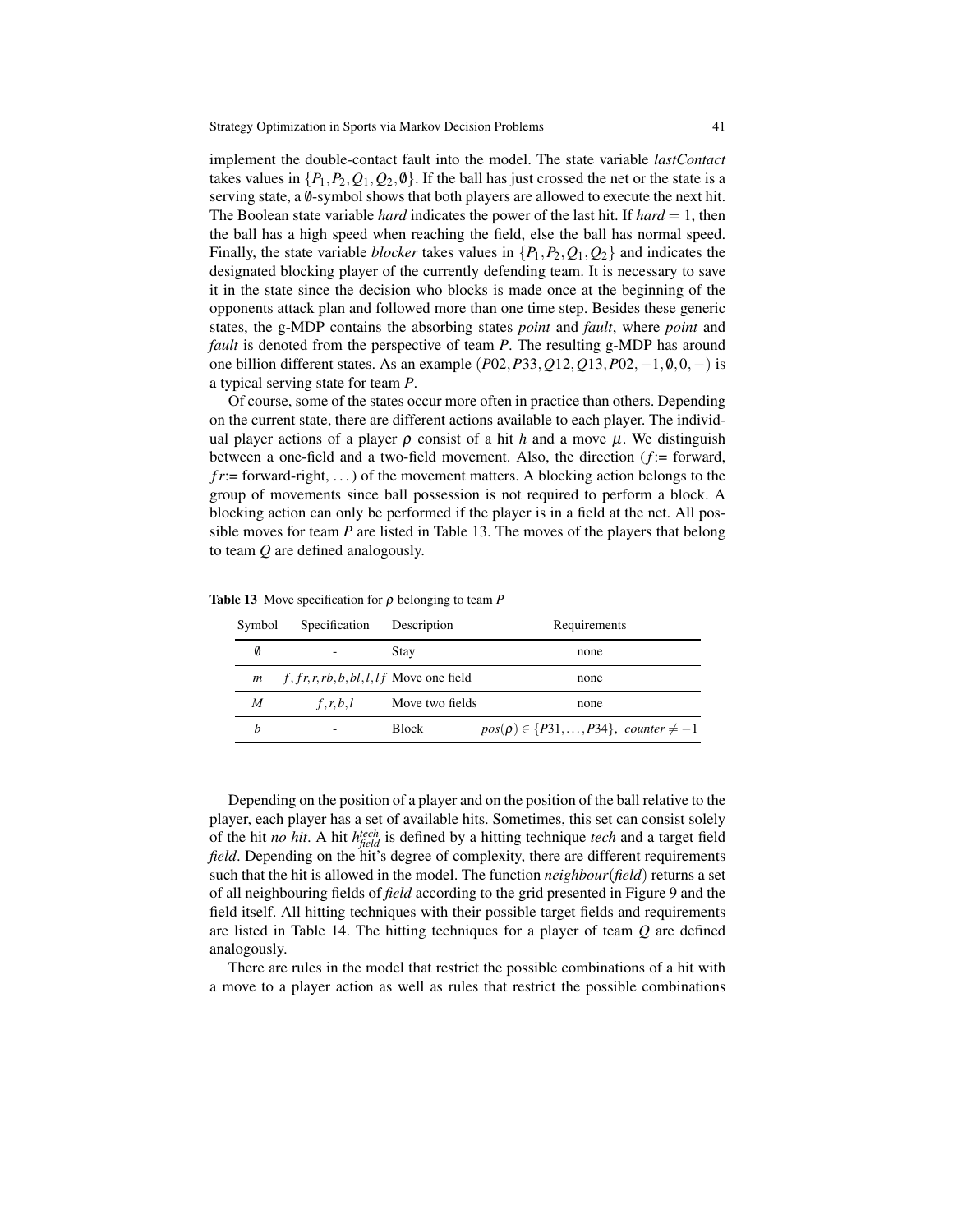of two player actions to a team action. Reasons for these restrictions are practical considerations. There are three rules on combining a hit with a movement to a player action. The first one is: If a player makes a real hit, i.e., a hit that is not *no hit*, due to timing reasons only a one-field movement is allowed. The second one is: If a player makes a hit that is performed with a jump, like, e.g., a jump serve, only a one-field movement in forward direction (i.e., towards the net) can follow. The third one is: If the hit requires a movement before executing the hit, no additional movement afterwards is allowed. This is, e.g., the case for a reception that takes place in a neighbouring field of the hitting player. We incorporate one restriction to the combination of player actions: If two player actions are combined to a team action, only one player may make a real hit. Team actions that themselves or whose player actions do not follow these rules are not available in the model – for both teams. Further conceivable restrictions could be easily implemented in the model whenever they only depend on the current state.

Transition probabilities determine the evolution of the system if a certain action in a certain state is chosen. Assume, we know for each player  $\rho$  and each hitting technique *h tech target* the probability

$$
p_{succ,\rho}\left(\textit{pos}(\rho), \textit{ h_{target}^{tech}}\right) := \mathbb{P}\left(\textit{pos}^{t+1}(\textit{ball}) = \textit{target} \mid \textit{pos}^{t}(\rho), \textit{h_{target}^{tech}}\right),
$$

i.e., the probability that the specified target field *target* from ρ's position at time *t* is met. In the notation used above, the terms  $pos(\rho)$  and  $h_{target}^{tech}$  show the dependence on the position of the hitting player and the hit he uses. The probability is timeindependent. The *t* on the right-hand side of the last equation is only used to indicate that  $pos<sup>t</sup>(\rho)$  is the position of  $\rho$  at time *t* while  $pos<sup>t+1</sup>(ball)$  is the position of the ball in the subsequent state. Similarly, assume, we know the probability of an execution fault

$$
p_{\text{fault},\rho}\left(\text{pos}(\rho),\ \text{h}_{\text{target}}^{\text{tech}}\right) := \mathbb{P}\left(s^{t+1} = \text{fault} \mid \text{pos}^t(\rho),\text{h}_{\text{target}}^{\text{tech}}\right)
$$

for player  $\rho$  using hit *h*<sup>tech</sup> from position  $pos(\rho)$ . An execution fault includes hits where the ball is not correctly hit such that the referee terminates the rally. For serves and attack-hits an execution fault also includes that the ball is hit into the net.

Furthermore, assume that we know the blocking skills of each player. The parameter  $p_{block,\rho}$  denotes the probability that player  $\rho$  touches the ball when performing the block *b* against an adequate attack-hit from the opponent's side of the court. The probability *pblock*,<sup>ρ</sup> is independent of the skills of the attacking player. There are three possible outcomes of that block. The block can be so strong that it is impossible for the opponent team to get the returned ball, and the blocking team wins the rally. This probability is denoted by *pblock*,ρ,*point*. Also, the block can result in a fault with probability *pblock*,ρ,*fault*. That happens if the ball is blocked into the net and can not be regained or the blocking player touches the net, which is an execution fault. None of the above happens with probability  $p_{block, \rho, ok} := p_{block, \rho} - p_{block, \rho, p} - p_{block, \rho, p} - p_{block, \rho, f}$  This is called an *"ok"-block*, and the ball lands in one random field on the opponents or own court side. We define  $p_{no \, block, \rho} := 1 - p_{block, \rho}$  as the probability that the blocking player fails to get his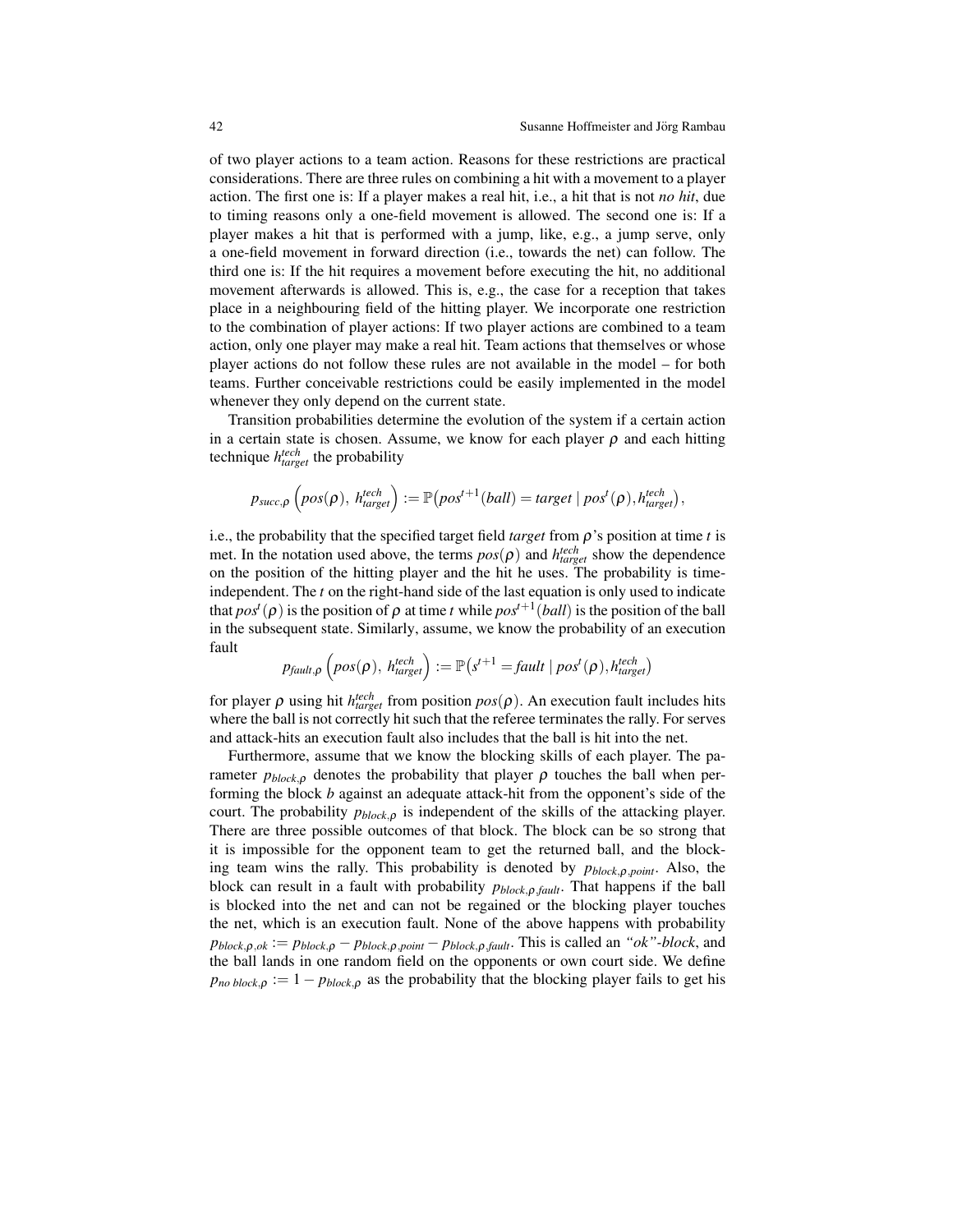**Table 14** Hit specification for player  $\rho$  of team *P* and ball *ball*; requires always  $\rho \neq$  *lastContact* except the action *no hit* (\* if  $pos(ball) \neq pos(\rho)$  then no movement afterwards allowed)

| tech<br>target |                                                         | description                 | Requirements |                                                          |  |  |
|----------------|---------------------------------------------------------|-----------------------------|--------------|----------------------------------------------------------|--|--|
|                |                                                         |                             | counter      | position                                                 |  |  |
| Ø              | $\qquad \qquad -$                                       | no hit                      | *            | none                                                     |  |  |
| Serve          |                                                         |                             |              |                                                          |  |  |
| $S_F$          | $Q11 - Q24$                                             | float serve                 | $=-1$        | $pos(\rho) = pos(ball) \in P01 - P04$                    |  |  |
| $S_J$          | $Q11 - Q24$                                             | jump serve (hard)           | $=-1$        | $pos(\rho) = pos(ball) \in P01 - P04$                    |  |  |
| Reception      |                                                         |                             |              |                                                          |  |  |
| $\mathbf{r}$   | $P11 - P34$                                             | receive                     | $=-1$        | $pos(ball) = pos(\rho)$                                  |  |  |
| $r_m$          | $P11 - P34$                                             | receive with move           | $=-1$        | $pos(\rho) \in neighbor(pos(ball))^*$                    |  |  |
| Setting        |                                                         |                             |              |                                                          |  |  |
| S              | <i>neighbour</i> $(pos(\rho)) \setminus (Q, \cdot)$ set |                             | > 0          | $pos(\rho) = pos(ball)$                                  |  |  |
| Attack-Hit     |                                                         |                             |              |                                                          |  |  |
| $F_{SM}$       | $Q11 - Q24$                                             | smash (hard)                | >1           | $pos(\rho) = pos(ball)$ or $pos(\rho) + m_f = pos(ball)$ |  |  |
| $F_F$          | $Q11 - Q24$                                             | emergency shot              | >1           | $pos(\rho) \in neighbor(pos(ball))^*$                    |  |  |
| $F_P$          | $Q11 - Q34$                                             | planned shot                | > 0          | $pos(\rho) = pos(ball)$                                  |  |  |
| Defence        |                                                         |                             |              |                                                          |  |  |
| $\overline{d}$ | $P11 - P34$                                             | defence                     | $\neq -1$    | $pos(ball) = pos(\rho)$                                  |  |  |
| $d_m$          | $P11 - P34$                                             | defence with move $\neq -1$ |              | $pos(\rho) \in neighbor(pos(ball))^*$                    |  |  |

hands at the ball. In this case, the landing field of the ball is not affected by the block. In total, the blocking probabilities are

$$
p_{no \ block, \rho} + p_{block, \rho, point} + p_{block, \rho, fault} + p_{block, \rho, ok} = 1.
$$

From all these input probabilities, we generate all transition probabilities in the g-MDP. We explain how the next state evolves from the current state and the played team actions: The next player's position depends only on the current position and the movement the player makes. An allowed movement will always be successful. The crucial component is the next position of the ball. Here, the individual skills of the hitting player enter the model. Assume first, no player of the opposing team is blocking. Then with probability  $p_{succ,\rho} (pos(\rho), h_{target}^{tech})$  the ball's next position will be the desired target field, and with probability  $p_{\text{fault},\rho}$  ( $pos(\rho)$ ,  $h_{\text{target}}^{\text{tech}}$ ) the hitting player makes an execution fault. The remaining probability

$$
1 - p_{succ,\rho} \left( pos(\rho), \ h_{target}^{tech} \right) - p_{fault,\rho} \left( pos(\rho), \ h_{target}^{tech} \right) =: p_{dev,\rho} \left( pos(\rho), \ h_{target}^{tech} \right)
$$

will be the probability that the ball lands in a neighbouring field of the target field. We assume each neighbouring field is equally probable.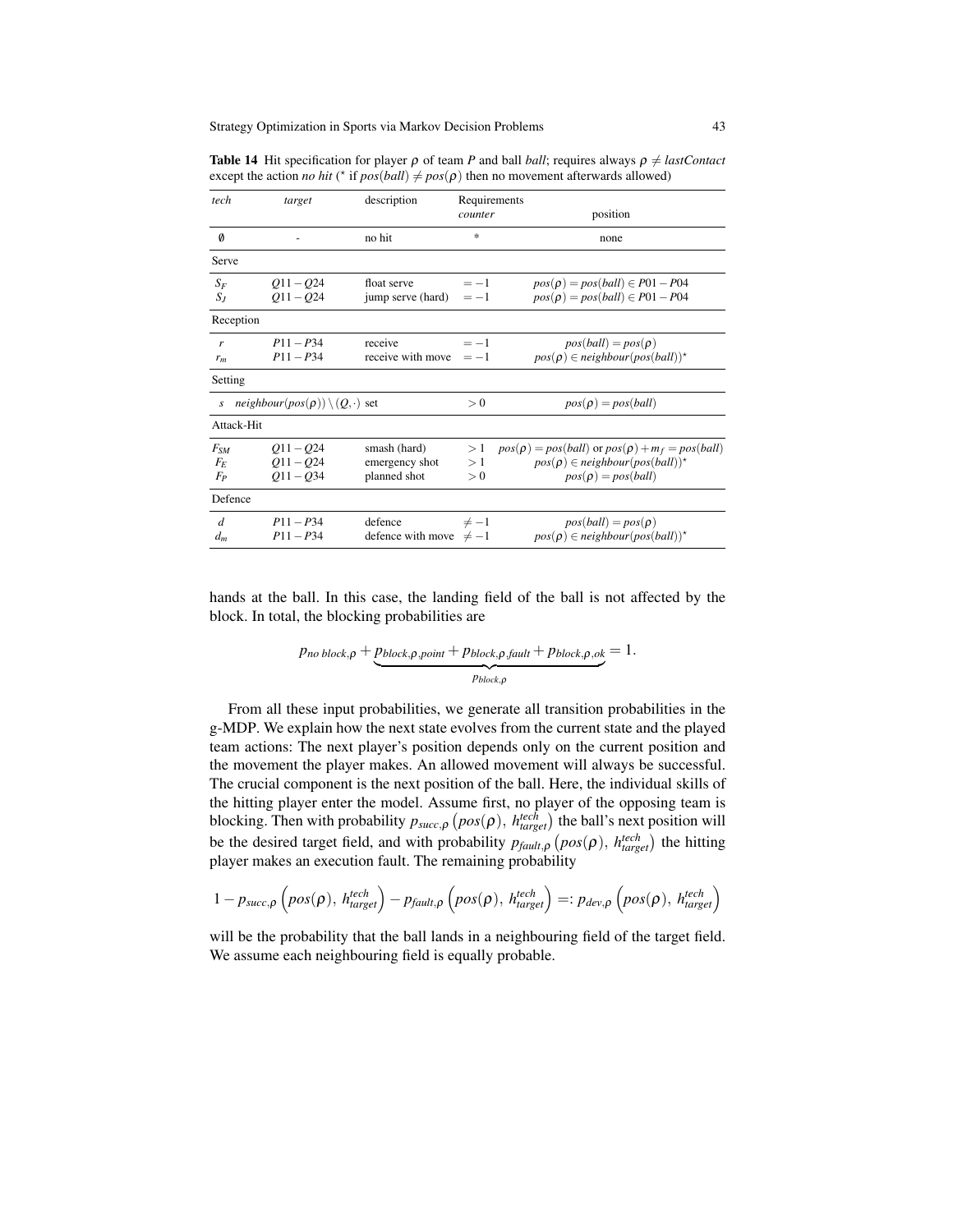If the hit is an attacking hit to the opponent's court side, then the ball may be blocked. The blocking action must be made from an adequate position<sup>3</sup> such that the block can have an impact. If all preconditions are fulfilled, we first evaluate whether the hit is successful. A hit is *successful* if no execution fault occurs, the ball crosses the net, and approaches the target field or one of its neighbours with the respective probabilities. Given a successful attack, we evaluate in the next step the result of the block. If the blocking player does not touch the ball, then the next position of the ball will not be affected by the block. Otherwise, the outcome of the block is evaluated according to the blocking skill of that player and may be a point, fault or a different position of the ball. This need not automatically mean a point for the attacking team, since the defending team may perform a successful defence action in the next time step. Finally, in case of an execution fault or if the ball is not hit by any player, then the next state will be *point* or *fault*, respectively, from the perspective of team *P*.

#### Appendix 3

| Based on prefinal matches |     |                                                                                                                   |     |    |     |                                                           |  |
|---------------------------|-----|-------------------------------------------------------------------------------------------------------------------|-----|----|-----|-----------------------------------------------------------|--|
| strategy                  | #   | $p^{+}(Q)$ <sup>serve</sup> $p^{-}(Q)$ <sup>serve</sup> # $p^{+}(Q)$ <sup>field</sup> $p^{-}(Q)$ <sup>field</sup> |     |    |     |                                                           |  |
| risky-risky               | 19  | 5%                                                                                                                | 32% | 78 | 65% | 21%                                                       |  |
| risky-safe                | 19  | 5%                                                                                                                | 32% | 27 | 37% | $0\%$                                                     |  |
| safe-risky                | 146 | $1\%$                                                                                                             | 7%  | 78 | 65% | 21%                                                       |  |
| safe-safe                 | 146 | $1\%$                                                                                                             | 7%  | 27 | 37% | $0\%$                                                     |  |
| Based on final match      |     |                                                                                                                   |     |    |     |                                                           |  |
| strategy                  |     | # $p^+(Q)$ <sup>serve</sup> $p^-(Q)$ <sup>serve</sup>                                                             |     |    |     | # $p^{+}(Q)$ <sup>field</sup> $p^{-}(Q)$ <sup>field</sup> |  |
| risky-risky               | 6   | 17%                                                                                                               | 33% | 32 | 69% | 19%                                                       |  |
| risky-safe                | 6   | 17%                                                                                                               | 33% | 7  | 14% | $0\%$                                                     |  |
| safe-risky                | 22  | $0\%$                                                                                                             | 9%  | 32 | 69% | 19%                                                       |  |
| safe-safe                 | 22  | $0\%$                                                                                                             | 9%  | 7  | 14% | $0\%$                                                     |  |

Table 15 Direct estimation of s-MDP probabilities for team Q

#### References

1. Anbarc, N., Sun, C., Ünver, M.: Designing Fair Tiebreak Mechanisms: The Case of Penalty Shootouts. Tech. rep., Boston College Department of Economics (2015)

<sup>&</sup>lt;sup>3</sup> The attacking player must be in front of the blocking player. An attack-hit from the last row of the court  $(P11 - P14$  or  $Q11 - Q14$ ) can not be blocked.